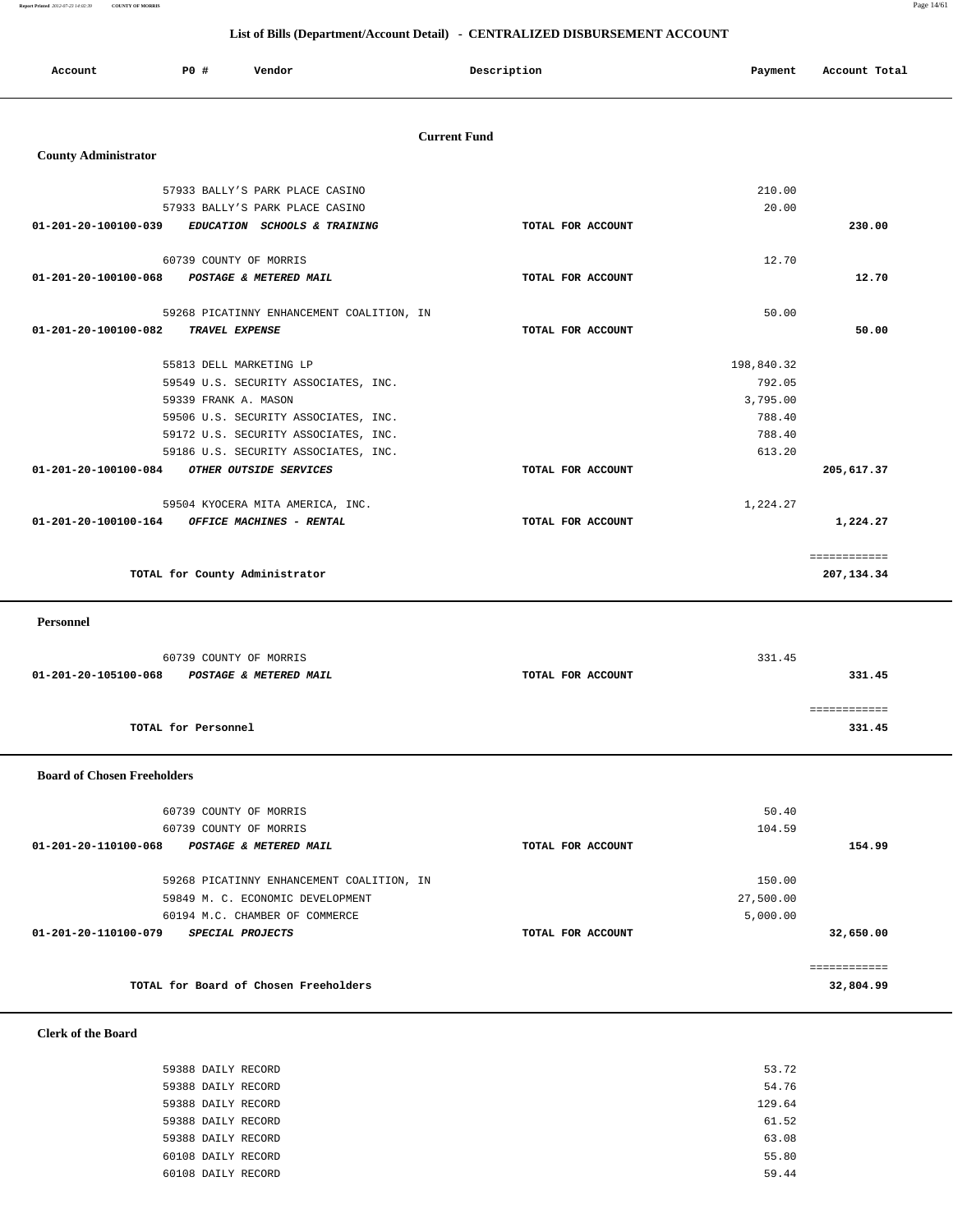**Report Printed** *2012-07-23 14:02:39* **COUNTY OF MORRIS** Page 15/61

#### **List of Bills (Department/Account Detail) - CENTRALIZED DISBURSEMENT ACCOUNT**

| Account                   | P0 #               | Vendor                           | Description       | Payment | Account Total |
|---------------------------|--------------------|----------------------------------|-------------------|---------|---------------|
| <b>Clerk of the Board</b> |                    |                                  |                   |         |               |
|                           | 60108 DAILY RECORD |                                  |                   | 69.84   |               |
|                           | 60381 DAILY RECORD |                                  |                   | 135.62  |               |
|                           | 60285 DAILY RECORD |                                  |                   | 56.06   |               |
| 01-201-20-110105-022      | <b>ADVERTISING</b> |                                  | TOTAL FOR ACCOUNT |         | 739.48        |
|                           |                    | 59464 STAPLES BUSINESS ADVANTAGE |                   | 3.75    |               |
| 01-201-20-110105-058      |                    | OFFICE SUPPLIES & STATIONERY     | TOTAL FOR ACCOUNT |         | 3.75          |
|                           |                    |                                  |                   |         |               |
|                           |                    | TOTAL for Clerk of the Board     |                   |         | 743.23        |

### **County Clerk**

| 59415 IMAGE ACCESS CORP<br>01-201-20-120100-054<br><i><b>MICROFILMING</b></i>  | TOTAL FOR ACCOUNT | 295.00   | 295.00   |
|--------------------------------------------------------------------------------|-------------------|----------|----------|
| 58797 ZEE MEDICAL INC.<br>01-201-20-120100-058<br>OFFICE SUPPLIES & STATIONERY | TOTAL FOR ACCOUNT | 105.31   | 105.31   |
| 60739 COUNTY OF MORRIS<br>01-201-20-120100-068<br>POSTAGE & METERED MAIL       | TOTAL FOR ACCOUNT | 1,881.79 | 1,881.79 |
| 59407 CORRECTIVE HYDRAULIKS<br>01-201-20-120100-163<br>OFFICE MACHINES         | TOTAL FOR ACCOUNT | 529.50   | 529.50   |
| TOTAL for County Clerk                                                         |                   |          | 2,811.60 |

#### **County Board of Elections**

| 59446 W.B. MASON COMPANY INC                         |                   | 600.20 |              |
|------------------------------------------------------|-------------------|--------|--------------|
| 01-201-20-121100-058<br>OFFICE SUPPLIES & STATIONERY | TOTAL FOR ACCOUNT |        | 600.20       |
|                                                      |                   |        |              |
| 59445 SENIOR CITIZENS LONG HILL                      |                   | 50.00  |              |
| 59441 ALL SAINT'S EPISCOPAL CHURCH                   |                   | 50.00  |              |
| 59444 HILDALE PARK PRESBYTERIAN CHRC                 |                   | 50.00  |              |
| 01-201-20-121100-067<br><b>POLLING PLACE RENTAL</b>  | TOTAL FOR ACCOUNT |        | 150.00       |
| 60739 COUNTY OF MORRIS                               |                   | 704.95 |              |
| 01-201-20-121100-068 POSTAGE & METERED MAIL          | TOTAL FOR ACCOUNT |        | 704.95       |
| 59442 MARY JENKINS                                   |                   | 50.00  |              |
| 59436 PAUL CHASE                                     |                   | 50.00  |              |
| 59433 PAMELA MARTINELLI                              |                   | 50.00  |              |
| 59433 PAMELA MARTINELLI                              |                   | 200.00 |              |
| 59431 PHILOMENA BREDBENNER                           |                   | 50.00  |              |
| 59448 ROBERTA HERSH                                  |                   | 230.00 |              |
| 59438 SCOTT S HERSH                                  |                   | 140.00 |              |
| 59440 WILLIAM ROTH                                   |                   | 450.00 |              |
| 59439 DIANA KRUG                                     |                   | 325.00 |              |
| 59432 HELEN PENNELLA                                 |                   | 50.00  |              |
| 59430 HELEN HACKNEY                                  |                   | 50.00  |              |
| 59434 JOSEPH MARINELLI                               |                   | 50.00  |              |
| 59434 JOSEPH MARINELLI                               |                   | 200.00 |              |
| 01-201-20-121100-096<br><b>ELECTION OFFICER</b>      | TOTAL FOR ACCOUNT |        | 1,895.00     |
|                                                      |                   |        | ============ |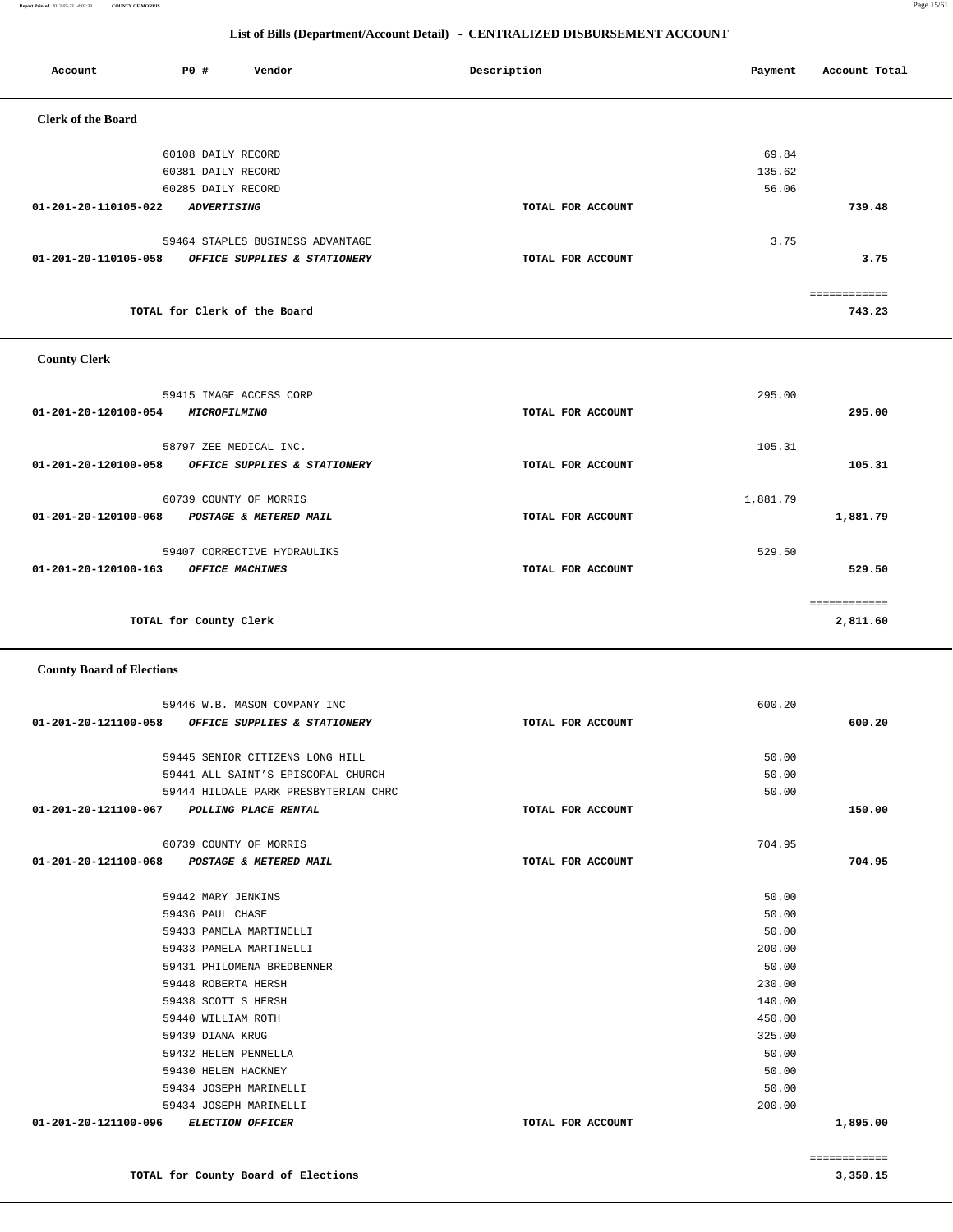**Report Printed** *2012-07-23 14:02:39* **COUNTY OF MORRIS** Page 16/61

#### **List of Bills (Department/Account Detail) - CENTRALIZED DISBURSEMENT ACCOUNT**

| Account                             | <b>PO #</b>                            | Vendor                                                          | Description       | Payment          | Account Total            |
|-------------------------------------|----------------------------------------|-----------------------------------------------------------------|-------------------|------------------|--------------------------|
|                                     |                                        |                                                                 |                   |                  |                          |
| <b>Superintendent of Elections</b>  |                                        |                                                                 |                   |                  |                          |
|                                     |                                        | 60739 COUNTY OF MORRIS                                          |                   | 1,547.30         |                          |
| 01-201-20-121105-068                |                                        | POSTAGE & METERED MAIL                                          | TOTAL FOR ACCOUNT |                  | 1,547.30                 |
|                                     |                                        | 59267 POLAND SPRING WATER CO.                                   |                   | 54.30            |                          |
| 01-201-20-121105-095                |                                        | OTHER ADMINISTRATIVE SUPPLIES                                   | TOTAL FOR ACCOUNT |                  | 54.30                    |
|                                     |                                        | 59661 TOMAR INDUSTRIES INC                                      |                   | 52.94            |                          |
| 01-201-20-121105-104                |                                        | ELECTRONIC VOTING MACHINE                                       | TOTAL FOR ACCOUNT |                  | 52.94                    |
|                                     |                                        |                                                                 |                   |                  |                          |
|                                     |                                        | TOTAL for Superintendent of Elections                           |                   |                  | ============<br>1,654.54 |
|                                     |                                        |                                                                 |                   |                  |                          |
| <b>County Elections (Cty Clerk)</b> |                                        |                                                                 |                   |                  |                          |
|                                     |                                        |                                                                 |                   |                  |                          |
| 01-201-20-121110-068                |                                        | 60739 COUNTY OF MORRIS<br>POSTAGE & METERED MAIL                | TOTAL FOR ACCOUNT | 43.85            | 43.85                    |
|                                     |                                        |                                                                 |                   |                  |                          |
|                                     |                                        |                                                                 |                   |                  | ============             |
|                                     |                                        | TOTAL for County Elections (Cty Clerk)                          |                   |                  | 43.85                    |
|                                     |                                        |                                                                 |                   |                  |                          |
| <b>County Treasurer</b>             |                                        |                                                                 |                   |                  |                          |
|                                     | 59140 ACCOUNTEMPS                      |                                                                 |                   | 988.80           |                          |
|                                     | 59164 ACCOUNTEMPS<br>59609 ACCOUNTEMPS |                                                                 |                   | 865.20<br>942.45 |                          |
| 01-201-20-130100-016                |                                        | OUTSIDE SALARIES & WAGES                                        | TOTAL FOR ACCOUNT |                  | 2,796.45                 |
|                                     |                                        |                                                                 |                   |                  |                          |
| 01-201-20-130100-068                |                                        | 60739 COUNTY OF MORRIS<br>POSTAGE & METERED MAIL                | TOTAL FOR ACCOUNT | 181.05           | 181.05                   |
|                                     |                                        |                                                                 |                   |                  |                          |
|                                     |                                        | 60957 U.S BANK OPERATIONS CENTER                                |                   | 70.00            |                          |
| 01-201-20-130100-084                |                                        | OTHER OUTSIDE SERVICES                                          | TOTAL FOR ACCOUNT |                  | 70.00                    |
|                                     |                                        |                                                                 |                   |                  | eeeeeeeeeee              |
|                                     |                                        | TOTAL for County Treasurer                                      |                   |                  | 3,047.50                 |
|                                     |                                        |                                                                 |                   |                  |                          |
| <b>Purchasing Division</b>          |                                        |                                                                 |                   |                  |                          |
|                                     |                                        | 60152 ELECTRONIC OFFICE SYSTEMS                                 |                   | 301.04           |                          |
|                                     |                                        | 60152 ELECTRONIC OFFICE SYSTEMS                                 |                   | 48.93            |                          |
| 01-201-20-130105-044                |                                        | 60152 ELECTRONIC OFFICE SYSTEMS<br>EQUIPMENT SERVICE AGREEMENTS | TOTAL FOR ACCOUNT | 101.59           | 451.56                   |
|                                     |                                        |                                                                 |                   |                  |                          |
| 01-201-20-130105-068                |                                        | 60739 COUNTY OF MORRIS<br>POSTAGE & METERED MAIL                | TOTAL FOR ACCOUNT | 120.07           | 120.07                   |
|                                     |                                        |                                                                 |                   |                  |                          |
|                                     |                                        | 60151 KYOCERA MITA AMERICA, INC.                                |                   | 1,039.80         |                          |
| 01-201-20-130105-164                |                                        | OFFICE MACHINES - RENTAL                                        | TOTAL FOR ACCOUNT |                  | 1,039.80                 |
|                                     |                                        |                                                                 |                   |                  | ============             |
|                                     |                                        | TOTAL for Purchasing Division                                   |                   |                  | 1,611.43                 |
|                                     |                                        |                                                                 |                   |                  |                          |

### **Office Services**

60739 COUNTY OF MORRIS 10.45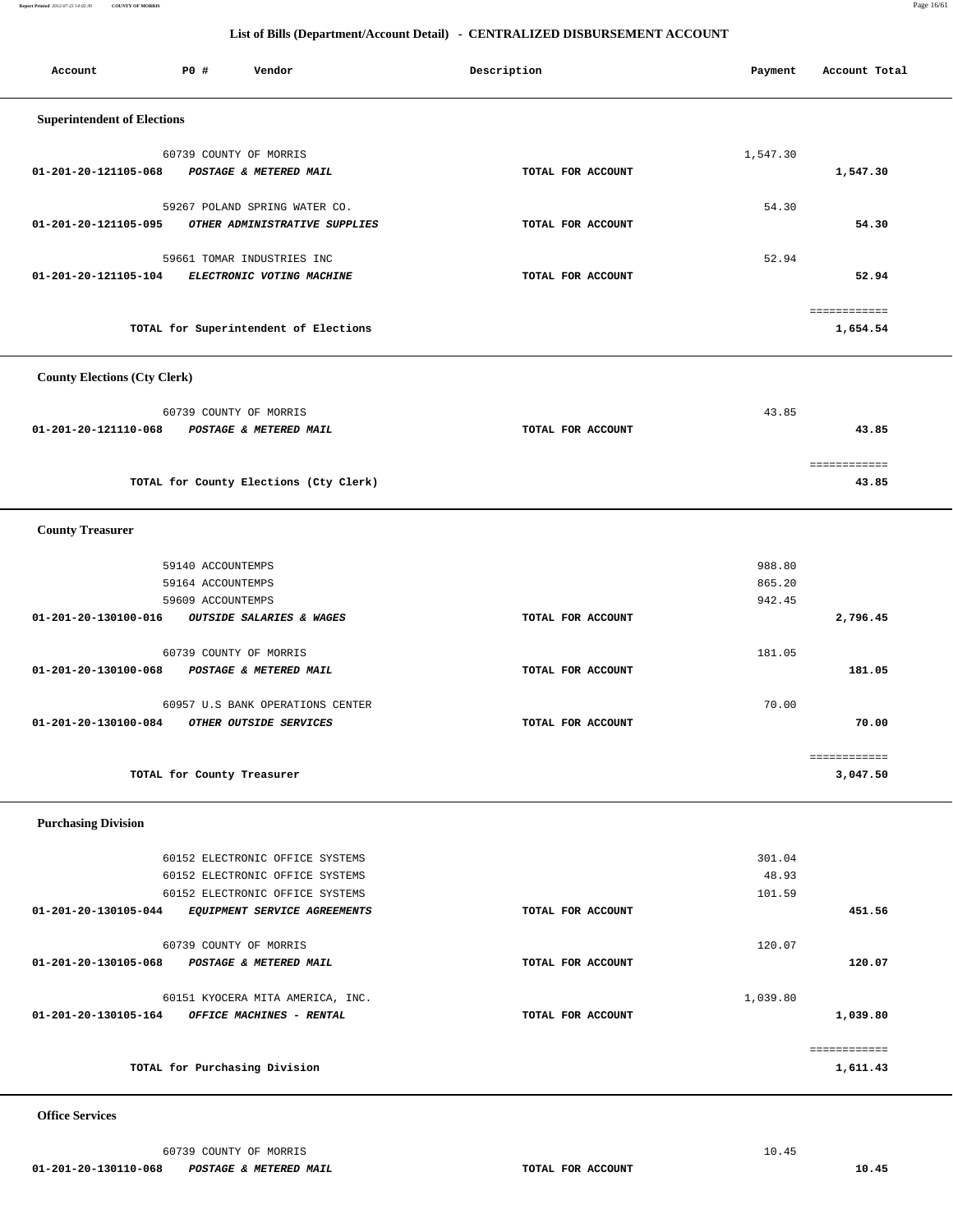**Report Printed** *2012-07-23 14:02:39* **COUNTY OF MORRIS** Page 17/61

#### **List of Bills (Department/Account Detail) - CENTRALIZED DISBURSEMENT ACCOUNT**

| Account                 | PO#                        | Vendor                              | Description       | Payment   | Account Total            |
|-------------------------|----------------------------|-------------------------------------|-------------------|-----------|--------------------------|
| <b>Office Services</b>  |                            |                                     |                   |           |                          |
|                         |                            |                                     |                   |           |                          |
|                         |                            | 59552 PITNEY BOWES CREDIT CORP      |                   | 2,559.00  |                          |
| 01-201-20-130110-164    |                            | OFFICE MACHINES - RENTAL            | TOTAL FOR ACCOUNT |           | 2,559.00                 |
|                         | TOTAL for Office Services  |                                     |                   |           | ============<br>2,569.45 |
| <b>Medical Services</b> |                            |                                     |                   |           |                          |
|                         |                            | 57727 PSS WORLD MEDICAL INC.        |                   | 356.87    |                          |
|                         |                            | 57727 PSS WORLD MEDICAL INC.        |                   | 60.06     |                          |
|                         |                            | 57727 PSS WORLD MEDICAL INC.        |                   | 15.15     |                          |
|                         |                            | 57727 PSS WORLD MEDICAL INC.        |                   | 171.36    |                          |
|                         |                            | 57727 PSS WORLD MEDICAL INC.        |                   | 80.00     |                          |
|                         |                            | 59780 CLINICAL REFERENCE LABORATORY |                   | 600.00    |                          |
|                         |                            | 59780 CLINICAL REFERENCE LABORATORY |                   | 15.45     |                          |
|                         |                            | 59719 CLINICAL REFERENCE LABORATORY |                   | 330.04    |                          |
| 01-201-20-130115-049    |                            | <b>LABORATORY SERVICES</b>          | TOTAL FOR ACCOUNT |           | 1,628.93                 |
|                         |                            | 59662 W.B. MASON COMPANY INC        |                   | 9.15      |                          |
|                         |                            | 59662 W.B. MASON COMPANY INC        |                   | 3.53      |                          |
|                         |                            | 59662 W.B. MASON COMPANY INC        |                   | 53.67     |                          |
| 01-201-20-130115-058    |                            | OFFICE SUPPLIES & STATIONERY        | TOTAL FOR ACCOUNT |           | 66.35                    |
|                         | 60739 COUNTY OF MORRIS     |                                     |                   | 2.70      |                          |
| 01-201-20-130115-068    |                            | POSTAGE & METERED MAIL              | TOTAL FOR ACCOUNT |           | 2.70                     |
|                         |                            | 60598 ATLANTIC HEALTH SERVICES      |                   | 25,550.00 |                          |
|                         |                            | 60598 ATLANTIC HEALTH SERVICES      |                   | 6,073.65  |                          |
|                         |                            | 60598 ATLANTIC HEALTH SERVICES      |                   | 675.00    |                          |
|                         |                            | 60598 ATLANTIC HEALTH SERVICES      |                   | 461.25    |                          |
| 01-201-20-130115-084    |                            | OTHER OUTSIDE SERVICES              | TOTAL FOR ACCOUNT |           | 32,759.90                |
|                         |                            |                                     |                   |           | ============             |
|                         | TOTAL for Medical Services |                                     |                   |           | 34,457.88                |

 **Information Technology Div**

| 55077 ENTERASYS NETWORKS                            |                   | 111,299.50 |            |
|-----------------------------------------------------|-------------------|------------|------------|
| 01-201-20-140100-044 EQUIPMENT SERVICE AGREEMENTS   | TOTAL FOR ACCOUNT |            | 111,299.50 |
|                                                     |                   |            |            |
| 60212 KRONOS INC                                    |                   | 44,592.60  |            |
| 60212 KRONOS INC                                    |                   | 1,133.55   |            |
| 60212 KRONOS INC                                    |                   | 5,651.95   |            |
| 60212 KRONOS INC                                    |                   | 103.05     |            |
| 59281 NET OPTICS                                    |                   | 60.00      |            |
| 59281 NET OPTICS                                    |                   | 2,850.00   |            |
| 59281 NET OPTICS                                    |                   | 570.00     |            |
| 59281 NET OPTICS                                    |                   | 1,900.00   |            |
| 59281 NET OPTICS                                    |                   | 380.00     |            |
| 59281 NET OPTICS                                    |                   | 485.00     |            |
| 59281 NET OPTICS                                    |                   | 97.00      |            |
| 59281 NET OPTICS                                    |                   | 75.88      |            |
| 58808 SHI INTERNATIONAL CORP                        |                   | 691.90     |            |
| 58803 SHI INTERNATIONAL CORP                        |                   | 445.16     |            |
| 58377 SHI INTERNATIONAL CORP                        |                   | 1,221.00   |            |
| 01-201-20-140100-078<br><b>SOFTWARE MAINTENANCE</b> | TOTAL FOR ACCOUNT |            | 60,257.09  |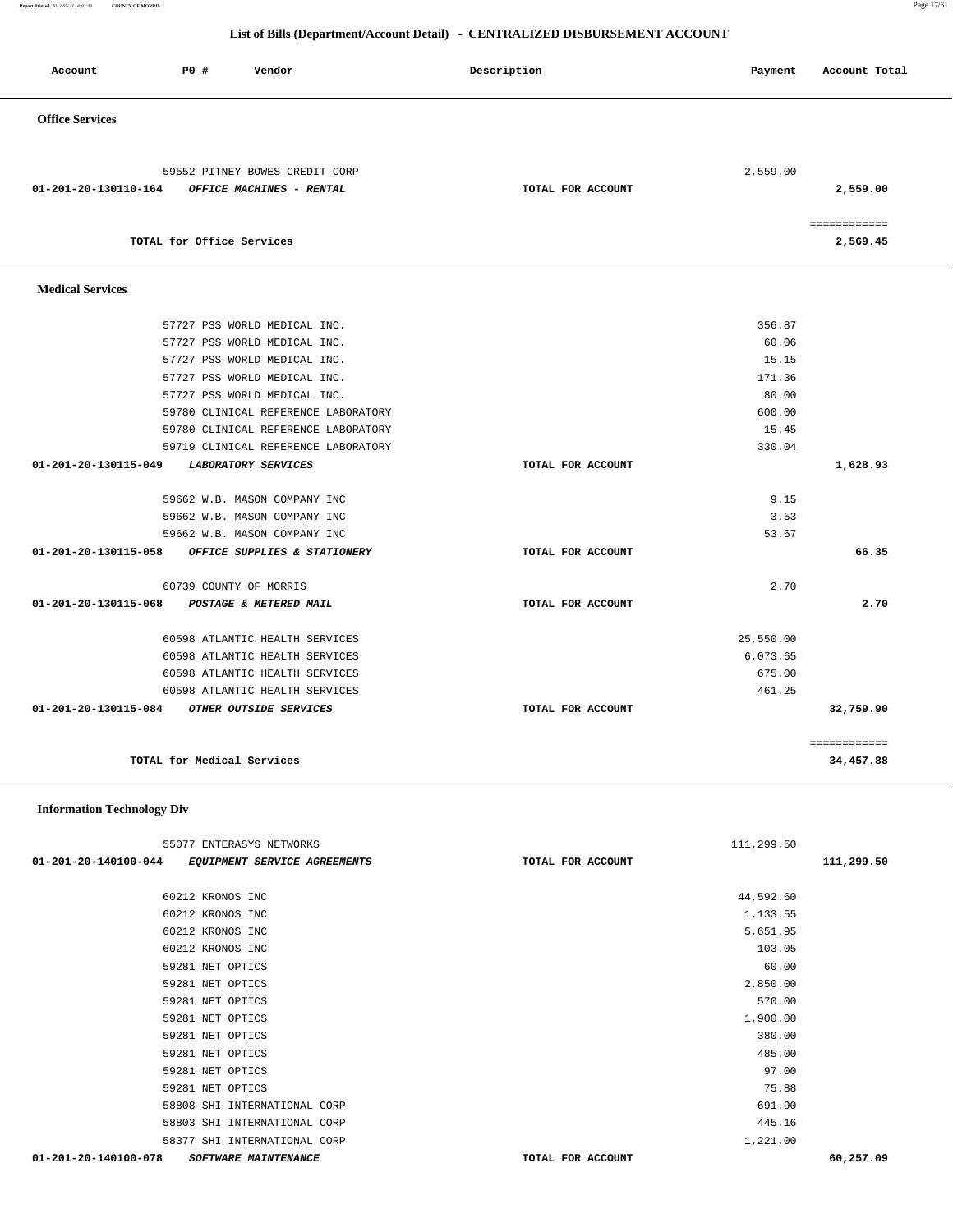**Report Printed** *2012-07-23 14:02:39* **COUNTY OF MORRIS** Page 18/61

#### **List of Bills (Department/Account Detail) - CENTRALIZED DISBURSEMENT ACCOUNT**

| Account                           | PO# | Vendor                               | Description       | Payment  | Account Total              |
|-----------------------------------|-----|--------------------------------------|-------------------|----------|----------------------------|
| <b>Information Technology Div</b> |     |                                      |                   |          |                            |
|                                   |     | 59778 COMPUTER CABLE & CONNECTOR CO  |                   | 22.00    |                            |
|                                   |     | 59778 COMPUTER CABLE & CONNECTOR CO  |                   | 14.00    |                            |
| $01 - 201 - 20 - 140100 - 098$    |     | OTHER OPERATING&REPAIR SUPPLY        | TOTAL FOR ACCOUNT |          | 36.00                      |
|                                   |     | TOTAL for Information Technology Div |                   |          | ============<br>171,592.59 |
| <b>County Board of Taxation</b>   |     |                                      |                   |          |                            |
|                                   |     | 60739 COUNTY OF MORRIS               |                   | 1,035.33 |                            |
| $01 - 201 - 20 - 150100 - 068$    |     | POSTAGE & METERED MAIL               | TOTAL FOR ACCOUNT |          | 1,035.33                   |
|                                   |     |                                      |                   |          | ============               |
|                                   |     | TOTAL for County Board of Taxation   |                   |          | 1,035.33                   |

 **County Counsel** 

| 59393 WEST PAYMENT CENTER                                |                   | 556.08           |           |
|----------------------------------------------------------|-------------------|------------------|-----------|
| 01-201-20-155100-050<br><i>LAW BOOKS</i>                 | TOTAL FOR ACCOUNT |                  | 556.08    |
| 60313 O'MULLAN & BRADY P.C.                              |                   | 15,743.00        |           |
|                                                          |                   |                  |           |
| 60301 JOHNSON & CONWAY LLP<br>60301 JOHNSON & CONWAY LLP |                   | 480.85<br>849.44 |           |
| 60611 CARMAGNOLA & RITARDI LLC                           |                   | 60.00            |           |
| 60612 KNAPP TRIMBOLI & PRUSINOWSKI, LLC                  |                   | 10,411.56        |           |
| 60612 KNAPP TRIMBOLI & PRUSINOWSKI, LLC                  |                   | 36.00            |           |
| 60612 KNAPP TRIMBOLI & PRUSINOWSKI, LLC                  |                   | 600.00           |           |
| 60612 KNAPP TRIMBOLI & PRUSINOWSKI, LLC                  |                   | 24.00            |           |
| 60612 KNAPP TRIMBOLI & PRUSINOWSKI, LLC                  |                   | 900.00           |           |
| 60179 BARBARULA LAW OFFICES                              |                   | 672.00           |           |
| 60179 BARBARULA LAW OFFICES                              |                   | 1,116.00         |           |
| 60179 BARBARULA LAW OFFICES                              |                   | 264.00           |           |
| 60179 BARBARULA LAW OFFICES                              |                   | 108.00           |           |
| 60179 BARBARULA LAW OFFICES                              |                   | 288.00           |           |
| 60179 BARBARULA LAW OFFICES                              |                   | 60.00            |           |
| 60179 BARBARULA LAW OFFICES                              |                   | 192.00           |           |
| 60179 BARBARULA LAW OFFICES                              |                   | 132.00           |           |
| 60179 BARBARULA LAW OFFICES                              |                   | 96.00            |           |
| 60186 INGLESINO, PEARLMAN,                               |                   | 1,372.14         |           |
| 60181 KNAPP TRIMBOLI & PRUSINOWSKI, LLC                  |                   | 708.00           |           |
| 60181 KNAPP TRIMBOLI & PRUSINOWSKI, LLC                  |                   | 1,198.89         |           |
| 60181 KNAPP TRIMBOLI & PRUSINOWSKI, LLC                  |                   | 36.00            |           |
| 60181 KNAPP TRIMBOLI & PRUSINOWSKI, LLC                  |                   | 108.00           |           |
| 60181 KNAPP TRIMBOLI & PRUSINOWSKI, LLC                  |                   | 1,248.00         |           |
| 60181 KNAPP TRIMBOLI & PRUSINOWSKI, LLC                  |                   | 1,020.00         |           |
| 60182 KNAPP TRIMBOLI & PRUSINOWSKI, LLC                  |                   | 2,985.46         |           |
| 60180 MARTIN F. BARBATO, ESQ.                            |                   | 120.00           |           |
| 01-201-20-155100-051<br>LEGAL                            | TOTAL FOR ACCOUNT |                  | 40,829.34 |
| 60273 MORRIS COUNCIL 6/6A                                |                   | 877.00           |           |
| 01-201-20-155100-059 OTHER GENERAL EXPENSES              | TOTAL FOR ACCOUNT |                  | 877.00    |
| 60739 COUNTY OF MORRIS                                   |                   | 24.50            |           |
| 01-201-20-155100-068 POSTAGE & METERED MAIL              | TOTAL FOR ACCOUNT |                  | 24.50     |
| 60310 RANDALL W. BUSH                                    |                   | 275.97           |           |
| 01-201-20-155100-082<br>TRAVEL EXPENSE                   | TOTAL FOR ACCOUNT |                  | 275.97    |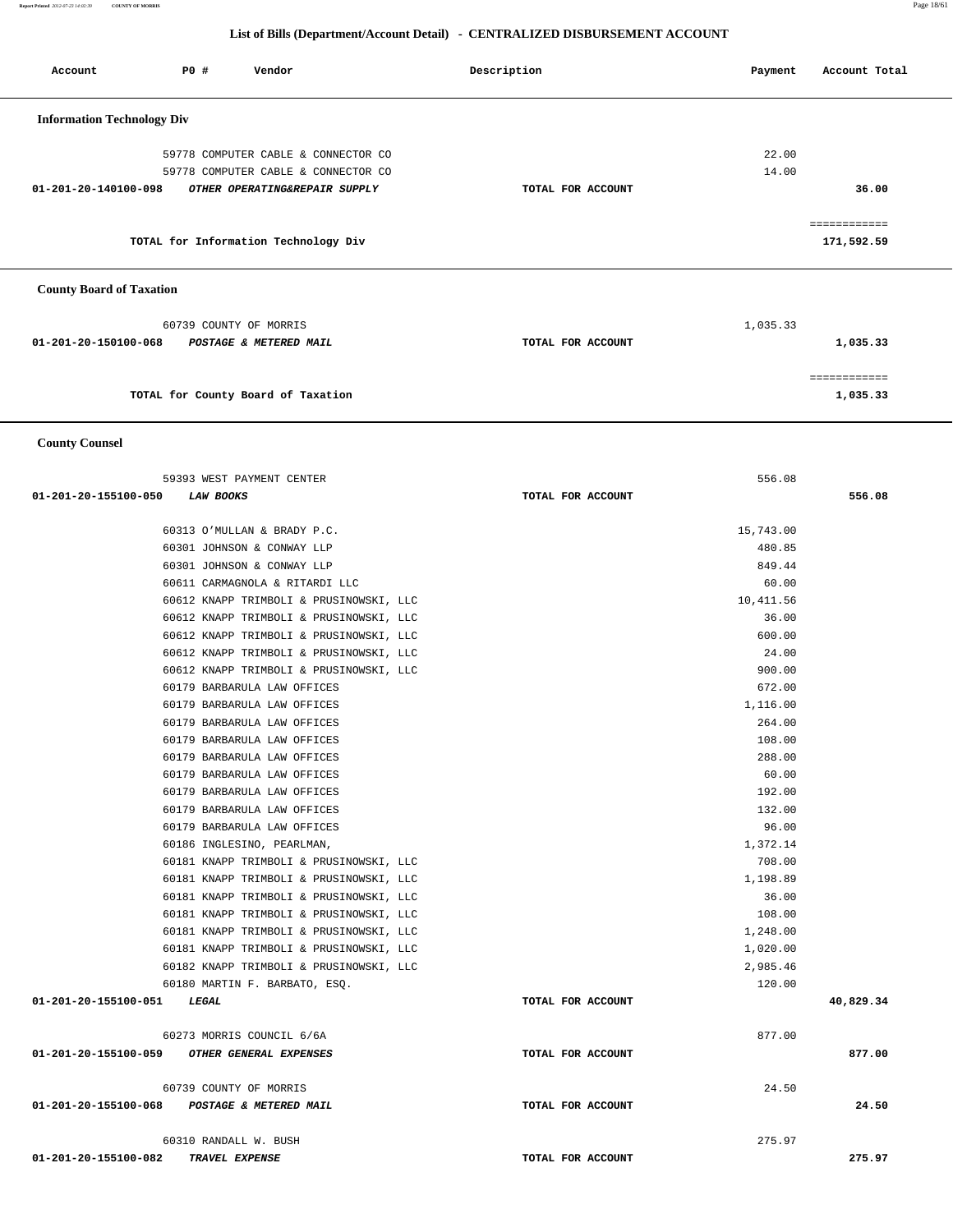**Report Printed** *2012-07-23 14:02:39* **COUNTY OF MORRIS** Page 19/61

#### **List of Bills (Department/Account Detail) - CENTRALIZED DISBURSEMENT ACCOUNT**

| P0 #<br>Account                          | Vendor                                                       | Description       | Payment | Account Total             |
|------------------------------------------|--------------------------------------------------------------|-------------------|---------|---------------------------|
| <b>County Counsel</b>                    |                                                              |                   |         |                           |
| TOTAL for County Counsel                 |                                                              |                   |         | ============<br>42,562.89 |
| <b>County Surrogate</b>                  |                                                              |                   |         |                           |
| 59453 IMAGE ACCESS CORP                  |                                                              |                   | 570.00  |                           |
| 01-201-20-160100-044                     | EQUIPMENT SERVICE AGREEMENTS                                 | TOTAL FOR ACCOUNT |         | 570.00                    |
| 60739 COUNTY OF MORRIS                   |                                                              |                   | 322.78  |                           |
| 01-201-20-160100-068                     | POSTAGE & METERED MAIL                                       | TOTAL FOR ACCOUNT |         | 322.78                    |
|                                          |                                                              |                   |         |                           |
| TOTAL for County Surrogate               |                                                              |                   |         | ============<br>892.78    |
|                                          |                                                              |                   |         |                           |
| <b>Engineering</b>                       |                                                              |                   |         |                           |
|                                          |                                                              |                   |         |                           |
| 59607 DEER PARK                          |                                                              |                   | 40.83   |                           |
| 01-201-20-165100-058                     | OFFICE SUPPLIES & STATIONERY                                 | TOTAL FOR ACCOUNT |         | 40.83                     |
| 60739 COUNTY OF MORRIS                   |                                                              |                   | 3.60    |                           |
| 60739 COUNTY OF MORRIS                   |                                                              |                   | 50.63   |                           |
| 01-201-20-165100-068                     | POSTAGE & METERED MAIL                                       | TOTAL FOR ACCOUNT |         | 54.23                     |
|                                          | 59418 TREASURER-STATE OF NEW JERSEY                          |                   | 30.00   |                           |
| 01-201-20-165100-084                     | OTHER OUTSIDE SERVICES                                       | TOTAL FOR ACCOUNT |         | 30.00                     |
|                                          |                                                              |                   |         |                           |
|                                          | 59411 KYOCERA MITA AMERICA, INC.                             |                   | 732.39  |                           |
| 01-201-20-165100-164                     | 59411 KYOCERA MITA AMERICA, INC.<br>OFFICE MACHINES - RENTAL | TOTAL FOR ACCOUNT | 782.94  | 1,515.33                  |
|                                          |                                                              |                   |         |                           |
| 60205 MARTELL ELLIS                      |                                                              |                   | 90.00   |                           |
|                                          | 59414 AWARD EXCELLENCE CO LLC                                |                   | 263.91  |                           |
| 01-201-20-165100-207                     | UNIFORM & CLOTHING ALLOWANCE                                 | TOTAL FOR ACCOUNT |         | 353.91                    |
| 59670 ARBORCHEM PRODUCTS                 |                                                              |                   | 582.00  |                           |
| 59670 ARBORCHEM PRODUCTS                 |                                                              |                   | 85.00   |                           |
|                                          | 59402 KENVIL POWER EQUIPMENT, INC.                           |                   | 30.88   |                           |
|                                          | 59402 KENVIL POWER EQUIPMENT, INC.                           |                   | 23.88   |                           |
| 59403 AGWAY MORRISTOWN                   |                                                              |                   | 14.97   |                           |
| 59403 AGWAY MORRISTOWN                   |                                                              |                   | 59.98   |                           |
| 01-201-20-165100-225                     | CHEMICALS & SPRAYS                                           | TOTAL FOR ACCOUNT |         | 796.71                    |
| 59090 AT&T MOBILITY                      |                                                              |                   | 48.45   |                           |
| 01-201-20-165100-258<br><i>EQUIPMENT</i> |                                                              | TOTAL FOR ACCOUNT |         | 48.45                     |
|                                          |                                                              |                   |         | ============              |
| TOTAL for Engineering                    |                                                              |                   |         | 2,839.46                  |
|                                          |                                                              |                   |         |                           |

 **Heritage Commission** 

| 01-201-20-175100-079  | <i>SPECIAL PROJECTS</i> | TOTAL FOR ACCOUNT |       | 214.06 |
|-----------------------|-------------------------|-------------------|-------|--------|
| 60385 MARGARET SHULTZ |                         |                   | 32.03 |        |
| 60385 MARGARET SHULTZ |                         |                   | 75.00 |        |
| 60385 MARGARET SHULTZ |                         |                   | 32.03 |        |
| 60385 MARGARET SHULTZ |                         |                   | 75.00 |        |
|                       |                         |                   |       |        |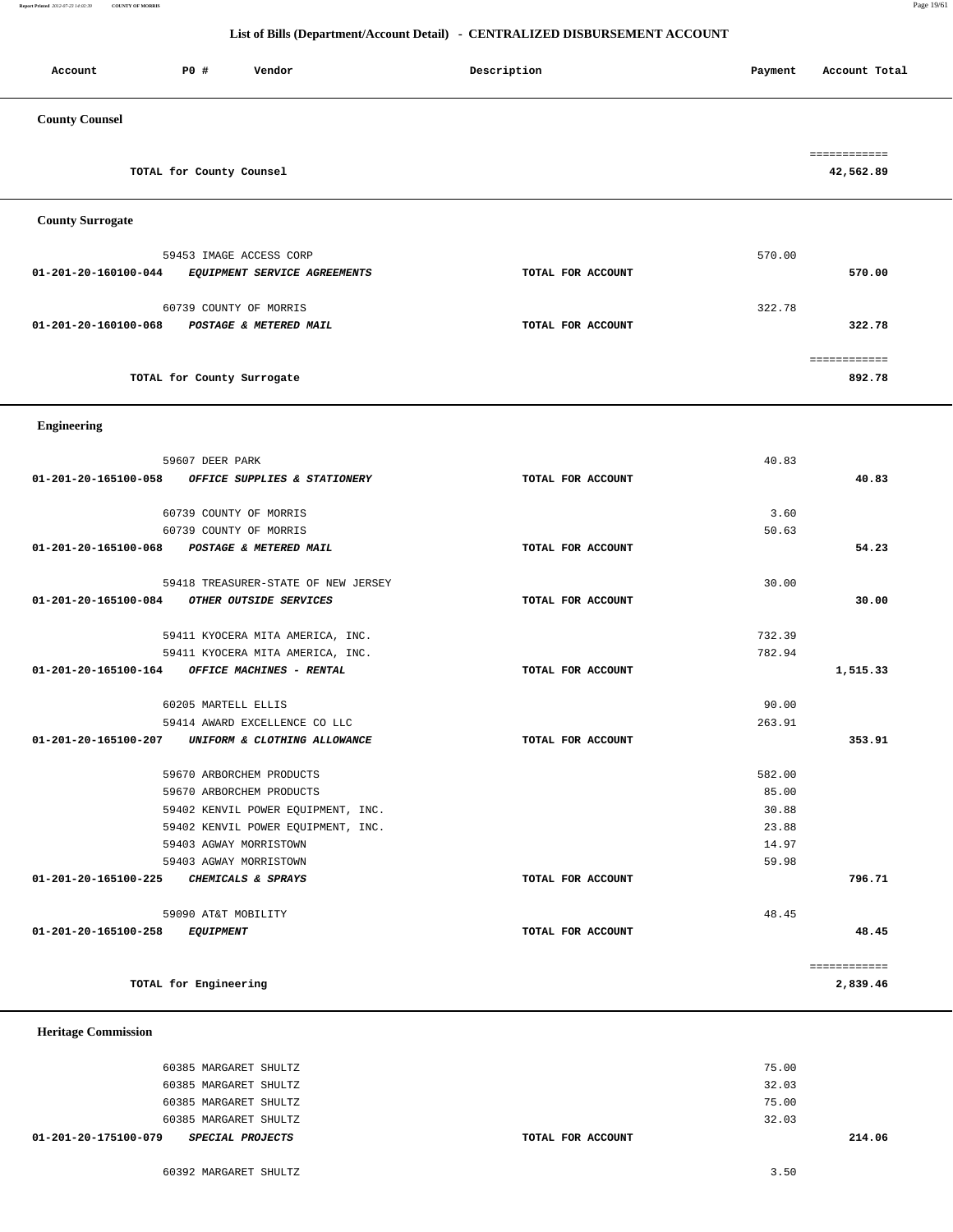| Report Printed 2012-07-23 14:02:39 | <b>COUNTY OF MORRIS</b> |                       |                               |                                                                              |         |               | Page 20/61 |
|------------------------------------|-------------------------|-----------------------|-------------------------------|------------------------------------------------------------------------------|---------|---------------|------------|
|                                    |                         |                       |                               |                                                                              |         |               |            |
|                                    |                         |                       |                               | List of Bills (Department/Account Detail) - CENTRALIZED DISBURSEMENT ACCOUNT |         |               |            |
| Account                            |                         | <b>PO #</b>           | Vendor                        | Description                                                                  | Payment | Account Total |            |
| <b>Heritage Commission</b>         |                         |                       |                               |                                                                              |         |               |            |
|                                    |                         |                       |                               |                                                                              |         |               |            |
|                                    |                         | 60392 MARGARET SHULTZ |                               |                                                                              | 3.50    |               |            |
|                                    |                         | 60392 MARGARET SHULTZ |                               |                                                                              | 3.50    |               |            |
|                                    |                         | 60392 MARGARET SHULTZ |                               |                                                                              | 11.90   |               |            |
|                                    |                         | 60392 MARGARET SHULTZ |                               |                                                                              | 2.80    |               |            |
|                                    |                         | 60392 MARGARET SHULTZ |                               |                                                                              | 4.90    |               |            |
|                                    |                         | 60392 MARGARET SHULTZ |                               |                                                                              | 3.50    |               |            |
|                                    |                         | 60392 MARGARET SHULTZ |                               |                                                                              | 1.05    |               |            |
|                                    |                         | 60392 MARGARET SHULTZ |                               |                                                                              | 1.75    |               |            |
|                                    |                         | 60392 MARGARET SHULTZ |                               |                                                                              | 6.30    |               |            |
|                                    |                         | 60392 MARGARET SHULTZ |                               |                                                                              | 8.75    |               |            |
|                                    |                         | 60392 MARGARET SHULTZ |                               |                                                                              | 4.90    |               |            |
|                                    |                         | 60392 MARGARET SHULTZ |                               |                                                                              | 5.71    |               |            |
|                                    |                         | 60392 MARGARET SHULTZ |                               |                                                                              | 3.85    |               |            |
|                                    |                         | 60392 MARGARET SHULTZ |                               |                                                                              | 3.15    |               |            |
|                                    |                         | 60392 MARGARET SHULTZ |                               |                                                                              | 5.25    |               |            |
|                                    |                         | 60392 MARGARET SHULTZ |                               |                                                                              | 5.25    |               |            |
|                                    |                         | 60392 MARGARET SHULTZ |                               |                                                                              | 3.50    |               |            |
|                                    |                         | 60392 MARGARET SHULTZ |                               |                                                                              | 4.90    |               |            |
|                                    |                         | 60392 MARGARET SHULTZ |                               |                                                                              | 3.50    |               |            |
|                                    |                         | 60392 MARGARET SHULTZ |                               |                                                                              | 3.50    |               |            |
|                                    |                         | 60392 MARGARET SHULTZ |                               |                                                                              | 3.50    |               |            |
|                                    |                         | 60392 MARGARET SHULTZ |                               |                                                                              | 2.80    |               |            |
| 01-201-20-175100-082               |                         | TRAVEL EXPENSE        |                               | TOTAL FOR ACCOUNT                                                            |         | 101.26        |            |
|                                    |                         |                       |                               |                                                                              |         | ============  |            |
|                                    |                         |                       | TOTAL for Heritage Commission |                                                                              |         | 315.32        |            |
| <b>Planning Board</b>              |                         |                       |                               |                                                                              |         |               |            |
|                                    |                         | 59712 PAPER MART INC  |                               |                                                                              | 143.38  |               |            |
| 01-201-20-180100-058               |                         |                       | OFFICE SUPPLIES & STATIONERY  | TOTAL FOR ACCOUNT                                                            |         | 143.38        |            |
|                                    |                         |                       |                               |                                                                              |         |               |            |
|                                    |                         |                       |                               |                                                                              |         | ============  |            |

**TOTAL for Planning Board 143.38**

#### **Transportation Management**

|                      | 59424 ACCREDITED LOCK SUPPLY CO |                   | 79.26 |       |
|----------------------|---------------------------------|-------------------|-------|-------|
|                      | 59424 ACCREDITED LOCK SUPPLY CO |                   | 8.54  |       |
| 01-201-20-180105-095 | OTHER ADMINISTRATIVE SUPPLIES   | TOTAL FOR ACCOUNT |       | 87.80 |
|                      |                                 |                   |       |       |
|                      |                                 |                   |       |       |

**TOTAL for Transportation Management 87.80**

#### **PDT - General Admin**

| 59848 R.S. KNAPP CO. INC.                            |                   | 60.61     |
|------------------------------------------------------|-------------------|-----------|
| 59848 R.S. KNAPP CO. INC.                            |                   | 14.49     |
| 01-201-20-180115-058<br>OFFICE SUPPLIES & STATIONERY | TOTAL FOR ACCOUNT | 75.10     |
|                                                      |                   |           |
| 60739 COUNTY OF MORRIS                               |                   | 76.20     |
| 01-201-20-180115-068<br>POSTAGE & METERED MAIL       | TOTAL FOR ACCOUNT | 76.20     |
|                                                      |                   |           |
|                                                      |                   | ========= |
| TOTAL for PDT - General Admin                        |                   | 151.30    |
|                                                      |                   |           |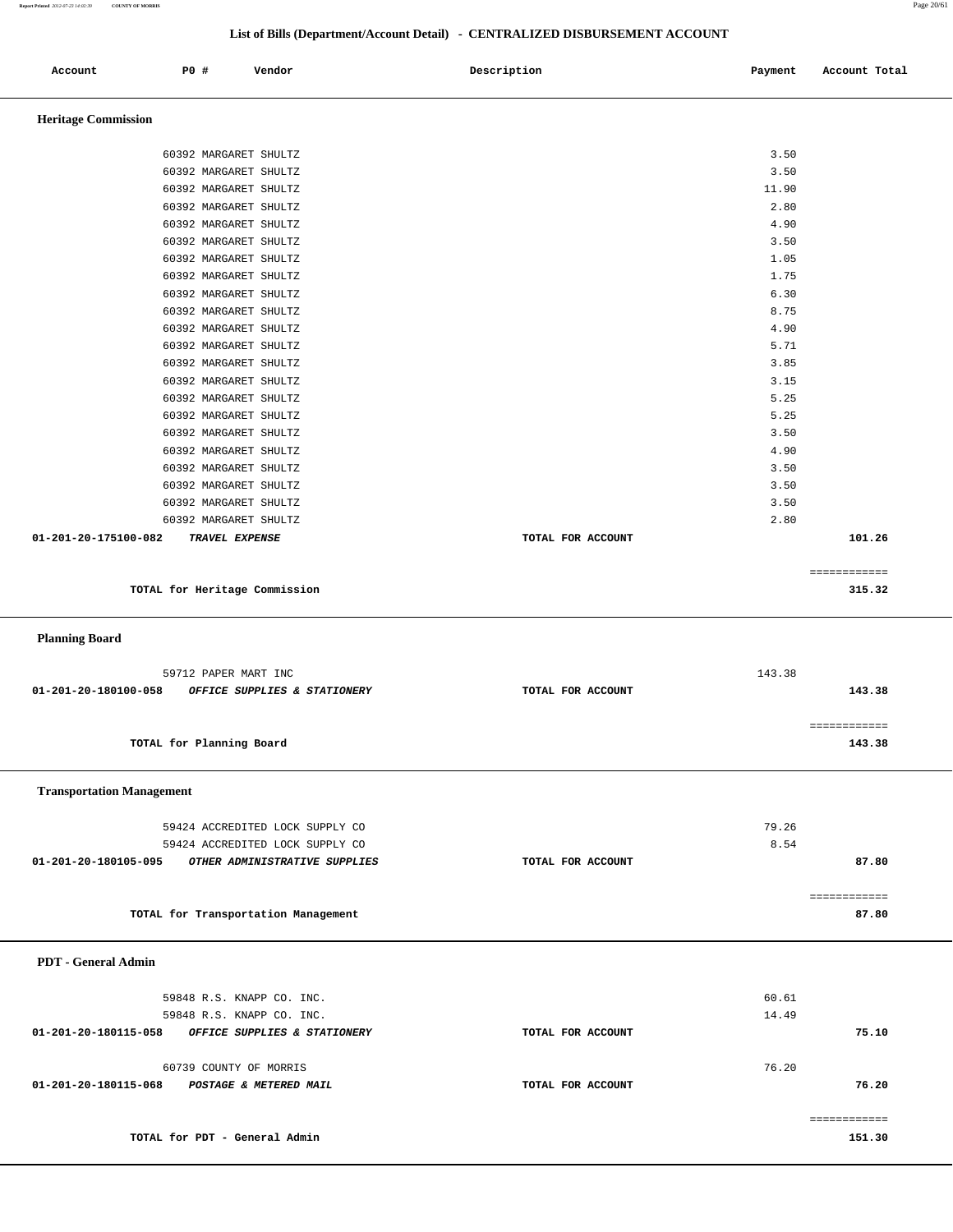#### **Report Printed** *2012-07-23 14:02:39* **COUNTY OF MORRIS** Page 21/61

### **List of Bills (Department/Account Detail) - CENTRALIZED DISBURSEMENT ACCOUNT**

| Account                               | <b>PO #</b>       | Vendor                                           | Description       | Payment   | Account Total             |
|---------------------------------------|-------------------|--------------------------------------------------|-------------------|-----------|---------------------------|
|                                       |                   |                                                  |                   |           |                           |
| <b>County Weights &amp; Measures</b>  |                   |                                                  |                   |           |                           |
|                                       |                   | 60320 NATIONAL CONFERENCE                        |                   | 75.00     |                           |
| 01-201-22-201100-023                  |                   | ASSOCIATIONS AND MEMBERSHIPS                     | TOTAL FOR ACCOUNT |           | 75.00                     |
|                                       |                   |                                                  |                   |           |                           |
| 01-201-22-201100-068                  |                   | 60739 COUNTY OF MORRIS<br>POSTAGE & METERED MAIL | TOTAL FOR ACCOUNT | 8.25      | 8.25                      |
|                                       |                   |                                                  |                   |           |                           |
|                                       | 60078 CABLEVISION |                                                  |                   | 207.48    |                           |
|                                       |                   | 60314 EMPLOYMENT HORIZONS, INC.                  |                   | 829.00    |                           |
|                                       |                   | 60317 WASTE MANAGEMENT OF NEW JERSEY             |                   | 360.28    |                           |
| 01-201-22-201100-084                  |                   | OTHER OUTSIDE SERVICES                           | TOTAL FOR ACCOUNT |           | 1,396.76                  |
|                                       |                   | 60646 JERSEY CENTRAL POWER & LIGHT               |                   | 1,107.92  |                           |
| 01-201-22-201100-137                  | ELECTRICITY       |                                                  | TOTAL FOR ACCOUNT |           | 1,107.92                  |
|                                       |                   |                                                  |                   |           |                           |
| 01-201-22-201100-140                  | 60958 ALLIED OIL  | <b>GAS PURCHASES</b>                             | TOTAL FOR ACCOUNT | 805.87    | 805.87                    |
|                                       |                   |                                                  |                   |           |                           |
|                                       |                   | 60659 HESS CORPORATION                           |                   | 20.31     |                           |
| 01-201-22-201100-141                  | NATURAL GAS       |                                                  | TOTAL FOR ACCOUNT |           | 20.31                     |
|                                       | 60079 GRAINGER    |                                                  |                   | 20.64     |                           |
|                                       | 60079 GRAINGER    |                                                  |                   | 27.44     |                           |
|                                       | 60079 GRAINGER    |                                                  |                   | 15.94     |                           |
|                                       | 60079 GRAINGER    |                                                  |                   | 183.81    |                           |
| 01-201-22-201100-258                  | <b>EQUIPMENT</b>  |                                                  | TOTAL FOR ACCOUNT |           | 247.83                    |
|                                       |                   |                                                  |                   |           | ============              |
|                                       |                   | TOTAL for County Weights & Measures              |                   |           | 3,661.94                  |
|                                       |                   |                                                  |                   |           |                           |
| <b>Employee Group Insurance</b>       |                   |                                                  |                   |           |                           |
|                                       |                   | 60217 DISCOVERY BENEFITS INC.                    |                   | 917.60    |                           |
|                                       |                   | 60218 DISCOVERY BENEFITS INC.                    |                   | 71.50     |                           |
|                                       |                   | 60211 HORIZON BLUE CROSS BLUE SHIELD             |                   | 45,100.52 |                           |
| 01-201-23-220100-090                  |                   | EMPLOYEE GROUP INSURANCE EXPENDITURES            | TOTAL FOR ACCOUNT |           | 46,089.62                 |
|                                       |                   |                                                  |                   |           |                           |
|                                       |                   | TOTAL for Employee Group Insurance               |                   |           | ============<br>46,089.62 |
|                                       |                   |                                                  |                   |           |                           |
| <b>Office of Emergency Management</b> |                   |                                                  |                   |           |                           |
|                                       |                   |                                                  |                   |           |                           |
|                                       |                   | 60401 SOLAR TECHNOLOGY                           |                   | 1,800.00  |                           |
|                                       |                   | 60400 VERIZON WIRELESS                           |                   | 80.02     |                           |
| 01-201-25-252100-031                  |                   | CELLULAR PHONES/PAGERS                           | TOTAL FOR ACCOUNT |           | 1,880.02                  |
|                                       | 60409 CABLEVISION |                                                  |                   | 72.03     |                           |
| 01-201-25-252100-059                  |                   | OTHER GENERAL EXPENSES                           | TOTAL FOR ACCOUNT |           | 72.03                     |
|                                       |                   |                                                  |                   |           |                           |
| 01-201-25-252100-068                  |                   | 60739 COUNTY OF MORRIS<br>POSTAGE & METERED MAIL | TOTAL FOR ACCOUNT | 11.30     | 11.30                     |
|                                       |                   |                                                  |                   |           |                           |
|                                       |                   | 59507 KYOCERA MITA AMERICA, INC.                 |                   | 655.77    |                           |
| 01-201-25-252100-164                  |                   | OFFICE MACHINES - RENTAL                         | TOTAL FOR ACCOUNT |           | 655.77                    |
|                                       |                   | 60422 CY DRAKE LOCKSMITHS, INC.                  |                   | 36.00     |                           |
|                                       | 59726 GRAINGER    |                                                  |                   | 228.60    |                           |
|                                       | 59726 GRAINGER    |                                                  |                   | 184.20    |                           |
|                                       |                   | 60526 ACCREDITED LOCK SUPPLY CO                  |                   | 27.19     |                           |
|                                       |                   |                                                  |                   |           |                           |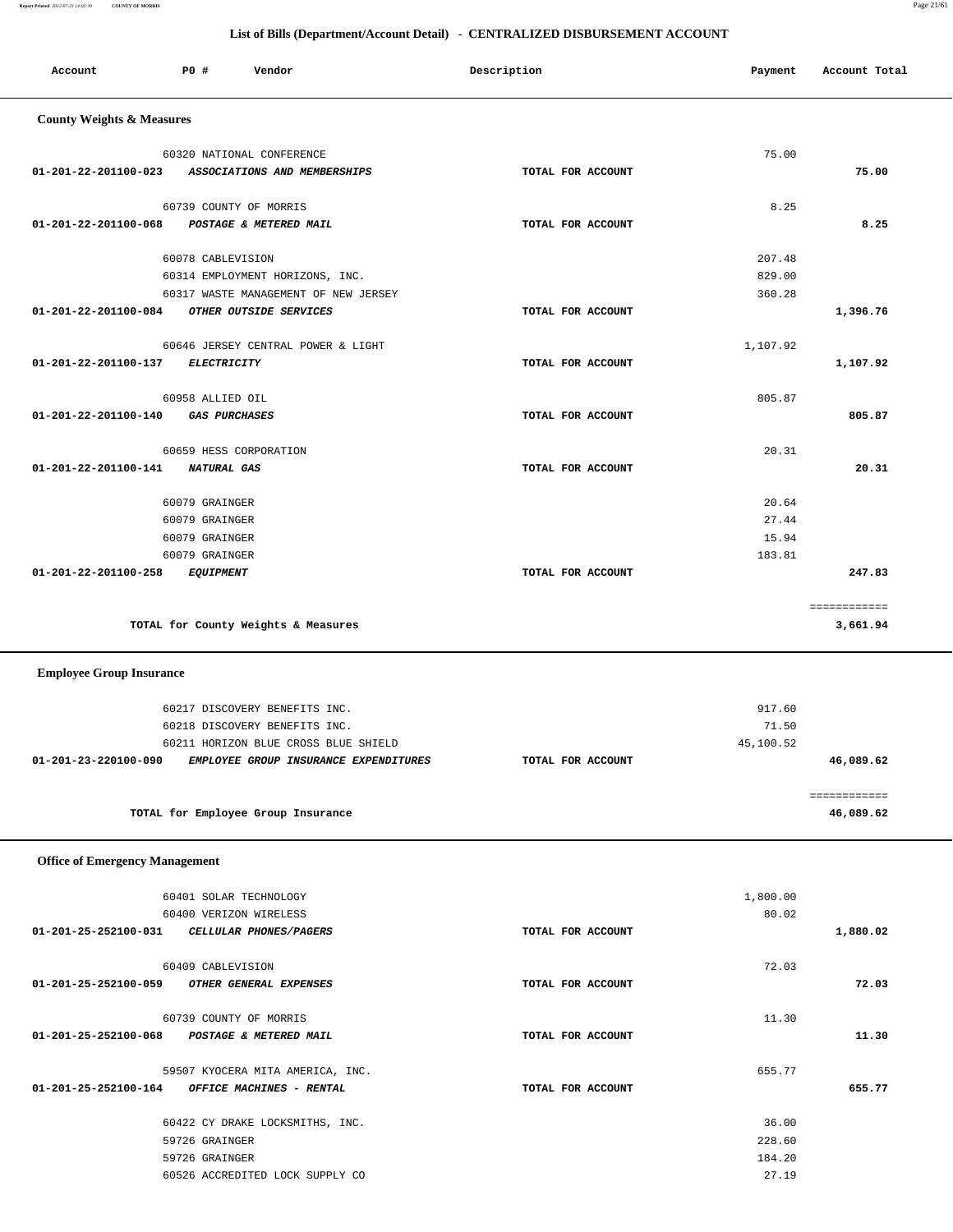**Report Printed** *2012-07-23 14:02:39* **COUNTY OF MORRIS** Page 22/61

#### **List of Bills (Department/Account Detail) - CENTRALIZED DISBURSEMENT ACCOUNT**

| Account                               | P0 #<br>Vendor                           | Description       | Payment | Account Total            |
|---------------------------------------|------------------------------------------|-------------------|---------|--------------------------|
| <b>Office of Emergency Management</b> |                                          |                   |         |                          |
| 01-201-25-252100-258                  | <b>EQUIPMENT</b>                         | TOTAL FOR ACCOUNT |         | 475.99                   |
|                                       | TOTAL for Office of Emergency Management |                   |         | ============<br>3,095.11 |
| <b>Communications Center</b>          |                                          |                   |         |                          |
|                                       | 60163 DEER PARK                          |                   | 72.45   |                          |
| 01-201-25-252105-058                  | OFFICE SUPPLIES & STATIONERY             | TOTAL FOR ACCOUNT |         | 72.45                    |
|                                       | 60739 COUNTY OF MORRIS                   |                   | 15.75   |                          |
| 01-201-25-252105-068                  | POSTAGE & METERED MAIL                   | TOTAL FOR ACCOUNT |         | 15.75                    |
|                                       | 60160 ROYAL COMMUNICATIONS INC.          |                   | 225.00  |                          |
| 01-201-25-252105-072                  | <b>RADIO REPAIRS</b>                     | TOTAL FOR ACCOUNT |         | 225.00                   |
|                                       | 60183 JERSEY CENTRAL POWER & LIGHT       |                   | 672.86  |                          |
|                                       | 60183 JERSEY CENTRAL POWER & LIGHT       |                   | 3.25    |                          |
|                                       | 60162 JERSEY CENTRAL POWER & LIGHT       |                   | 321.13  |                          |
|                                       | 60165 JERSEY CENTRAL POWER & LIGHT       |                   | 395.18  |                          |
|                                       | 60172 JERSEY CENTRAL POWER & LIGHT       |                   | 443.63  |                          |
|                                       | 60177 JERSEY CENTRAL POWER & LIGHT       |                   | 642.45  |                          |
| 01-201-25-252105-137                  | <b>ELECTRICITY</b>                       | TOTAL FOR ACCOUNT |         | 2,478.50                 |
|                                       | 60178 UNIVERSAL UNIFORM SALES CO INC     |                   | 75.99   |                          |
|                                       | 60178 UNIVERSAL UNIFORM SALES CO INC     |                   | 347.80  |                          |
|                                       | 60178 UNIVERSAL UNIFORM SALES CO INC     |                   | 552.98  |                          |
|                                       | 60178 UNIVERSAL UNIFORM SALES CO INC     |                   | 597.25  |                          |
| 01-201-25-252105-202                  | UNIFORM AND ACCESSORIES                  | TOTAL FOR ACCOUNT |         | 1,574.02                 |
|                                       | TOTAL for Communications Center          |                   |         | ============<br>4,365.72 |
| <b>County Medical Examiner Office</b> |                                          |                   |         |                          |

|                                | 56502 HEWLETT-PACKARD COMPANY            |                   | 109.00 |        |
|--------------------------------|------------------------------------------|-------------------|--------|--------|
| 01-201-25-254100-059           | OTHER GENERAL EXPENSES                   | TOTAL FOR ACCOUNT |        | 109.00 |
| 01-201-25-254100-068           | 60739 COUNTY OF MORRIS                   |                   | 17.59  | 17.59  |
|                                | <b>POSTAGE &amp; METERED MAIL</b>        | TOTAL FOR ACCOUNT |        |        |
|                                | 60120 MORRISTOWN MEMORIAL/PATHOLOGY      |                   | 37.00  |        |
|                                | 60120 MORRISTOWN MEMORIAL/PATHOLOGY      |                   | 319.00 |        |
| $01 - 201 - 25 - 254100 - 203$ | X-RAY & MEDICAL SUPPLIES                 | TOTAL FOR ACCOUNT |        | 356.00 |
|                                |                                          |                   |        |        |
|                                |                                          |                   |        |        |
|                                | TOTAL for County Medical Examiner Office |                   |        | 482.59 |
|                                |                                          |                   |        |        |

 **County Sheriff's Department**

| 60049 VERIZON WIRELESS                                                    | 83.96             |       |
|---------------------------------------------------------------------------|-------------------|-------|
| 01-201-25-270100-031<br><i>CELLULAR PHONES/PAGERS</i>                     | TOTAL FOR ACCOUNT | 83.96 |
| 60670 SHERIFF EDWARD V. ROCHFORD                                          | 40.00             |       |
| 01-201-25-270100-039<br><b>SCHOOLS &amp; TRAINING</b><br><b>EDUCATION</b> | TOTAL FOR ACCOUNT | 40.00 |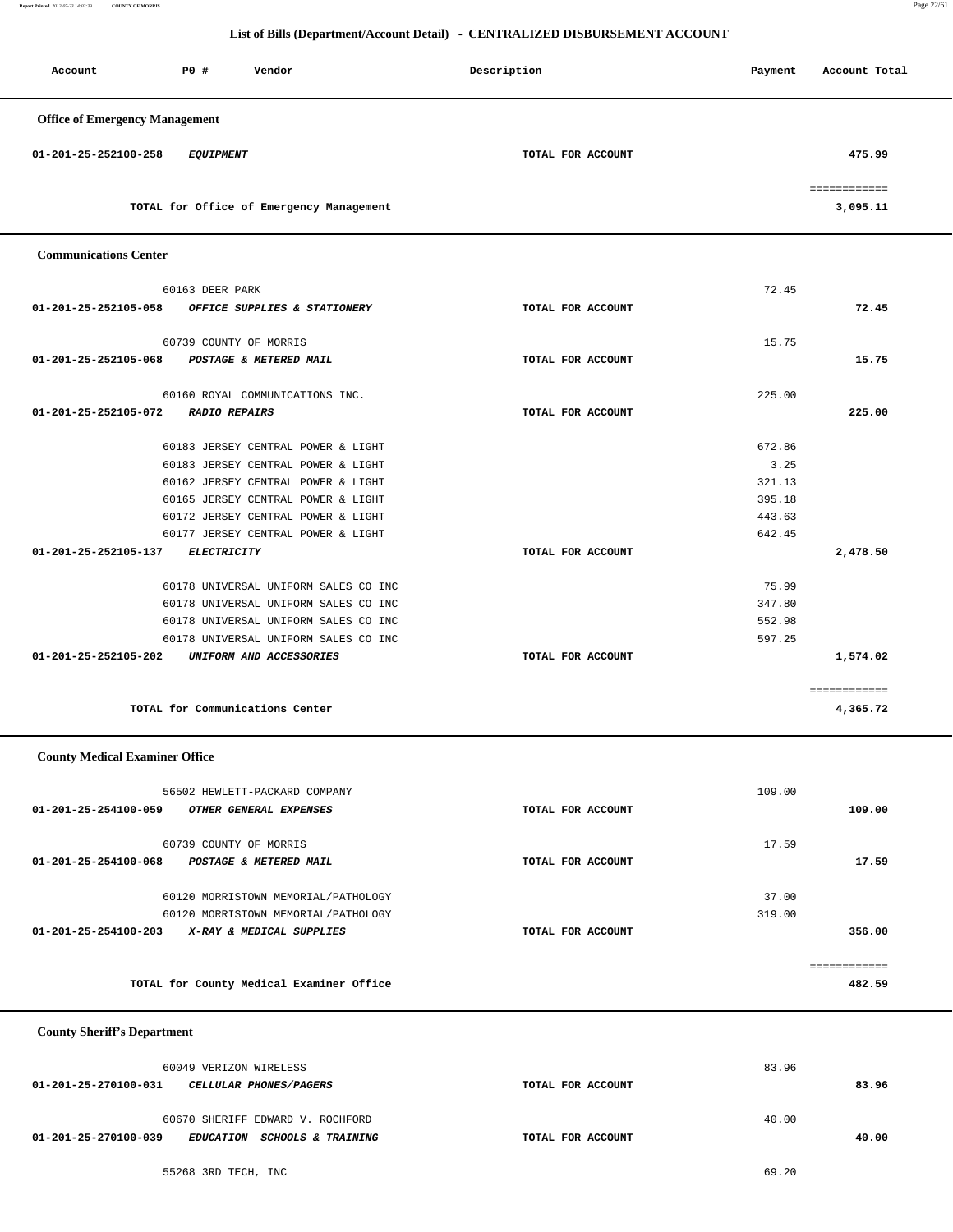| Account                            | P0 # | <b>Ellot</b> of <b>Billio</b> ( <b>Beparentle</b> ring recount <b>Betain</b> )<br>Vendor | CERTIMIBILIB BIOBUNDENIERT ITUCUUTTI<br>Description | Payment         | Account Total |
|------------------------------------|------|------------------------------------------------------------------------------------------|-----------------------------------------------------|-----------------|---------------|
| <b>County Sheriff's Department</b> |      |                                                                                          |                                                     |                 |               |
| 01-201-25-270100-047               |      | IDENTIFICATION EQUIP&SUPPLIES                                                            | TOTAL FOR ACCOUNT                                   |                 | 69.20         |
|                                    |      | 60672 SHERIFF EDWARD V. ROCHFORD                                                         |                                                     | 60.92           |               |
|                                    |      | 60672 SHERIFF EDWARD V. ROCHFORD                                                         |                                                     | 18.27           |               |
|                                    |      | 59570 STATE TOXICOLOGY LABORATORY                                                        |                                                     | 135.00          |               |
|                                    |      | 59668 DEER PARK                                                                          |                                                     | 159.64          |               |
| 01-201-25-270100-059               |      | OTHER GENERAL EXPENSES                                                                   | TOTAL FOR ACCOUNT                                   |                 | 373.83        |
|                                    |      | 60739 COUNTY OF MORRIS                                                                   |                                                     | 375.09          |               |
| 01-201-25-270100-068               |      | POSTAGE & METERED MAIL                                                                   | TOTAL FOR ACCOUNT                                   |                 | 375.09        |
|                                    |      | 58895 LEXIS NEXIS ACCURINT                                                               |                                                     | 155.00          |               |
| 01-201-25-270100-078               |      | <b>SOFTWARE MAINTENANCE</b>                                                              | TOTAL FOR ACCOUNT                                   |                 | 155.00        |
|                                    |      | 60674 SHERIFF EDWARD V. ROCHFORD                                                         |                                                     | 28.04           |               |
|                                    |      | 60674 SHERIFF EDWARD V. ROCHFORD                                                         |                                                     | 25.00           |               |
|                                    |      | 60674 SHERIFF EDWARD V. ROCHFORD                                                         |                                                     | 5.05            |               |
|                                    |      | 60674 SHERIFF EDWARD V. ROCHFORD                                                         |                                                     | 144.85          |               |
|                                    |      | 60674 SHERIFF EDWARD V. ROCHFORD                                                         |                                                     | 98.44           |               |
|                                    |      | 60674 SHERIFF EDWARD V. ROCHFORD                                                         |                                                     | 29.70           |               |
|                                    |      | 60674 SHERIFF EDWARD V. ROCHFORD                                                         |                                                     | 70.31           |               |
| 01-201-25-270100-082               |      | TRAVEL EXPENSE                                                                           | TOTAL FOR ACCOUNT                                   |                 | 401.39        |
|                                    |      | 59626 U.S. SECURITY ASSOCIATES, INC.                                                     |                                                     | 2,253.78        |               |
|                                    |      | 59559 U.S. SECURITY ASSOCIATES, INC.                                                     |                                                     | 2,359.81        |               |
|                                    |      | 59569 U.S. SECURITY ASSOCIATES, INC.                                                     |                                                     | 1,864.03        |               |
|                                    |      | 60068 STEVE SEIDLER                                                                      |                                                     | 1,335.00        |               |
|                                    |      | 60060 U.S. SECURITY ASSOCIATES, INC.                                                     |                                                     | 2,309.66        |               |
| 01-201-25-270100-084               |      | OTHER OUTSIDE SERVICES                                                                   | TOTAL FOR ACCOUNT                                   |                 | 10,122.28     |
|                                    |      | 60673 SHERIFF EDWARD V. ROCHFORD                                                         |                                                     | 38.26           |               |
|                                    |      | 59666 STAPLES BUSINESS ADVANTAGE                                                         |                                                     | 81.27           |               |
|                                    |      | 59666 STAPLES BUSINESS ADVANTAGE                                                         |                                                     | 205.20          |               |
|                                    |      | 59666 STAPLES BUSINESS ADVANTAGE                                                         |                                                     | 0.85            |               |
|                                    |      | 59629 STAPLES BUSINESS ADVANTAGE                                                         |                                                     | 49.02           |               |
|                                    |      | 59560 STAPLES BUSINESS ADVANTAGE<br>59560 STAPLES BUSINESS ADVANTAGE                     |                                                     | 290.15<br>69.96 |               |
|                                    |      | 59560 STAPLES BUSINESS ADVANTAGE                                                         |                                                     | 109.80          |               |
| 01-201-25-270100-095               |      | OTHER ADMINISTRATIVE SUPPLIES                                                            | TOTAL FOR ACCOUNT                                   |                 | 844.51        |
|                                    |      |                                                                                          |                                                     |                 |               |
|                                    |      | 60671 SHERIFF EDWARD V. ROCHFORD                                                         |                                                     | 50.17           |               |
|                                    |      | 60671 SHERIFF EDWARD V. ROCHFORD                                                         |                                                     | 37.11           |               |
| 01-201-25-270100-115               |      | <i><b>AMMUNITION</b></i>                                                                 | TOTAL FOR ACCOUNT                                   |                 | 87.28         |
|                                    |      | 55515 COMBINED TACTICAL SYSTEMS INC.                                                     |                                                     | 129.00          |               |
|                                    |      | 55515 COMBINED TACTICAL SYSTEMS INC.                                                     |                                                     | 10.00           |               |
| 01-201-25-270100-116               |      | <i><b>FIREARMS</b></i>                                                                   | TOTAL FOR ACCOUNT                                   |                 | 139.00        |
|                                    |      | 57865 VERIZON WIRELESS                                                                   |                                                     | 1,280.38        |               |
|                                    |      | 59568 VERIZON WIRELESS                                                                   |                                                     | 1,280.38        |               |
| 01-201-25-270100-161               |      | COMMUNICATIONS EQUIPMENT                                                                 | TOTAL FOR ACCOUNT                                   |                 | 2,560.76      |
|                                    |      | 58993 MIRION TECHNOLOGIES (GDS) INC                                                      |                                                     | 367.77          |               |
|                                    |      | 58993 MIRION TECHNOLOGIES (GDS) INC                                                      |                                                     | 7.50            |               |
|                                    |      | 01-201-25-270100-203 X-RAY & MEDICAL SUPPLIES                                            | TOTAL FOR ACCOUNT                                   |                 | 375.27        |
|                                    |      | 58994 MORRISTOWN LUMBER &                                                                |                                                     | 23.98           |               |
| 01-201-25-270100-239               |      | SMALL TOOLS                                                                              | TOTAL FOR ACCOUNT                                   |                 | 23.98         |
|                                    |      |                                                                                          |                                                     |                 |               |

59586 MOTOROLA SOLUTIONS INC 225.00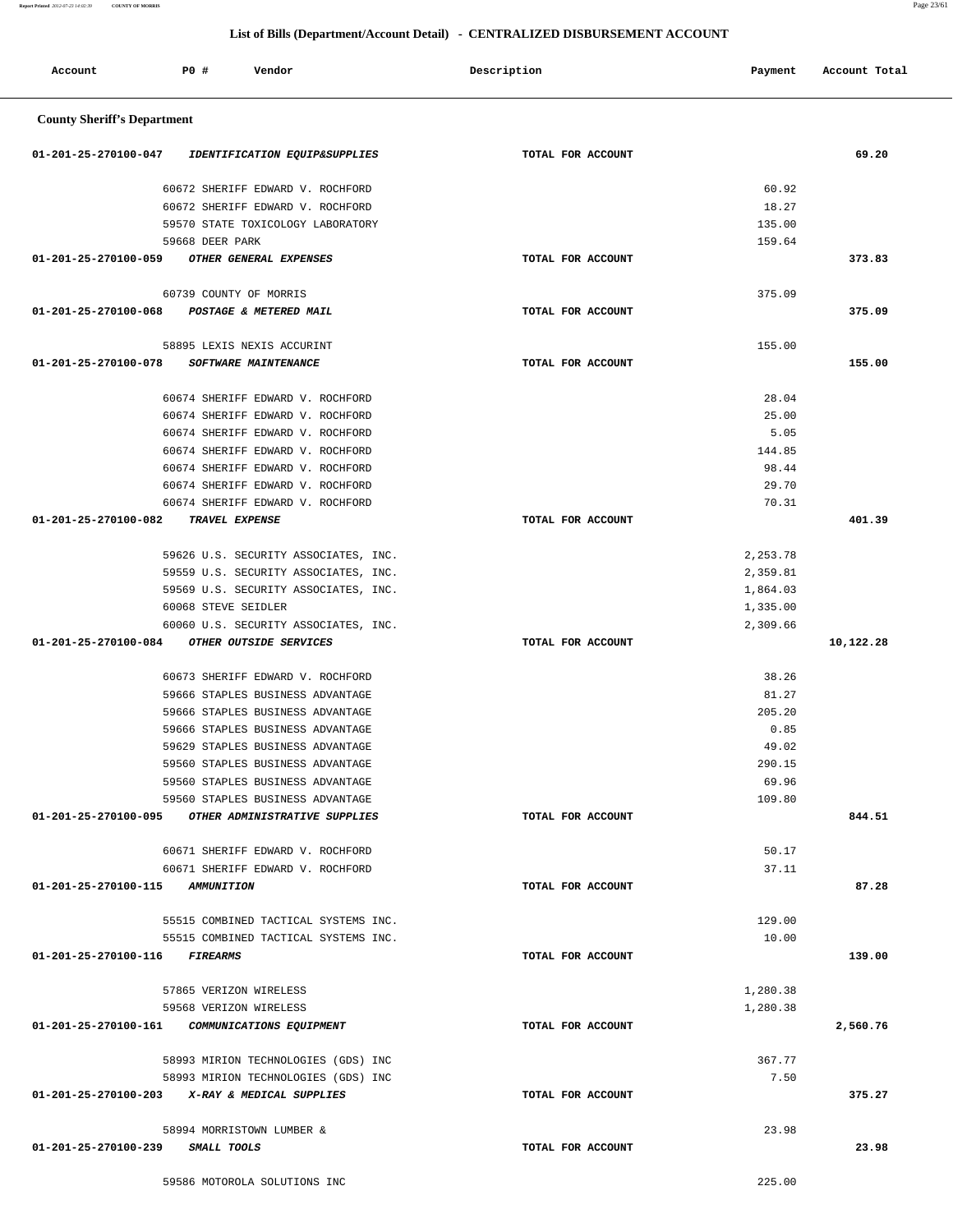60038 CHRISTOPHER DORN 63.00

|                                                      |                   | ============ |
|------------------------------------------------------|-------------------|--------------|
| TOTAL for County Sheriff's Department                |                   | 16,282.55    |
| <b>County Prosecutor's Office</b>                    |                   |              |
| 60017 VERIZON WIRELESS                               | 173.93            |              |
| 01-201-25-275100-031<br>CELLULAR PHONES/PAGERS       | TOTAL FOR ACCOUNT | 173.93       |
| 58181 N J N E O A                                    | 1,855.00          |              |
| 01-201-25-275100-039<br>EDUCATION SCHOOLS & TRAINING | TOTAL FOR ACCOUNT | 1,855.00     |
| 57717 GANN LAW BOOKS                                 | 1,980.00          |              |
| 57717 GANN LAW BOOKS                                 | 25.00             |              |
| 01-201-25-275100-050<br><b>LAW BOOKS</b>             | TOTAL FOR ACCOUNT | 2,005.00     |
| 60015 STAPLES BUSINESS ADVANTAGE                     | 64.80             |              |
| 60015 STAPLES BUSINESS ADVANTAGE                     | 332.13            |              |
| 60015 STAPLES BUSINESS ADVANTAGE                     | 95.75             |              |
| 60015 STAPLES BUSINESS ADVANTAGE                     | 229.59            |              |
| 60015 STAPLES BUSINESS ADVANTAGE                     | 69.12             |              |
| 60015 STAPLES BUSINESS ADVANTAGE                     | 416.75            |              |
| 60015 STAPLES BUSINESS ADVANTAGE                     | 8.68              |              |
| 60015 STAPLES BUSINESS ADVANTAGE                     | 49.99             |              |
| 60015 STAPLES BUSINESS ADVANTAGE                     | 55.50             |              |
| 60015 STAPLES BUSINESS ADVANTAGE                     | $-0.82$           |              |
| 60015 STAPLES BUSINESS ADVANTAGE                     | $-166.02$         |              |
| 60013 W.B. MASON COMPANY INC                         | 1,198.00          |              |
| 01-201-25-275100-058<br>OFFICE SUPPLIES & STATIONERY | TOTAL FOR ACCOUNT | 2,353.47     |
| 60739 COUNTY OF MORRIS                               | 742.01            |              |
| 01-201-25-275100-068 POSTAGE & METERED MAIL          | TOTAL FOR ACCOUNT | 742.01       |
| 60275 M.C. PROSECUTOR'S EMERGENT                     | 2,326.44          |              |
| 01-201-25-275100-079<br>SPECIAL PROJECTS             | TOTAL FOR ACCOUNT | 2,326.44     |
| 60014 A.R.T. AGENCY, INC                             | 427.02            |              |
| 60005 LAURIE A ENGEMANN                              | 317.40            |              |
| 01-201-25-275100-081<br>TRANSCRIPTS                  | TOTAL FOR ACCOUNT | 744.42       |
| 58849 MAGLOCLEN                                      | 400.00            |              |
| 60289 CHARLES BRADY                                  | 80.00             |              |
| 60044 WILLIAM SCHIEVELLA                             | 511.52            |              |
| 60009 STEPHEN WILSON                                 | 16.04             |              |
| 60408 VERIZON                                        | 29.13             |              |
| 60379 VERIZON                                        | 54.67             |              |
| 58858 CABLEVISION                                    | 162.70            |              |
| 58858 CABLEVISION                                    | 319.80            |              |
| 01-201-25-275100-118<br><b>INVESTIGATION EXPENSE</b> | TOTAL FOR ACCOUNT | 1,573.86     |
|                                                      |                   |              |

| Account                            | <b>PO #</b>            | Vendor                               | Description |                   | Payment | Account Total |  |
|------------------------------------|------------------------|--------------------------------------|-------------|-------------------|---------|---------------|--|
|                                    |                        |                                      |             |                   |         |               |  |
| <b>County Sheriff's Department</b> |                        |                                      |             |                   |         |               |  |
|                                    |                        |                                      |             |                   |         |               |  |
|                                    |                        | 60059 ROYAL COMMUNICATIONS INC.      |             |                   | 22.50   |               |  |
|                                    |                        | 60059 ROYAL COMMUNICATIONS INC.      |             |                   | 60.00   |               |  |
|                                    |                        | 60059 ROYAL COMMUNICATIONS INC.      |             |                   | 22.50   |               |  |
|                                    |                        | 60059 ROYAL COMMUNICATIONS INC.      |             |                   | 231.00  |               |  |
| 01-201-25-270100-258               | <i>EQUIPMENT</i>       |                                      |             | TOTAL FOR ACCOUNT |         | 561.00        |  |
|                                    |                        |                                      |             |                   |         |               |  |
|                                    |                        | 60058 CERTIFIED SPEEDOMETER SERV INC |             |                   | 70.00   |               |  |
| 01-201-25-270100-291               | <b>VEHICLE REPAIRS</b> |                                      |             | TOTAL FOR ACCOUNT |         | 70.00         |  |
|                                    |                        |                                      |             |                   |         |               |  |

 **List of Bills (Department/Account Detail) - CENTRALIZED DISBURSEMENT ACCOUNT**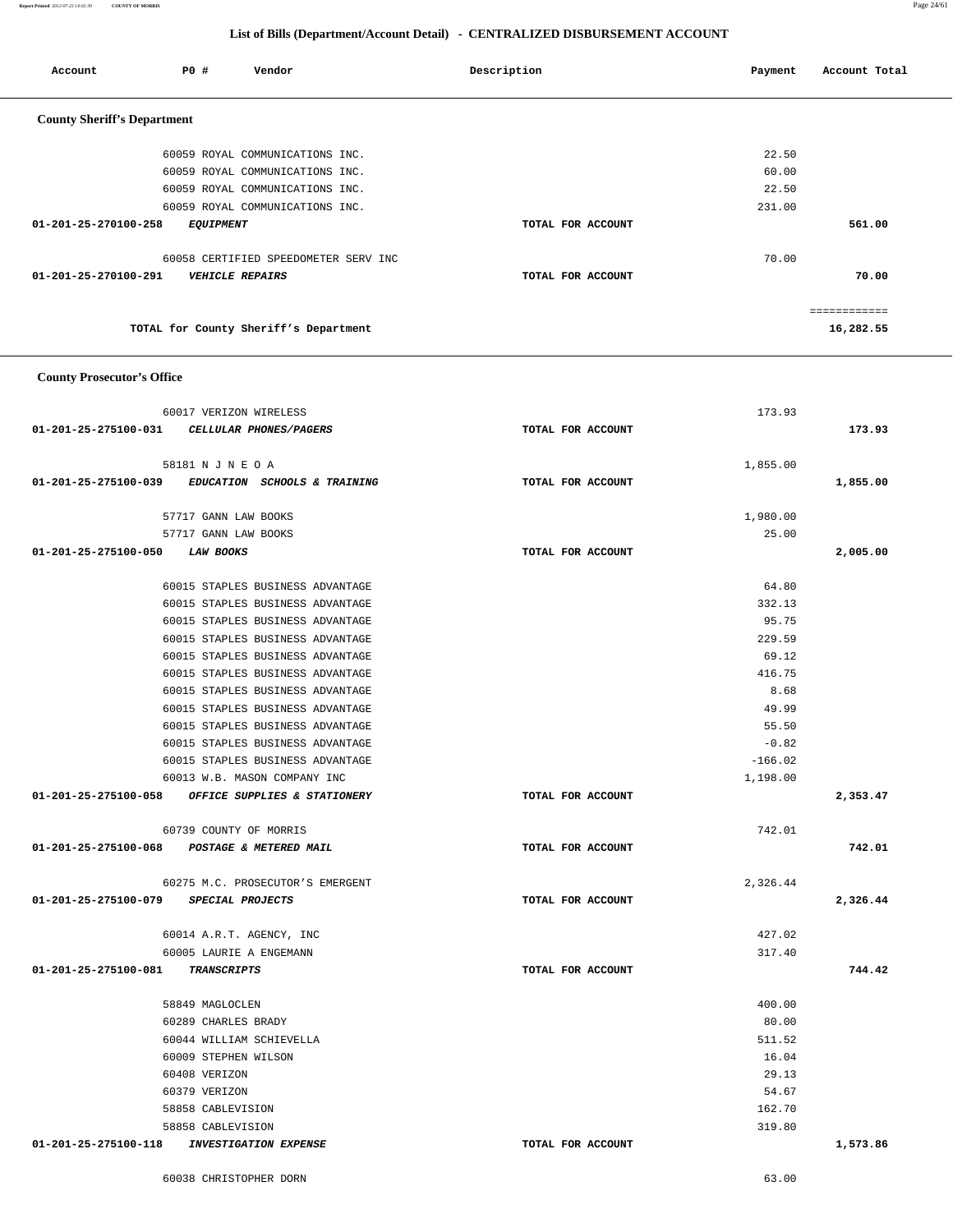**Report Printed** *2012-07-23 14:02:39* **COUNTY OF MORRIS** Page 25/61

#### **List of Bills (Department/Account Detail) - CENTRALIZED DISBURSEMENT ACCOUNT**

| Account                           | PO#               | Vendor                               | Description       | Payment | Account Total |
|-----------------------------------|-------------------|--------------------------------------|-------------------|---------|---------------|
| <b>County Prosecutor's Office</b> |                   |                                      |                   |         |               |
|                                   | 60010 BRIAN WALSH |                                      |                   | 111.02  |               |
| 01-201-25-275100-126              |                   | COURT EXPENSES-EXTRADITION           | TOTAL FOR ACCOUNT |         | 174.02        |
|                                   |                   | 60012 STATE TOXICOLOGY LABORATORY    |                   | 430.00  |               |
|                                   |                   | 60012 STATE TOXICOLOGY LABORATORY    |                   | 770.00  |               |
|                                   |                   | 60012 STATE TOXICOLOGY LABORATORY    |                   | 945.00  |               |
| 01-201-25-275100-189              | <b>MEDICAL</b>    |                                      | TOTAL FOR ACCOUNT |         | 2,145.00      |
|                                   |                   |                                      |                   |         |               |
|                                   |                   |                                      |                   |         |               |
|                                   |                   | TOTAL for County Prosecutor's Office |                   |         | 14,093.15     |

 **County Jail** 

|                                         | 59104 VERIZON WIRELESS                             |                   | 382.44   |          |
|-----------------------------------------|----------------------------------------------------|-------------------|----------|----------|
|                                         | 01-201-25-280100-031 CELLULAR PHONES/PAGERS        | TOTAL FOR ACCOUNT |          | 382.44   |
|                                         |                                                    |                   |          |          |
|                                         | 59070 NJ GANG INVESTIGATORS ASSOC.                 |                   | 400.00   |          |
|                                         | 01-201-25-280100-039 EDUCATION SCHOOLS & TRAINING  | TOTAL FOR ACCOUNT |          | 400.00   |
|                                         | 59126 CARRIER CORPORATION                          |                   | 5,935.00 |          |
|                                         | 01-201-25-280100-044 EQUIPMENT SERVICE AGREEMENTS  | TOTAL FOR ACCOUNT |          | 5,935.00 |
|                                         | 59107 SUPERIOR COURT OF NJ                         |                   | 1,258.80 |          |
|                                         | 01-201-25-280100-047 IDENTIFICATION EQUIP&SUPPLIES | TOTAL FOR ACCOUNT |          | 1,258.80 |
|                                         |                                                    |                   |          |          |
|                                         | 53807 B & H PHOTO-VIDEO INC.                       |                   | 119.00   |          |
|                                         | 58622 DELL MARKETING L.P.                          |                   | 950.61   |          |
|                                         | 01-201-25-280100-059 OTHER GENERAL EXPENSES        | TOTAL FOR ACCOUNT |          | 1,069.61 |
|                                         | 60739 COUNTY OF MORRIS                             |                   | 165.60   |          |
|                                         | 01-201-25-280100-068 POSTAGE & METERED MAIL        | TOTAL FOR ACCOUNT |          | 165.60   |
|                                         | 59349 ELEVATOR MAINTENANCE CORP                    |                   | 683.33   |          |
|                                         | 59067 VEOLIA ES SOLID WASTE OF                     |                   | 2,099.64 |          |
|                                         | 01-201-25-280100-084 OTHER OUTSIDE SERVICES        | TOTAL FOR ACCOUNT |          | 2,782.97 |
|                                         |                                                    |                   |          |          |
|                                         | 59068 ATLANTIC TACTICAL OF NJ, INC.                |                   | 203.84   |          |
| 01-201-25-280100-115 AMMUNITION         |                                                    | TOTAL FOR ACCOUNT |          | 203.84   |
|                                         |                                                    |                   | 492.20   |          |
|                                         | 59419 CY DRAKE LOCKSMITHS, INC.                    |                   |          |          |
| 01-201-25-280100-128 SECURITY EQUIPMENT |                                                    | TOTAL FOR ACCOUNT |          | 492.20   |
|                                         | 59106 STEVEN B. HODES, DVM PA                      |                   | 348.00   |          |
| 01-201-25-280100-129 CANINE             |                                                    | TOTAL FOR ACCOUNT |          | 348.00   |
|                                         | 59180 NORTH JERSEY LANDSCAPE                       |                   | 139.51   |          |
| 01-201-25-280100-130                    | <b>SLAP</b>                                        | TOTAL FOR ACCOUNT |          | 139.51   |
|                                         |                                                    |                   |          |          |
|                                         | 59069 QUENCH USA                                   |                   | 284.00   |          |
| 01-201-25-280100-147 WATER              |                                                    | TOTAL FOR ACCOUNT |          | 284.00   |
|                                         | 59108 DENTRUST DENTAL INC.                         |                   | 5,817.00 |          |
|                                         | 59075 EMERGENCY MEDICAL ASSOCIATES                 |                   | 313.00   |          |
|                                         | 59102 PRECISION HEALTH INC.                        |                   | 950.00   |          |
|                                         | 59092 MORRISTOWN PATHOLOGY ASSO.                   |                   | 49.00    |          |
|                                         | 59092 MORRISTOWN PATHOLOGY ASSO.                   |                   | 43.56    |          |
|                                         | 59092 MORRISTOWN PATHOLOGY ASSO.                   |                   | 37.52    |          |
|                                         | 59092 MORRISTOWN PATHOLOGY ASSO.                   |                   | 46.64    |          |
|                                         | 59092 MORRISTOWN PATHOLOGY ASSO.                   |                   | 6.40     |          |
|                                         |                                                    |                   |          |          |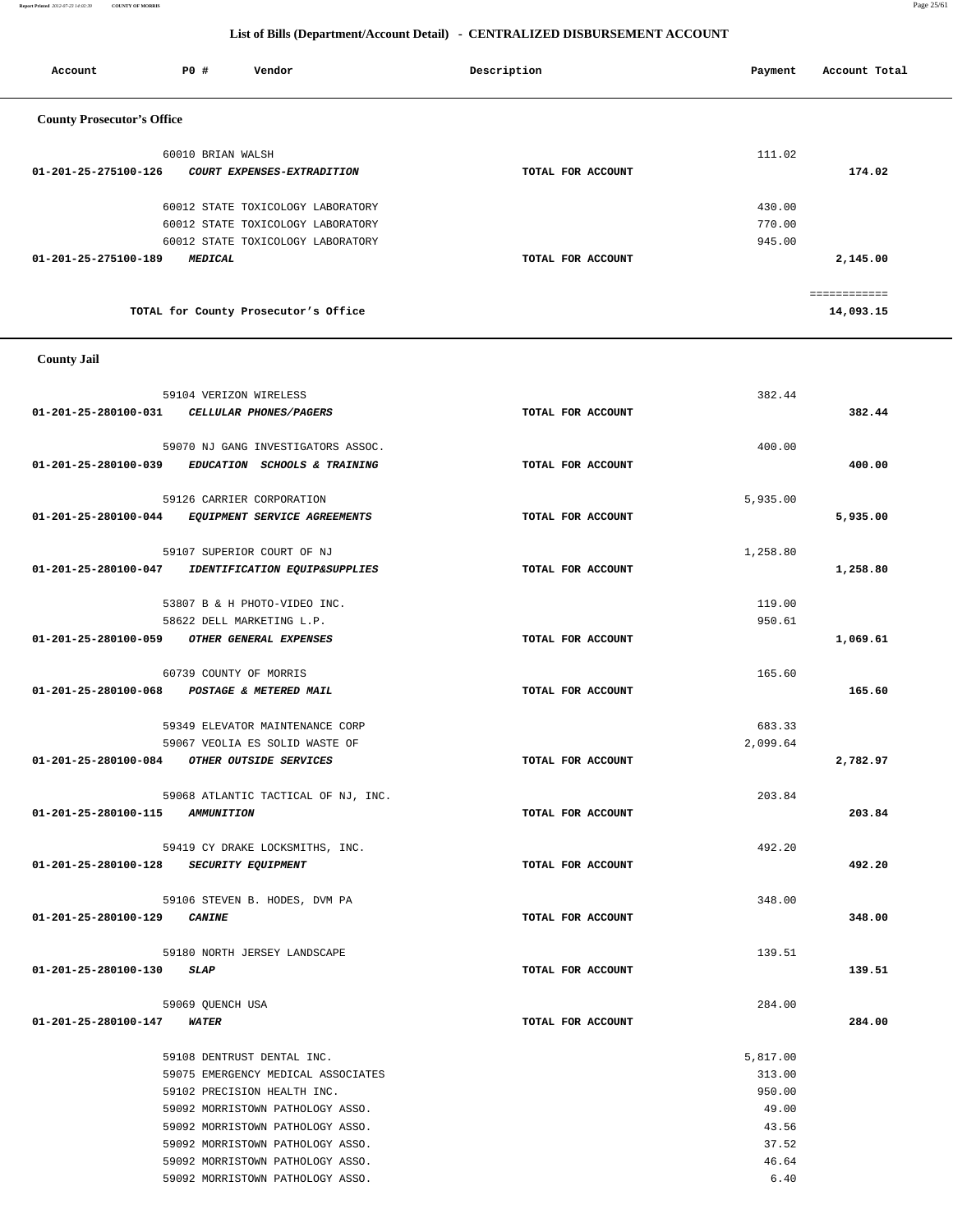| <b>County Jail</b>                                 |                   |          |              |
|----------------------------------------------------|-------------------|----------|--------------|
| 59092 MORRISTOWN PATHOLOGY ASSO.                   |                   | 48.00    |              |
| 59092 MORRISTOWN PATHOLOGY ASSO.                   |                   | 23.76    |              |
| 59092 MORRISTOWN PATHOLOGY ASSO.                   |                   | 47.56    |              |
| 59092 MORRISTOWN PATHOLOGY ASSO.                   |                   | 18.12    |              |
| 59092 MORRISTOWN PATHOLOGY ASSO.                   |                   | 9.16     |              |
| 59092 MORRISTOWN PATHOLOGY ASSO.                   |                   | 5.56     |              |
| 59092 MORRISTOWN PATHOLOGY ASSO.                   |                   | 50.76    |              |
| 59092 MORRISTOWN PATHOLOGY ASSO.                   |                   | 7.40     |              |
| 59092 MORRISTOWN PATHOLOGY ASSO.                   |                   | 40.20    |              |
| 59092 MORRISTOWN PATHOLOGY ASSO.                   |                   | 25.44    |              |
| 59092 MORRISTOWN PATHOLOGY ASSO.                   |                   | 64.00    |              |
| 57919 ATLANTIC AMBULANCE CORP.                     |                   | 984.10   |              |
| 59096 ATLANTIC AMBULANCE CORP.                     |                   | 1,188.20 |              |
| 59096 ATLANTIC AMBULANCE CORP.                     |                   | 1,179.10 |              |
| 59103 BIO- REFERENCE LABORATORIES                  |                   | 1,640.98 |              |
| 59066 MOORE MEDICAL LLC                            |                   | 32.79    |              |
| 59095 PRACTICE ASSOCIATES INC                      |                   | 98.80    |              |
| 59095 PRACTICE ASSOCIATES INC                      |                   | 451.10   |              |
| 59095 PRACTICE ASSOCIATES INC                      |                   | 446.55   |              |
| 59095 PRACTICE ASSOCIATES INC                      |                   | 158.60   |              |
| 59095 PRACTICE ASSOCIATES INC                      |                   | 317.20   |              |
| 01-201-25-280100-189<br><b>MEDICAL</b>             | TOTAL FOR ACCOUNT |          | 14,100.50    |
| 59105 UNIVERSAL UNIFORM SALES CO INC               |                   | 283.44   |              |
| 59105 UNIVERSAL UNIFORM SALES CO INC               |                   | 8.50     |              |
| 59105 UNIVERSAL UNIFORM SALES CO INC               |                   | 78.15    |              |
| 01-201-25-280100-202<br>UNIFORM AND ACCESSORIES    | TOTAL FOR ACCOUNT |          | 370.09       |
| 59465 TURTLE & HUGHES, INC                         |                   | 1,799.64 |              |
| 59072 FOWLER EQUIP CO INC.                         |                   | 524.04   |              |
| 59072 FOWLER EQUIP CO INC.                         |                   | 144.34   |              |
| 01-201-25-280100-249 BLDG MAINTENANCE SUPPLIES     | TOTAL FOR ACCOUNT |          | 2,468.02     |
| 56241 E.A. MORSE & CO. INC.                        |                   | 241.72   |              |
| 56241 E.A. MORSE & CO. INC.                        |                   | 50.16    |              |
| 56279 E.A. MORSE & CO. INC.                        |                   | 778.87   |              |
| 56279 E.A. MORSE & CO. INC.                        |                   | 305.76   |              |
| 59346 JERSEY PAPER PLUS INC                        |                   | 2,161.65 |              |
| 59071 E.A. MORSE & CO. INC.                        |                   | 521.36   |              |
| 01-201-25-280100-252<br><b>JANITORIAL SUPPLIES</b> | TOTAL FOR ACCOUNT |          | 4,059.52     |
| 56715 NORTHERN TOOL & EQUIPMENT                    |                   | 550.25   |              |
| 01-201-25-280100-258<br><b>EQUIPMENT</b>           | TOTAL FOR ACCOUNT |          | 550.25       |
| 59063 MOORE MEDICAL LLC                            |                   | 919.36   |              |
| 59063 MOORE MEDICAL LLC                            |                   | 1,106.66 |              |
| 01-203-25-280100-189<br>(2011) MEDICAL             | TOTAL FOR ACCOUNT |          | 2,026.02     |
|                                                    |                   |          | ============ |
|                                                    |                   |          |              |

59405 LOOSELEAF LAW PUBLICATIONS INC 34.95  **01-201-25-281100-028 BOOKS & PERIODICALS TOTAL FOR ACCOUNT 34.95**

 60739 COUNTY OF MORRIS 120.25  **01-201-25-281100-068 POSTAGE & METERED MAIL TOTAL FOR ACCOUNT 120.25**

Account **PO #** Vendor **Payment Payment Payment** Payment Paccount Total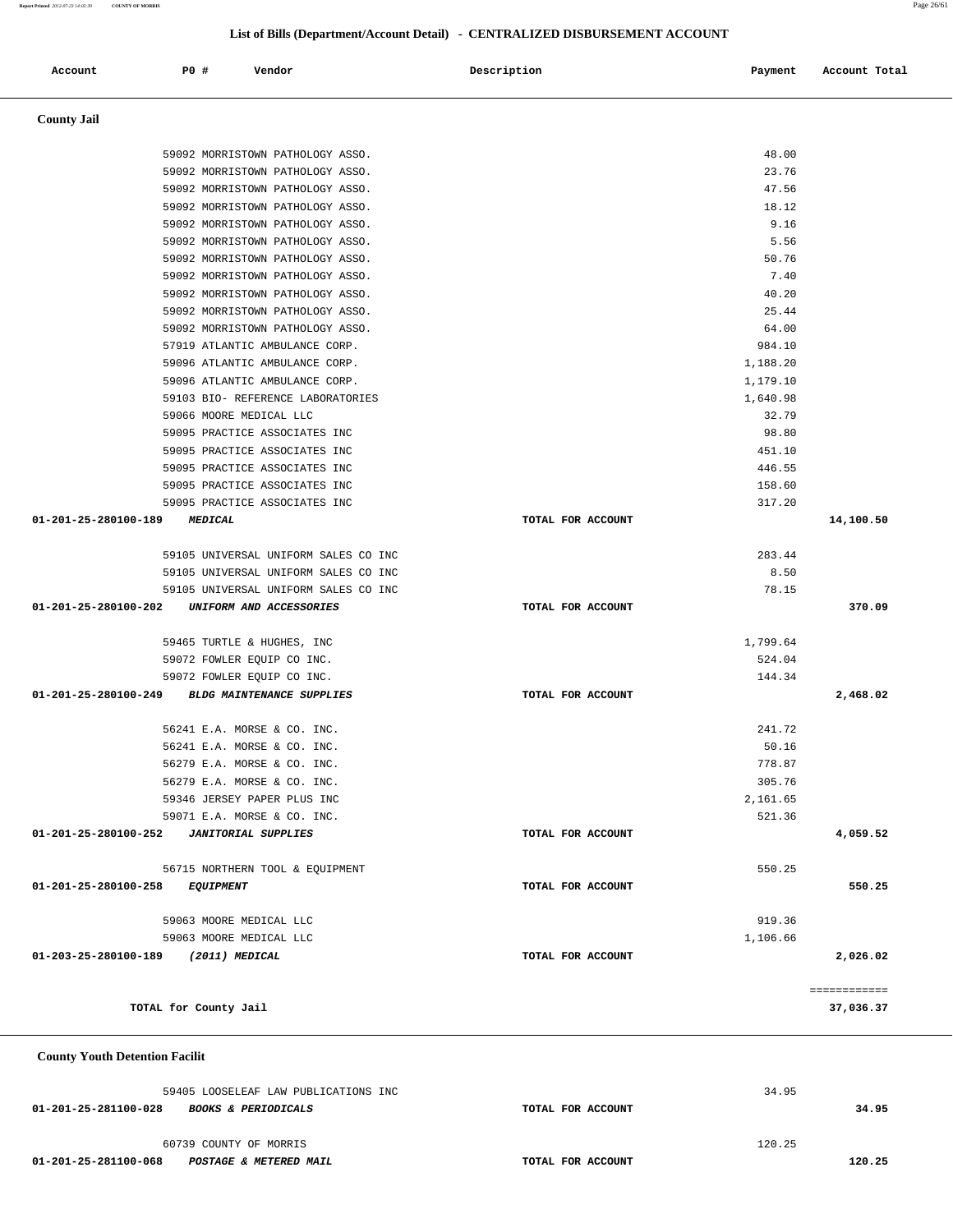**Report Printed** *2012-07-23 14:02:39* **COUNTY OF MORRIS** Page 27/61

#### **List of Bills (Department/Account Detail) - CENTRALIZED DISBURSEMENT ACCOUNT**

| Account                               | P0#                    | Vendor                                   | Description       | Payment   | Account Total |
|---------------------------------------|------------------------|------------------------------------------|-------------------|-----------|---------------|
| <b>County Youth Detention Facilit</b> |                        |                                          |                   |           |               |
|                                       |                        | 55991 EDI/ERGOSPACE DESIGN INC           |                   | 897.00    |               |
|                                       |                        | 55991 EDI/ERGOSPACE DESIGN INC           |                   | 932.00    |               |
|                                       |                        | 55991 EDI/ERGOSPACE DESIGN INC           |                   | $-512.12$ |               |
| 01-201-25-281100-162                  |                        | <b>FURNITURE &amp; FIXTURES</b>          | TOTAL FOR ACCOUNT |           | 1,316.88      |
|                                       |                        |                                          |                   |           |               |
|                                       |                        | 60104 STAPLES BUSINESS ADVANTAGE         |                   | 498.94    |               |
|                                       |                        | 60104 STAPLES BUSINESS ADVANTAGE         |                   | $-15.09$  | 483.85        |
| 01-201-25-281100-189                  | <b>MEDICAL</b>         |                                          | TOTAL FOR ACCOUNT |           |               |
|                                       |                        | 59498 ROYAL COMMUNICATIONS INC.          |                   | 216.50    |               |
| 01-201-25-281100-258                  | <b>EQUIPMENT</b>       |                                          | TOTAL FOR ACCOUNT |           | 216.50        |
|                                       | 59406 A C & R INC      |                                          |                   | 361.65    |               |
| 01-201-25-281100-262                  |                        | MACHINERY REPAIRS & PARTS                | TOTAL FOR ACCOUNT |           | 361.65        |
|                                       |                        |                                          |                   |           |               |
|                                       |                        |                                          |                   |           | ============  |
|                                       |                        | TOTAL for County Youth Detention Facilit |                   |           | 2,534.08      |
| <b>Road Repairs</b>                   |                        |                                          |                   |           |               |
|                                       | 60739 COUNTY OF MORRIS |                                          |                   | 10.30     |               |
| 01-201-26-290100-068                  |                        | POSTAGE & METERED MAIL                   | TOTAL FOR ACCOUNT |           | 10.30         |

|                                    | 59248 WASHINGTON TWP MUNICIPAL                    |                   | 2,038.47 |          |
|------------------------------------|---------------------------------------------------|-------------------|----------|----------|
|                                    | 60958 ALLIED OIL                                  |                   | 3,537.39 |          |
| 01-201-26-290100-140 GAS PURCHASES |                                                   | TOTAL FOR ACCOUNT |          | 5,575.86 |
|                                    | 60122 COMCAST                                     |                   | 449.40   |          |
| 01-201-26-290100-146 TELEPHONE     |                                                   | TOTAL FOR ACCOUNT |          | 449.40   |
|                                    | 59842 JEFFREY REUTER                              |                   | 84.99    |          |
|                                    | 59839 DALE BIXTER                                 |                   | 90.00    |          |
|                                    | 01-201-26-290100-207 UNIFORM & CLOTHING ALLOWANCE | TOTAL FOR ACCOUNT |          | 174.99   |
|                                    | 59098 DYNASTY CHEMICAL CORPORATION                |                   | 3,424.00 |          |
|                                    | 59274 TILCON                                      |                   | 118.44   |          |
|                                    | 59274 TILCON                                      |                   | 331.96   |          |
|                                    | 59274 TILCON                                      |                   | 928.15   |          |
|                                    | 59821 TILCON                                      |                   | 1,618.25 |          |
|                                    | 59821 TILCON                                      |                   | 122.45   |          |
|                                    | 59466 TILCON                                      |                   | 408.29   |          |
|                                    | 59466 TILCON                                      |                   | 291.57   |          |
|                                    | 59466 TILCON                                      |                   | 344.36   |          |
|                                    | 59466 TILCON                                      |                   | 278.94   |          |
|                                    | 01-201-26-290100-222 BITUMINOUS CONCRETE          | TOTAL FOR ACCOUNT |          | 7,866.41 |
|                                    | 59601 HARRISON SUPPLY                             |                   | 885.76   |          |
|                                    | 59601 HARRISON SUPPLY                             |                   | 60.00    |          |
|                                    | 01-201-26-290100-224 CATCH BASIN DRAINAGE & PIPES | TOTAL FOR ACCOUNT |          | 945.76   |
|                                    | 59348 GARDEN STATE HIGHWAY                        |                   | 460.00   |          |
|                                    | 59348 GARDEN STATE HIGHWAY                        |                   | 2,168.35 |          |
| 01-201-26-290100-238 SIGNAGE       |                                                   | TOTAL FOR ACCOUNT |          | 2,628.35 |
|                                    | 59822 TILCON                                      |                   | 981.34   |          |
| 01-201-26-290100-244 STONE         |                                                   | TOTAL FOR ACCOUNT |          | 981.34   |
|                                    | 60125 GREG ST. JOHN                               |                   | 35.19    |          |
|                                    | 59599 DEER PARK                                   |                   | 4.14     |          |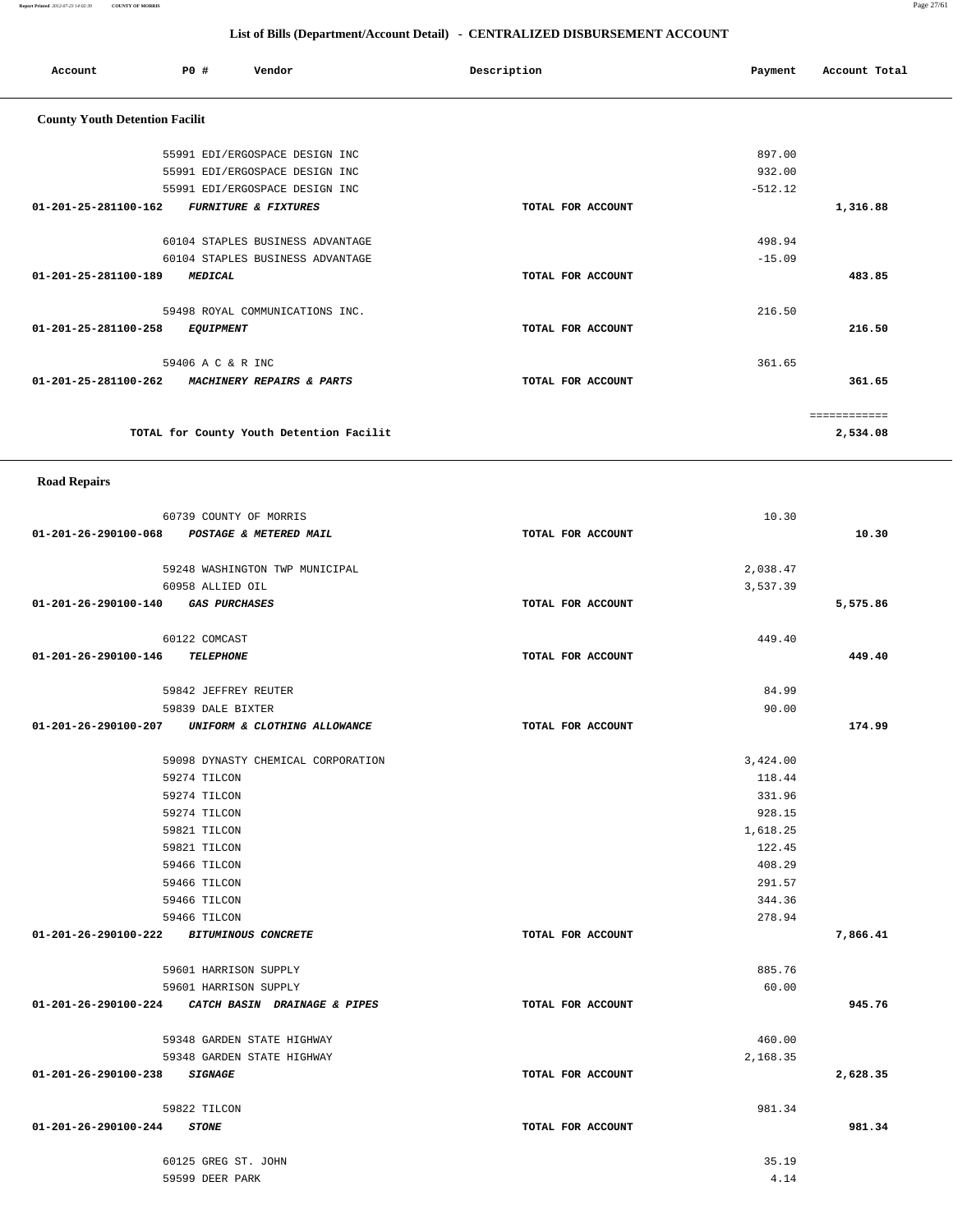**Report Printed** *2012-07-23 14:02:39* **COUNTY OF MORRIS** Page 28/61

#### **List of Bills (Department/Account Detail) - CENTRALIZED DISBURSEMENT ACCOUNT**

| Account              | <b>PO #</b>            |                     | Vendor                        | Description |                   | Payment | Account Total             |
|----------------------|------------------------|---------------------|-------------------------------|-------------|-------------------|---------|---------------------------|
| <b>Road Repairs</b>  |                        |                     |                               |             |                   |         |                           |
|                      |                        | 59599 DEER PARK     |                               |             |                   | 6.21    |                           |
|                      |                        | 59347 GAMKA SALES   |                               |             |                   | 320.00  |                           |
|                      |                        |                     | 59820 GRINNELL RECYCLING INC. |             |                   | 233.61  |                           |
|                      |                        |                     | 59820 GRINNELL RECYCLING INC. |             |                   | 329.08  |                           |
|                      |                        | 59602 ANDY MATT INC |                               |             |                   | 163.20  |                           |
|                      |                        | 59600 DEER PARK     |                               |             |                   | 40.03   |                           |
| 01-201-26-290100-260 |                        |                     | CONSTRUCTION MATERIALS        |             | TOTAL FOR ACCOUNT |         | 1,131.46                  |
|                      |                        |                     | 58962 ZEE MEDICAL INC.        |             |                   | 92.70   |                           |
|                      |                        |                     | 59115 U-LINE SHIPPING SUPPLY  |             |                   | 306.25  |                           |
|                      |                        |                     | 59113 ZEE MEDICAL INC.        |             |                   | 187.55  |                           |
| 01-201-26-290100-266 |                        | SAFETY ITEMS        |                               |             | TOTAL FOR ACCOUNT |         | 586.50                    |
|                      |                        |                     | 52236 LOVEYS PIZZA & GRILL    |             |                   | 90.00   |                           |
|                      |                        |                     | 52236 LOVEYS PIZZA & GRILL    |             |                   | 13.50   |                           |
| 01-203-26-290100-188 |                        | (2011) MEALS        |                               |             | TOTAL FOR ACCOUNT |         | 103.50                    |
|                      | TOTAL for Road Repairs |                     |                               |             |                   |         | ============<br>20,453.87 |
|                      |                        |                     |                               |             |                   |         |                           |

#### **Bridges and Culverts**

| 59836 COUNTY CONCRETE CORP.             | 190.00            |              |
|-----------------------------------------|-------------------|--------------|
| 59836 COUNTY CONCRETE CORP.             | 8.96              |              |
| 59836 COUNTY CONCRETE CORP.             | 215.00            |              |
| 01-201-26-292100-227<br><b>CONCRETE</b> | TOTAL FOR ACCOUNT | 413.96       |
|                                         |                   |              |
| 59631 SHEAFFER SUPPLY, INC.             | 2.81              |              |
| 59631 SHEAFFER SUPPLY, INC.             | 43.00             |              |
| 59631 SHEAFFER SUPPLY, INC.             | 7.20              |              |
| 59631 SHEAFFER SUPPLY, INC.             | 2.80              |              |
| 59631 SHEAFFER SUPPLY, INC.             | 2.00              |              |
| 59631 SHEAFFER SUPPLY, INC.             | 21.64             |              |
| 59611 GRAINGER                          | 12.79             |              |
| 59611 GRAINGER                          | 12.79             |              |
| 59611 GRAINGER                          | 4.26              |              |
| 59611 GRAINGER                          | 2.98              |              |
| 59611 GRAINGER                          | 83.28             |              |
| 59611 GRAINGER                          | 28.98             |              |
| 01-201-26-292100-246 TOOLS - OTHERS     | TOTAL FOR ACCOUNT | 224.53       |
|                                         |                   |              |
|                                         |                   | ============ |

**TOTAL for Bridges and Culverts 638.49**

#### **Shade Tree Commission**

| 59841 JOHN ORGINOS                                                                      |                   | 90.00            |
|-----------------------------------------------------------------------------------------|-------------------|------------------|
| 01-201-26-300100-207<br>UNIFORM & CLOTHING ALLOWANCE                                    | TOTAL FOR ACCOUNT | 90.00            |
| 59843 MASTER GRINDING & SECURITY<br>01-201-26-300100-251<br>GROUND MAINTENANCE SUPPLIES | TOTAL FOR ACCOUNT | 216.00<br>216.00 |
| 59417 MORRISTOWN LUMBER &<br>01-201-26-300100-262<br>MACHINERY REPAIRS & PARTS          | TOTAL FOR ACCOUNT | 32.06<br>32.06   |
|                                                                                         |                   |                  |

**TOTAL for Shade Tree Commission 338.06**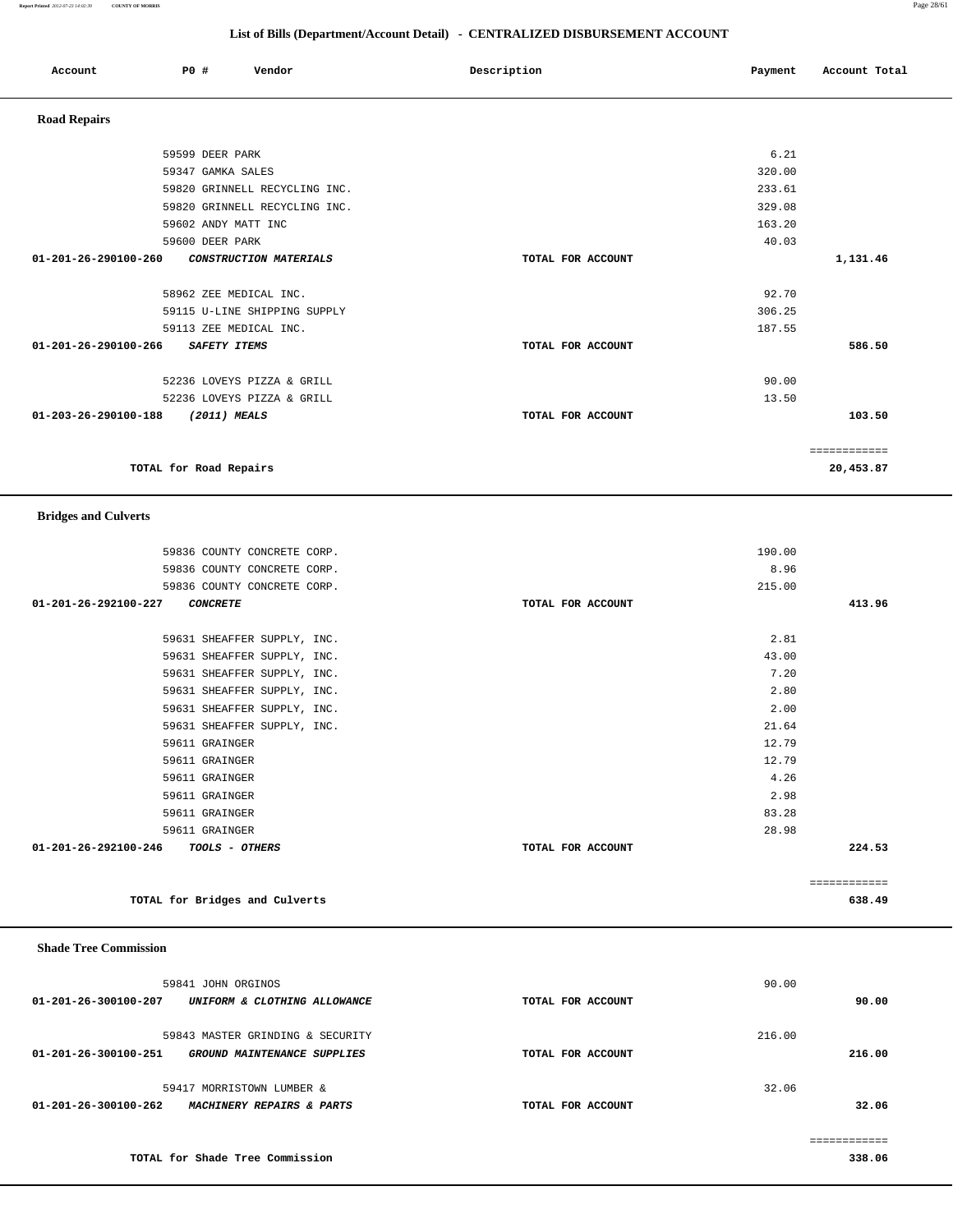| 01-201-26-310100-029                         | <b>BUILDING RENTAL</b>                                  | TOTAL FOR ACCOUNT |                  | 32,419.72 |
|----------------------------------------------|---------------------------------------------------------|-------------------|------------------|-----------|
|                                              | 60227 MORRISTOWN PARKING AUTHORITY                      |                   | 5,130.00         |           |
| 01-201-26-310100-062 PARKING LOT RENTAL      |                                                         | TOTAL FOR ACCOUNT |                  | 5,130.00  |
|                                              | 60355 EMPLOYMENT HORIZONS, INC.                         |                   | 30,384.00        |           |
|                                              | 60355 EMPLOYMENT HORIZONS, INC.                         |                   | 4,801.00         |           |
|                                              | 60531 LOVEYS PIZZA & GRILL                              |                   | 270.00           |           |
| 01-201-26-310100-084 OTHER OUTSIDE SERVICES  |                                                         | TOTAL FOR ACCOUNT |                  | 35,455.00 |
|                                              | 60424 DEER PARK                                         |                   | 68.97            |           |
|                                              | 01-201-26-310100-095 OTHER ADMINISTRATIVE SUPPLIES      | TOTAL FOR ACCOUNT |                  | 68.97     |
|                                              | 60426 WASTE MANAGEMENT OF NEW JERSEY                    |                   | 8,429.69         |           |
| 01-201-26-310100-143 RUBBISH & TRASH REMOVAL |                                                         | TOTAL FOR ACCOUNT |                  | 8,429.69  |
|                                              | 60249 MICHAEL DRURY                                     |                   | 90.00            |           |
|                                              | 01-201-26-310100-207 UNIFORM & CLOTHING ALLOWANCE       | TOTAL FOR ACCOUNT |                  | 90.00     |
|                                              | 60215 SHERWIN-WILLIAMS                                  |                   | 202.84           |           |
| 01-201-26-310100-234 PAINT                   |                                                         | TOTAL FOR ACCOUNT |                  | 202.84    |
|                                              | 57749 JERSEY PAPER PLUS INC                             |                   | 4,683.70         |           |
|                                              | 57749 JERSEY PAPER PLUS INC                             |                   | 417.30           |           |
|                                              | 57749 JERSEY PAPER PLUS INC                             |                   | 340.00           |           |
|                                              | 60233 CENTRAL POLY CORP                                 |                   | 2,680.00         |           |
|                                              |                                                         | TOTAL FOR ACCOUNT |                  | 8,121.00  |
|                                              | 57741 R & J CONTROL, INC.                               |                   | 174.95           |           |
|                                              | 57741 R & J CONTROL, INC.                               |                   | 174.95           |           |
|                                              | 57741 R & J CONTROL, INC.                               |                   | 174.95           |           |
|                                              | 57741 R & J CONTROL, INC.                               |                   | 174.95           |           |
|                                              | 57741 R & J CONTROL, INC.                               |                   | 174.95           |           |
|                                              | 57741 R & J CONTROL, INC.                               |                   | 174.95           |           |
|                                              | 57741 R & J CONTROL, INC.                               |                   | 174.95           |           |
|                                              | 57741 R & J CONTROL, INC.                               |                   | 174.95           |           |
|                                              | 57741 R & J CONTROL, INC.<br>57741 R & J CONTROL, INC.  |                   | 174.95<br>174.95 |           |
|                                              | 01-201-26-310100-262 MACHINERY REPAIRS & PARTS          | TOTAL FOR ACCOUNT |                  | 1,749.50  |
|                                              |                                                         |                   |                  |           |
|                                              | 58764 D & B PARTS CORPORATION<br>60536 JOHNSTONE SUPPLY |                   | 343.38           |           |
|                                              | 60536 JOHNSTONE SUPPLY                                  |                   | 38.28<br>193.50  |           |
|                                              | 60536 JOHNSTONE SUPPLY                                  |                   | 1,018.44         |           |
|                                              | 60222 TURTLE & HUGHES, INC                              |                   | 37.77            |           |
|                                              | 60214 JOHNSTONE SUPPLY                                  |                   | 23.27            |           |
|                                              | 60214 JOHNSTONE SUPPLY                                  |                   | 24.12            |           |
|                                              | 60214 JOHNSTONE SUPPLY                                  |                   | 262.26           |           |
|                                              | 60214 JOHNSTONE SUPPLY                                  |                   | 130.37           |           |
|                                              | 60214 JOHNSTONE SUPPLY                                  |                   | 23.36            |           |
|                                              | 60214 JOHNSTONE SUPPLY                                  |                   | 37.40            |           |
|                                              | 60214 JOHNSTONE SUPPLY                                  |                   | 743.36           |           |
| 01-201-26-310100-264                         | HEAT & A/C                                              | TOTAL FOR ACCOUNT |                  | 2,875.51  |

 **Buildings & Grounds** 

Account **PO #** Vendor **Description Payment** Account Total

 60221 DOWEL SYLVAN LLC 6,538.50 60221 DOWEL SYLVAN LLC 5,502.00 60221 DOWEL SYLVAN LLC 7,396.50 60221 DOWEL SYLVAN LLC 5,895.00 60223 WILLIAM F. BARNISH 7,087.72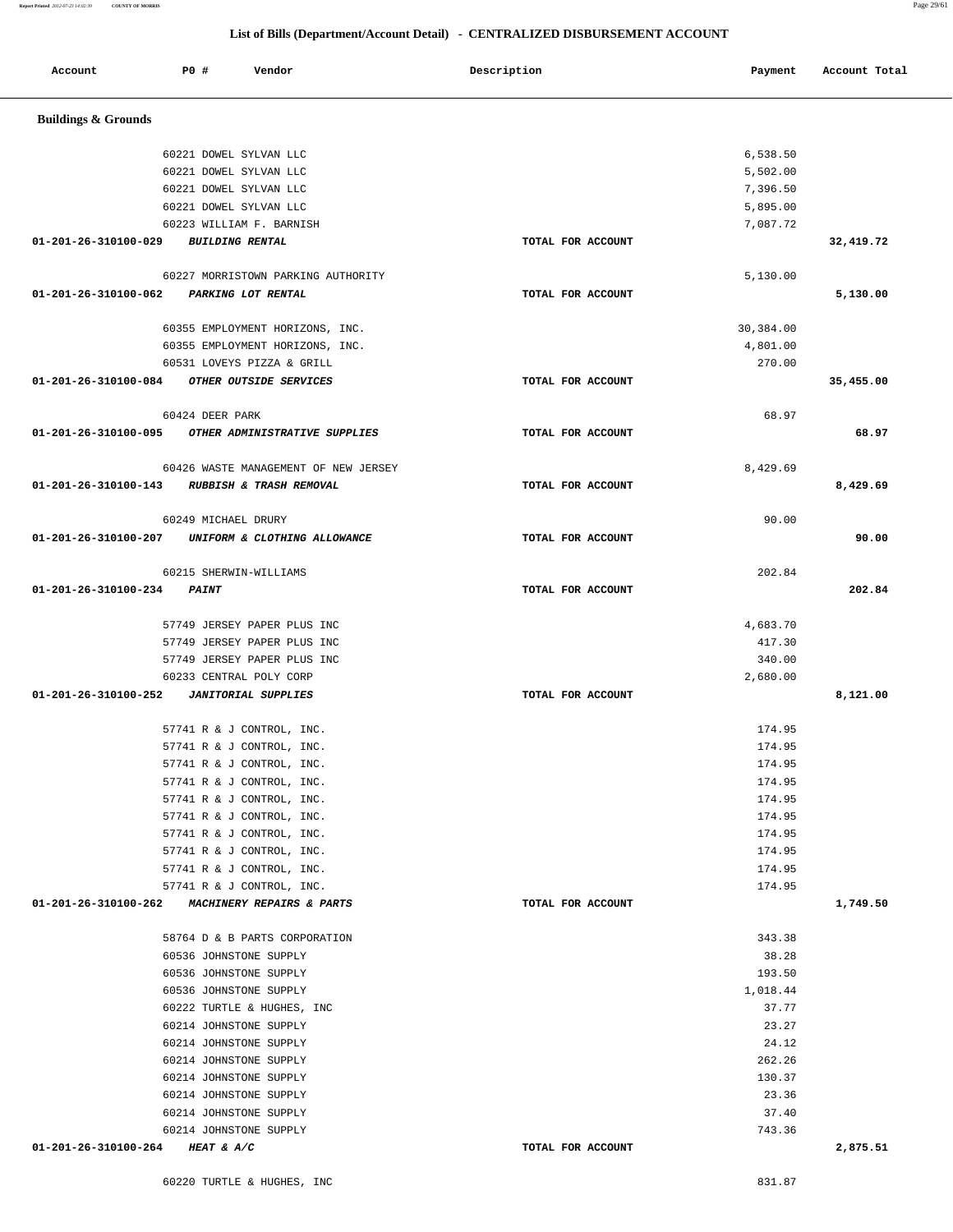Account **PO #** Vendor **Payment Payment Payment** Payment Payment Payment Account Total

 **Buildings & Grounds** 

| TOTAL for Buildings & Grounds                            |                   | ============<br>99,060.10 |
|----------------------------------------------------------|-------------------|---------------------------|
| 01-203-26-310100-265<br>(2011) ELECTRICAL                | TOTAL FOR ACCOUNT | 32.34                     |
| 53366 DOMB LIGHTING & ELECTRICAL                         | 32.34             |                           |
| 01-201-26-310100-267<br>INCREMENTAL BOND COSTS           | TOTAL FOR ACCOUNT | 1,713.95                  |
| 60224 MORRISTOWN PARKING AUTHORITY                       | 1,713.95          |                           |
| 01-201-26-310100-265<br>ELECTRICAL                       | TOTAL FOR ACCOUNT | 2,771.58                  |
| 58779 DOMB LIGHTING & ELECTRICAL                         | 227.25            |                           |
| 60222 TURTLE & HUGHES, INC                               | 50.06             |                           |
| 60222 TURTLE & HUGHES, INC                               | 10.14             |                           |
| 60222 TURTLE & HUGHES, INC                               | 4.65              |                           |
| 60222 TURTLE & HUGHES, INC                               | 30.45             |                           |
| 60222 TURTLE & HUGHES, INC                               | 183.53            |                           |
| 60222 TURTLE & HUGHES, INC                               | 421.41            |                           |
| 60220 TURTLE & HUGHES, INC                               | 111.39            |                           |
| 60220 TURTLE & HUGHES, INC<br>60220 TURTLE & HUGHES, INC | 16.18             |                           |
| 60220 TURTLE & HUGHES, INC                               | 166.65            |                           |
| 60220 TURTLE & HUGHES, INC                               | 86.34<br>446.69   |                           |
| 60220 TURTLE & HUGHES, INC                               | 22.98             |                           |
| 60220 TURTLE & HUGHES, INC                               | 161.99            |                           |
|                                                          |                   |                           |

 **Motor Services Center** 

|           | 195.50   |                   | 59799 PROGRESSIVE BUSINESS                         |                      |
|-----------|----------|-------------------|----------------------------------------------------|----------------------|
|           | 60.00    |                   | 60603 ROBERT BECKMANN                              |                      |
|           | 15.01    |                   | 60603 ROBERT BECKMANN                              |                      |
|           | 2,383.30 |                   | 59793 DAVID WEBER OIL COMPANY                      |                      |
|           | 4,774.34 |                   | 60003 FAIRFIELD MAINTENANCE, INC.                  |                      |
|           | 43.70    |                   | 59798 RICCIARDI BROTHERS OF                        |                      |
|           | 189.41   |                   | 59652 SGS TESTCOM INC                              |                      |
|           | 86.28    |                   | 59804 BOONTON AUTO PARTS                           |                      |
|           | 92.08    |                   | 59804 BOONTON AUTO PARTS                           |                      |
|           | 92.08    |                   | 59618 BOONTON AUTO PARTS                           |                      |
|           | 949.58   |                   | 59800 J & D SALES & SERVICE LLC                    |                      |
|           | 141.00   |                   | 59810 MSC INDUSTRIAL SUPPLY CO.                    |                      |
|           | 60.56    |                   | 59810 MSC INDUSTRIAL SUPPLY CO.                    |                      |
|           | 398.45   |                   | 59640 METRO HYDRAULIC JACK CO.                     |                      |
|           | 48.94    |                   | 59646 MSC INDUSTRIAL SUPPLY CO.                    |                      |
|           | 134.48   |                   | 59646 MSC INDUSTRIAL SUPPLY CO.                    |                      |
|           | 369.92   |                   | 59646 MSC INDUSTRIAL SUPPLY CO.                    |                      |
|           | 53.22    |                   | 59814 SHEAFFER SUPPLY, INC.                        |                      |
|           | 249.69   |                   | 59658 Y-PERS INC                                   |                      |
| 10,337.54 |          | TOTAL FOR ACCOUNT | 01-201-26-315100-098 OTHER OPERATING&REPAIR SUPPLY |                      |
|           | 78.40    |                   | 58504 AWARD EXCELLENCE CO LLC                      |                      |
|           | 36.95    |                   | 58504 AWARD EXCELLENCE CO LLC                      |                      |
|           | 22.50    |                   | 58505 AWARD EXCELLENCE CO LLC                      |                      |
| 137.85    |          | TOTAL FOR ACCOUNT | 01-201-26-315100-207 UNIFORM & CLOTHING ALLOWANCE  |                      |
|           | 1,015.54 |                   | 59632 CRAFT OIL CORP                               |                      |
| 1,015.54  |          | TOTAL FOR ACCOUNT | 01-201-26-315100-232 LUBRICANTS & ANTI FREEZE      |                      |
|           | 158.00   |                   | 59811 MY TOOL LADY                                 |                      |
| 158.00    |          | TOTAL FOR ACCOUNT | SMALL TOOLS                                        | 01-201-26-315100-239 |

### **List of Bills (Department/Account Detail) - CENTRALIZED DISBURSEMENT ACCOUNT**

**Report Printed** *2012-07-23 14:02:39* **COUNTY OF MORRIS** Page 30/61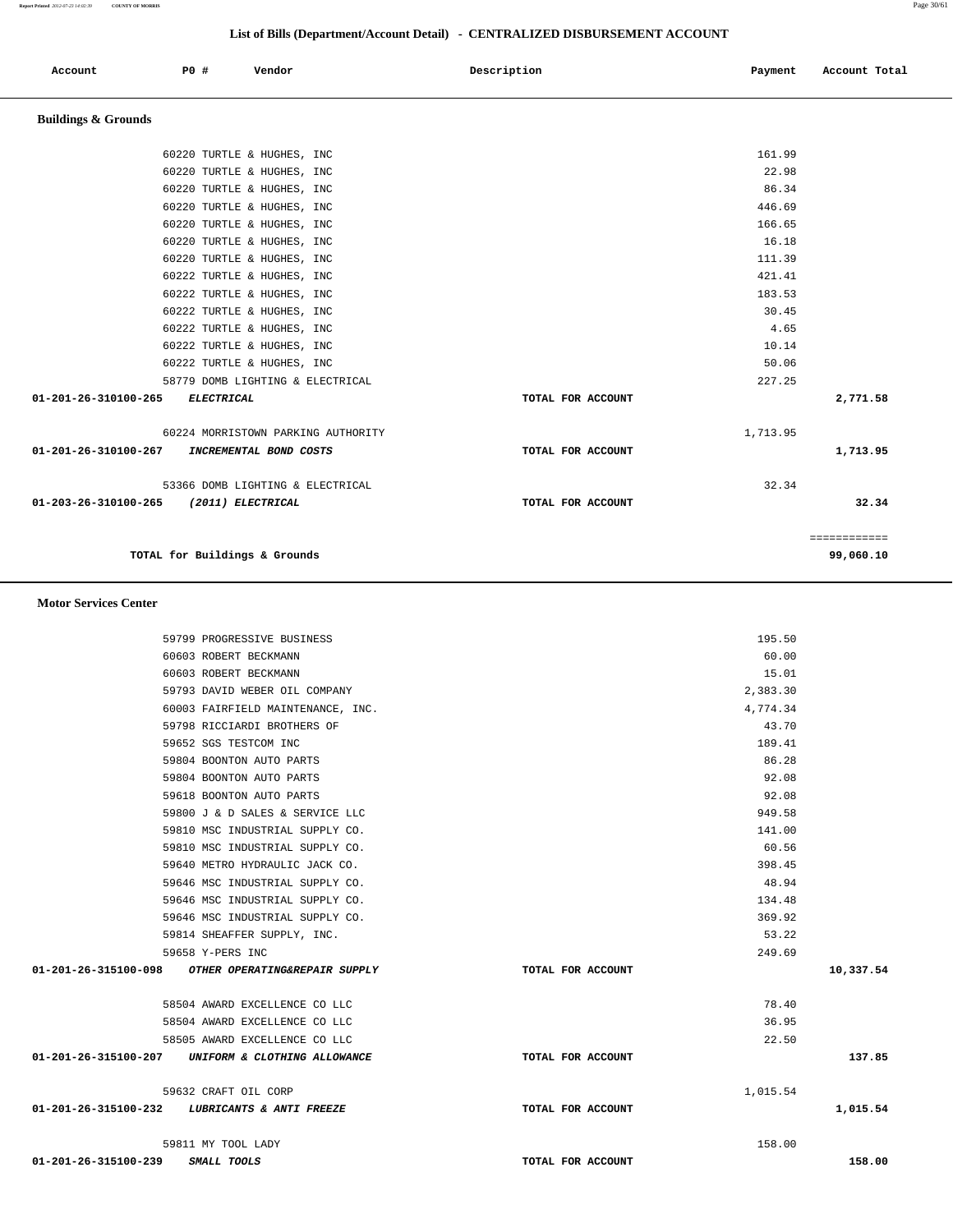| 59808 METALS USA PLATES &                         | 220.00            |          |
|---------------------------------------------------|-------------------|----------|
| 01-201-26-315100-243 STEEL                        | TOTAL FOR ACCOUNT | 220.00   |
| 59657 STS TIRE & AUTO CENTERS                     | 104.42            |          |
| 59657 STS TIRE & AUTO CENTERS                     | 330.76            |          |
| 59657 STS TIRE & AUTO CENTERS                     | 199.50            |          |
| 59795 STS TIRE & AUTO CENTERS                     | 360.00            |          |
| 59795 STS TIRE & AUTO CENTERS                     | 396.30            |          |
| 59795 STS TIRE & AUTO CENTERS                     | 541.48            |          |
| 01-201-26-315100-245 TIRES                        | TOTAL FOR ACCOUNT | 1,932.46 |
|                                                   |                   |          |
| 59262 GTS WELCO                                   | 4.62              |          |
| 59262 GTS WELCO                                   | 135.67            |          |
| 01-201-26-315100-248 WELDING-OXYGEN-ACETYLENE ETC | TOTAL FOR ACCOUNT | 140.29   |
|                                                   |                   |          |
| 59794 TOMAR INDUSTRIES INC                        | 289.85            |          |
| 59791 ZEP MANUFACTURING CO                        | 227.10            |          |
|                                                   | TOTAL FOR ACCOUNT | 516.95   |
|                                                   |                   |          |
| 59247 A W DIRECT INC                              | 38.72             |          |
| 59801 GUARANTEED REBUILDERS INC                   | 135.00            |          |
| 59639 J & J TRUCK BODIES & TRAILERS               | 120.25            |          |
| 59847 AMERICAN HOSE & HYDRAULICS                  | 175.38            |          |
| 59613 AMERICAN HOSE & HYDRAULICS                  | 51.78             |          |
| 59613 AMERICAN HOSE & HYDRAULICS                  | 227.99            |          |
| 59803 DOVER BRAKE & CLUTCH CO INC                 | 53.12             |          |
| 59638 GUARANTEED REBUILDERS INC                   | 490.00            |          |
| 59641 HOOVER TRUCK CENTERS INC                    | 25.00             |          |
| 59641 HOOVER TRUCK CENTERS INC                    | 309.77            |          |
| 59809 MID-ATLANTIC TRUCK CENTRE INC               | 485.90            |          |
| 59809 MID-ATLANTIC TRUCK CENTRE INC               | 1,055.88          |          |
| 59642 MID-ATLANTIC TRUCK CENTRE INC               | 15.08             |          |
| 59642 MID-ATLANTIC TRUCK CENTRE INC               | 66.12             |          |
| 59642 MID-ATLANTIC TRUCK CENTRE INC               | 124.82            |          |
| 59642 MID-ATLANTIC TRUCK CENTRE INC               | 892.84            |          |
| 59642 MID-ATLANTIC TRUCK CENTRE INC               | 60.00             |          |
| 59642 MID-ATLANTIC TRUCK CENTRE INC               | 169.54            |          |
| 58492 PENN-JERSEY MACHINERY, LLC                  | 234.90            |          |
| 58492 PENN-JERSEY MACHINERY, LLC                  | 23.63             |          |
| 58492 PENN-JERSEY MACHINERY, LLC                  | 359.69            |          |
| 59656 SMITH TRACTOR & EQUIPMENT INC.              | 24.28             |          |
| 59656 SMITH TRACTOR & EQUIPMENT INC.              | 554.40            |          |
| 01-201-26-315100-261 SPARE PARTS FOR EQUIPMENT    | TOTAL FOR ACCOUNT | 5,694.09 |
|                                                   |                   |          |
| 52587 MOYE HANDLING SYSTEMS INC                   | 535.60            |          |
| 01-201-26-315100-266 SAFETY ITEMS                 | TOTAL FOR ACCOUNT | 535.60   |
|                                                   |                   |          |
| 59634 D&B AUTO SUPPLY<br>59634 D&B AUTO SUPPLY    | 30.96<br>357.05   |          |
|                                                   |                   |          |
| 59634 D&B AUTO SUPPLY                             | 718.68<br>799.53  |          |
| 59634 D&B AUTO SUPPLY                             |                   |          |
| 59634 D&B AUTO SUPPLY                             | $-9.00$           |          |
| 59634 D&B AUTO SUPPLY                             | $-62.32$          |          |
| 59636 FLEMINGTON BUICK CHEVROLET                  | 365.28            |          |
| 59636 FLEMINGTON BUICK CHEVROLET                  | 40.56             |          |
| 59636 FLEMINGTON BUICK CHEVROLET                  | 206.30            |          |
| 59636 FLEMINGTON BUICK CHEVROLET                  | 37.48             |          |
|                                                   |                   |          |
|                                                   |                   |          |

#### **Motor Services Center**

|  | List of Bills (Department/Account Detail) - CENTRALIZED DISBURSEMENT ACCOUNT |
|--|------------------------------------------------------------------------------|
|  |                                                                              |

Account **PO #** Vendor **Description Description Payment** Account Total

59644 MONTAGE ENTERPRISES INC.  $1,148.88$  **01-201-26-315100-241 SNOW PLOWING PARTS TOTAL FOR ACCOUNT 1,148.88**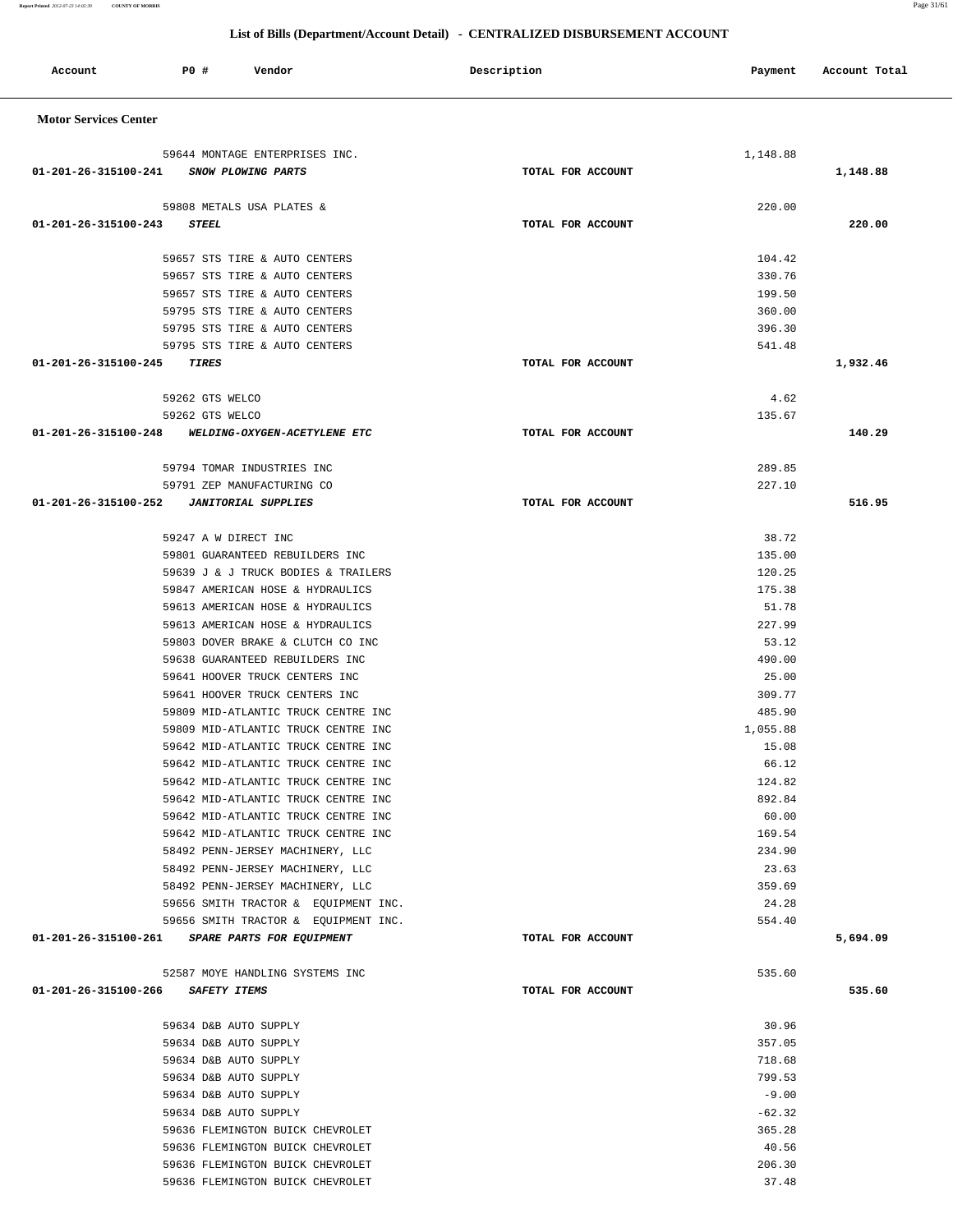**Report Printed** *2012-07-23 14:02:39* **COUNTY OF MORRIS** Page 32/61

#### **List of Bills (Department/Account Detail) - CENTRALIZED DISBURSEMENT ACCOUNT**

| Account<br>. | PO <sub>1</sub> | Vendor | Description | Payment | Account Total |
|--------------|-----------------|--------|-------------|---------|---------------|
|              |                 |        |             |         |               |

#### **Motor Services Center**

|                                         | TOTAL for Motor Services Center             |                      | ============<br>33,798.82 |
|-----------------------------------------|---------------------------------------------|----------------------|---------------------------|
|                                         |                                             |                      |                           |
|                                         | 01-203-26-315100-291 (2011) VEHICLE REPAIRS | TOTAL FOR ACCOUNT    | 246.38                    |
|                                         | 59619 BEYER CHRYSLER JEEP                   | 5.50                 |                           |
|                                         | 59619 BEYER CHRYSLER JEEP                   | 120.44               |                           |
|                                         | 59619 BEYER CHRYSLER JEEP                   | 120.44               |                           |
|                                         |                                             |                      |                           |
| 01-201-26-315100-291    VEHICLE REPAIRS | 59653 SMITH CHRYSLER JEEP DODGE             | TOTAL FOR ACCOUNT    | 11,715.24                 |
|                                         | 59653 SMITH CHRYSLER JEEP DODGE             | $-17.44$<br>$-56.84$ |                           |
|                                         | 59653 SMITH CHRYSLER JEEP DODGE             | $-60.38$             |                           |
|                                         | 59653 SMITH CHRYSLER JEEP DODGE             | 5.17                 |                           |
|                                         | 59653 SMITH CHRYSLER JEEP DODGE             | 221.84               |                           |
|                                         | 59653 SMITH CHRYSLER JEEP DODGE             | 230.60               |                           |
|                                         | 59653 SMITH CHRYSLER JEEP DODGE             | 206.87               |                           |
|                                         | 59651 ROUTE 23 AUTO MALL LLC                | 32.10                |                           |
|                                         | 59651 ROUTE 23 AUTO MALL LLC                | 92.42                |                           |
|                                         | 59651 ROUTE 23 AUTO MALL LLC                | 75.18                |                           |
|                                         | 59651 ROUTE 23 AUTO MALL LLC                | 94.30                |                           |
|                                         | 59651 ROUTE 23 AUTO MALL LLC                | 574.80               |                           |
|                                         | 59797 ROUTE 23 AUTO MALL LLC                | $-90.00$             |                           |
|                                         | 59797 ROUTE 23 AUTO MALL LLC                | 27.23                |                           |
|                                         | 59797 ROUTE 23 AUTO MALL LLC                | 672.84               |                           |
|                                         | 59797 ROUTE 23 AUTO MALL LLC                | 43.08                |                           |
|                                         | 59797 ROUTE 23 AUTO MALL LLC                | 106.69               |                           |
|                                         | 59797 ROUTE 23 AUTO MALL LLC                | 31.66                |                           |
|                                         | 59649 QUALITY AUTO GLASS, INC               | 210.37               |                           |
|                                         | 59649 QUALITY AUTO GLASS, INC               | 178.62               |                           |
|                                         | 59813 PLAINSMAN AUTO SUPPLY                 | 20.60                |                           |
|                                         | 59813 PLAINSMAN AUTO SUPPLY                 | 84.78                |                           |
|                                         | 59813 PLAINSMAN AUTO SUPPLY                 | 86.58                |                           |
|                                         | 59813 PLAINSMAN AUTO SUPPLY                 | 167.07               |                           |
|                                         | 59813 PLAINSMAN AUTO SUPPLY                 | 102.76               |                           |
|                                         | 59645 MORRISTOWN AUTO BODY INC              | 244.00               |                           |
|                                         | 59802 FLEMINGTON BUICK CHEVROLET            | 189.20               |                           |
|                                         | 59802 FLEMINGTON BUICK CHEVROLET            | 240.58               |                           |
|                                         | 59802 FLEMINGTON BUICK CHEVROLET            | 93.00                |                           |
|                                         | 59806 D&B AUTO SUPPLY                       | $-576.32$            |                           |
|                                         | 59806 D&B AUTO SUPPLY                       | $-16.67$             |                           |
|                                         | 59806 D&B AUTO SUPPLY                       | $-83.98$             |                           |
|                                         | 59806 D&B AUTO SUPPLY                       | $-110.00$            |                           |
|                                         | 59806 D&B AUTO SUPPLY                       | 525.68               |                           |
|                                         | 59806 D&B AUTO SUPPLY                       | 1,433.95             |                           |
|                                         | 59806 D&B AUTO SUPPLY                       | 920.43               |                           |
|                                         | 59806 D&B AUTO SUPPLY                       | 150.23               |                           |
|                                         | 59806 D&B AUTO SUPPLY                       | 229.87               |                           |
|                                         | 59806 D&B AUTO SUPPLY                       | 404.02               |                           |
|                                         | 59617 BEYER FORD<br>59617 BEYER FORD        | 109.34               |                           |
|                                         | 59815 SMITH CHRYSLER JEEP DODGE             | 61.20<br>48.69       |                           |
|                                         | 59815 SMITH CHRYSLER JEEP DODGE             | 83.78                |                           |
|                                         | 59650 RAW INC                               | 60.00                |                           |
|                                         | 59648 PLAINSMAN AUTO SUPPLY                 | 269.37               |                           |
|                                         | 59648 PLAINSMAN AUTO SUPPLY                 | 1,354.80             |                           |
|                                         | 59648 PLAINSMAN AUTO SUPPLY                 | 486.58               |                           |
|                                         | 59648 PLAINSMAN AUTO SUPPLY                 | 66.35                |                           |
|                                         | 59636 FLEMINGTON BUICK CHEVROLET            | 5.72                 |                           |
|                                         |                                             |                      |                           |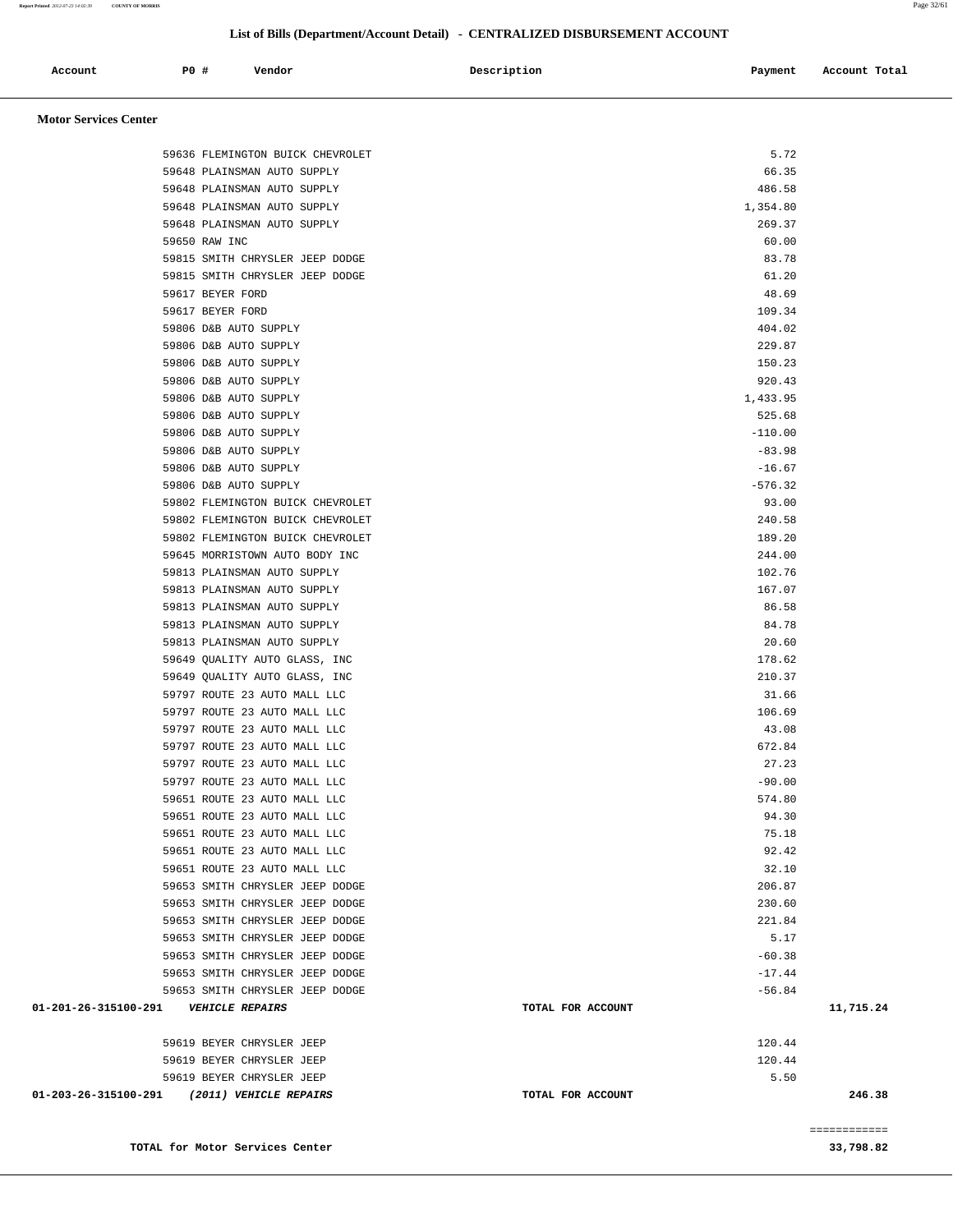**Report Printed** *2012-07-23 14:02:39* **COUNTY OF MORRIS** Page 33/61

|                           | List of Bills (Department/Account Detail) - CENTRALIZED DISBURSEMENT ACCOUNT |                                                          |                   |           |                        |  |  |
|---------------------------|------------------------------------------------------------------------------|----------------------------------------------------------|-------------------|-----------|------------------------|--|--|
| Account                   | P0 #                                                                         | Vendor                                                   | Description       | Payment   | Account Total          |  |  |
| <b>Health Management</b>  |                                                                              |                                                          |                   |           |                        |  |  |
|                           |                                                                              | 60191 ATLANTIC HEALTH SERVICES                           |                   | 10,000.00 |                        |  |  |
| 01-201-27-330100-079      |                                                                              | SPECIAL PROJECTS                                         | TOTAL FOR ACCOUNT |           | 10,000.00              |  |  |
|                           |                                                                              |                                                          |                   |           |                        |  |  |
|                           |                                                                              | 60598 ATLANTIC HEALTH SERVICES<br>OTHER OUTSIDE SERVICES | TOTAL FOR ACCOUNT | 500.00    |                        |  |  |
| 01-201-27-330100-084      |                                                                              |                                                          |                   |           | 500.00                 |  |  |
|                           |                                                                              | 59450 FIREFIGHTER ONE LLC                                |                   | 144.46    |                        |  |  |
|                           |                                                                              | 59450 FIREFIGHTER ONE LLC                                |                   | 89.29     |                        |  |  |
|                           |                                                                              | 59450 FIREFIGHTER ONE LLC                                |                   | 17.50     |                        |  |  |
|                           |                                                                              | 59450 FIREFIGHTER ONE LLC                                |                   | 75.00     |                        |  |  |
|                           |                                                                              | 60739 COUNTY OF MORRIS                                   |                   | 5.35      |                        |  |  |
|                           |                                                                              | 60400 VERIZON WIRELESS                                   |                   | 120.03    |                        |  |  |
| 01-201-27-330100-210      |                                                                              | ENVIRONMENTAL COMPLIANCE                                 | TOTAL FOR ACCOUNT |           | 451.63                 |  |  |
|                           |                                                                              |                                                          |                   |           | ============           |  |  |
|                           |                                                                              | TOTAL for Health Management                              |                   |           | 10,951.63              |  |  |
| <b>Human Services</b>     |                                                                              |                                                          |                   |           |                        |  |  |
|                           |                                                                              | 59724 STAPLES BUSINESS ADVANTAGE                         |                   | 88.56     |                        |  |  |
|                           |                                                                              | 59724 STAPLES BUSINESS ADVANTAGE                         |                   | 20.88     |                        |  |  |
|                           |                                                                              | 59724 STAPLES BUSINESS ADVANTAGE                         |                   | 23.05     |                        |  |  |
|                           |                                                                              | 59724 STAPLES BUSINESS ADVANTAGE                         |                   | 17.83     |                        |  |  |
| 01-201-27-331100-058      |                                                                              | OFFICE SUPPLIES & STATIONERY                             | TOTAL FOR ACCOUNT |           | 150.32                 |  |  |
|                           |                                                                              | 60739 COUNTY OF MORRIS                                   |                   | 30.95     |                        |  |  |
| 01-201-27-331100-068      |                                                                              | POSTAGE & METERED MAIL                                   | TOTAL FOR ACCOUNT |           | 30.95                  |  |  |
|                           |                                                                              | 60156 ELIZABETH A. JACOBSON                              |                   | 125.50    |                        |  |  |
| 01-201-27-331100-082      |                                                                              | TRAVEL EXPENSE                                           | TOTAL FOR ACCOUNT |           | 125.50                 |  |  |
|                           |                                                                              |                                                          |                   |           |                        |  |  |
|                           |                                                                              | 59746 SODEXO, INC & AFFILIATES                           |                   | 121.30    |                        |  |  |
|                           |                                                                              | 59746 SODEXO, INC & AFFILIATES                           |                   | 134.20    |                        |  |  |
|                           |                                                                              | 01-201-27-331100-088 MEETING EXP ADVISORY BOARD ETC      | TOTAL FOR ACCOUNT |           | 255.50                 |  |  |
|                           | TOTAL for Human Services                                                     |                                                          |                   |           | ============<br>562.27 |  |  |
| <b>Youth Shelter</b>      |                                                                              |                                                          |                   |           |                        |  |  |
|                           |                                                                              | 60412 WAL-MART STORE                                     |                   | 66.27     |                        |  |  |
|                           | 59770 DEER PARK                                                              |                                                          |                   | 25.08     |                        |  |  |
| 01-201-27-331110-059      |                                                                              | OTHER GENERAL EXPENSES                                   | TOTAL FOR ACCOUNT |           | 91.35                  |  |  |
|                           |                                                                              | 60739 COUNTY OF MORRIS                                   |                   | 4.45      |                        |  |  |
|                           |                                                                              | 01-201-27-331110-068 POSTAGE AND METERED MAIL            | TOTAL FOR ACCOUNT |           | 4.45                   |  |  |
|                           | 60419 ALBERTSON INC                                                          |                                                          |                   | 90.92     |                        |  |  |
| 01-201-27-331110-185 FOOD |                                                                              |                                                          | TOTAL FOR ACCOUNT |           | 90.92                  |  |  |
|                           |                                                                              |                                                          |                   |           |                        |  |  |
|                           |                                                                              | 59769 WHITES HEALTHCARE                                  |                   | 954.09    |                        |  |  |

59769 WHITES HEALTHCARE  $-47.55$  60663 WHITES HEALTHCARE 1,272.10 60663 WHITES HEALTHCARE -1.67  **01-201-27-331110-189 MEDICAL TOTAL FOR ACCOUNT 2,176.97**

 60375 IDEAL REFRIGERATION SERVICE 191.00  **01-201-27-331110-262 MACHINERY REPAIRS & PARTS TOTAL FOR ACCOUNT 191.00**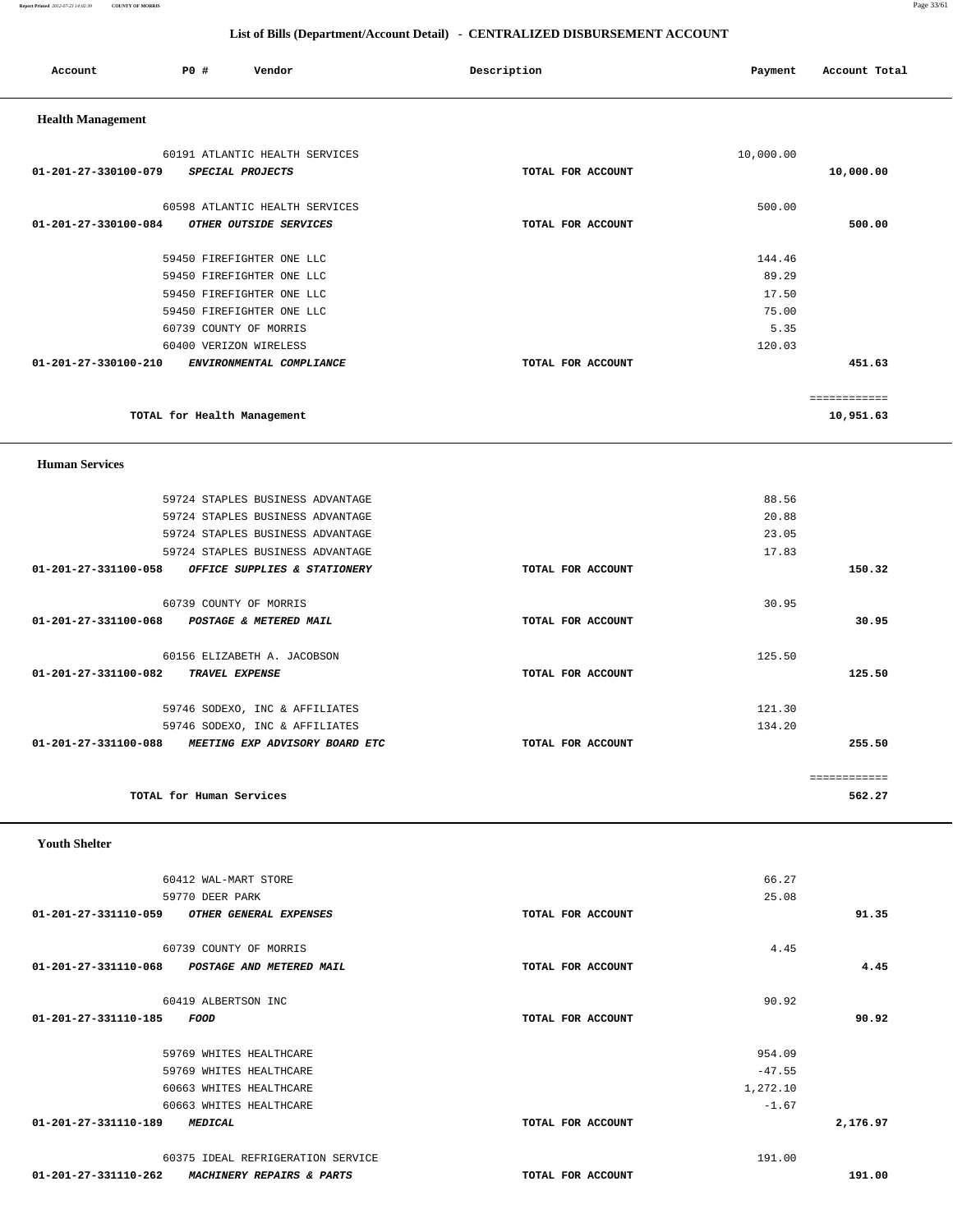#### **Report Printed** *2012-07-23 14:02:39* **COUNTY OF MORRIS** Page 34/61

#### **List of Bills (Department/Account Detail) - CENTRALIZED DISBURSEMENT ACCOUNT**

| <b>PO #</b><br>Account<br>Vendor                     | Description       | Payment | Account Total |
|------------------------------------------------------|-------------------|---------|---------------|
| <b>Youth Shelter</b>                                 |                   |         |               |
|                                                      |                   |         |               |
|                                                      |                   |         | ============  |
| TOTAL for Youth Shelter                              |                   |         | 2,554.69      |
| <b>Office on Aging</b>                               |                   |         |               |
| 60077 VICTORINE FUNG                                 |                   | 12.00   |               |
| 60282 CARMEN N. AYALA                                |                   | 12.00   |               |
| 60283 OPHELIA V. CRUSE                               |                   | 12.00   |               |
| 60343 KRISTINE A. BEIRNE                             |                   | 12.00   |               |
| 60359 BARBARA FLINT                                  |                   | 24.00   |               |
| 60499 ANDREA BATISTONI                               |                   | 12.00   |               |
| 60123 BETH DENMEAD                                   |                   | 12.00   |               |
| 60124 KAREN WEBSTER                                  |                   | 12.00   |               |
| 60121 LUCY CANNIZZO                                  |                   | 12.00   |               |
| 01-201-27-333100-048<br><b>INSURANCE</b>             | TOTAL FOR ACCOUNT |         | 120.00        |
| 60075 STAPLES BUSINESS ADVANTAGE                     |                   | 23.19   |               |
| 60075 STAPLES BUSINESS ADVANTAGE                     |                   | 60.09   |               |
| 59413 STAPLES BUSINESS ADVANTAGE                     |                   | 45.02   |               |
| 60074 W.B. MASON COMPANY INC                         |                   | 299.50  |               |
| 01-201-27-333100-058<br>OFFICE SUPPLIES & STATIONERY | TOTAL FOR ACCOUNT |         | 427.80        |
| 60739 COUNTY OF MORRIS                               |                   | 161.54  |               |
| 01-201-27-333100-068<br>POSTAGE & METERED MAIL       | TOTAL FOR ACCOUNT |         | 161.54        |
| 60077 VICTORINE FUNG                                 |                   | 62.65   |               |
| 60077 VICTORINE FUNG                                 |                   | 12.50   |               |
| 60077 VICTORINE FUNG                                 |                   | 12.20   |               |
| 60282 CARMEN N. AYALA                                |                   | 55.65   |               |
| 60283 OPHELIA V. CRUSE                               |                   | 36.40   |               |
| 60283 OPHELIA V. CRUSE                               |                   | 9.75    |               |
| 60343 KRISTINE A. BEIRNE                             |                   | 68.95   |               |
| 60359 BARBARA FLINT                                  |                   | 84.00   |               |
| 60359 BARBARA FLINT                                  |                   | 46.26   |               |
| 60499 ANDREA BATISTONI                               |                   | 109.20  |               |
| 60123 BETH DENMEAD                                   |                   | 140.35  |               |
| 60124 KAREN WEBSTER                                  |                   | 30.80   |               |
| 60121 LUCY CANNIZZO                                  | TOTAL FOR ACCOUNT | 59.50   |               |
| 01-201-27-333100-082 TRAVEL EXPENSE                  |                   |         | 728.21        |
| 60356 HUBER & ASSOCIATES                             |                   | 400.00  |               |
| 01-201-27-333100-084 OTHER OUTSIDE SERVICES          | TOTAL FOR ACCOUNT |         | 400.00        |
|                                                      |                   |         | ============  |
| TOTAL for Office on Aging                            |                   |         | 1,837.55      |
|                                                      |                   |         |               |

#### **NJEASE Phase II**

| 60395 FAMILY SERVICE OF MORRIS COUNTY                       | 5,150.00          |          |
|-------------------------------------------------------------|-------------------|----------|
| 01-201-27-333105-090<br><i>NJEASE PHASE II EXPENDITURES</i> | TOTAL FOR ACCOUNT | 5,150.00 |
|                                                             |                   |          |
|                                                             |                   |          |
| TOTAL for NJEASE Phase II                                   |                   | 5,150.00 |

 **Grant in Aid**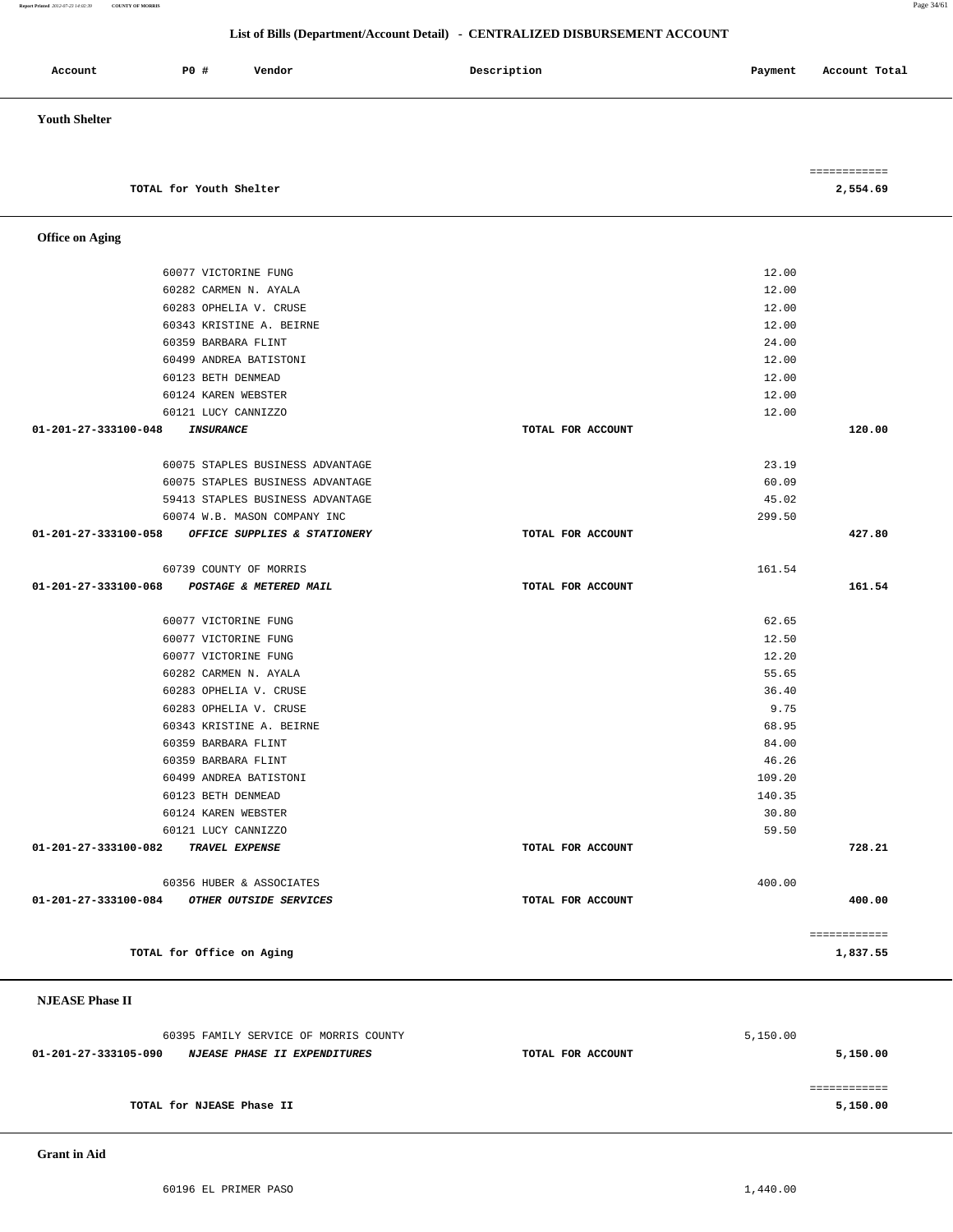| 60632 FAMILY SERVICE OF MORRIS COUNTY                        |                   | 24,675.95 |
|--------------------------------------------------------------|-------------------|-----------|
| CONTRACTED SERVICES - ADULT DAY CARE<br>01-201-27-343100-036 | TOTAL FOR ACCOUNT | 24,675.95 |
|                                                              |                   |           |
| TOTAL for Seniors, Disabled & Veterans                       |                   | 24,675.95 |

| TOTAL for Grant in Aid                                       |                   |           |  |  |
|--------------------------------------------------------------|-------------------|-----------|--|--|
| Seniors, Disabled & Veterans                                 |                   |           |  |  |
| 60632 FAMILY SERVICE OF MORRIS COUNTY                        |                   | 24,675.95 |  |  |
| 01-201-27-343100-036<br>CONTRACTED SERVICES - ADULT DAY CARE | TOTAL FOR ACCOUNT | 24,675.95 |  |  |

|                      | POTAP ET BETWEK BY20                                          |                   | 2,772.00  |              |
|----------------------|---------------------------------------------------------------|-------------------|-----------|--------------|
|                      | 60196 EL PRIMER PASO                                          |                   | 1,950.00  |              |
|                      | 60196 EL PRIMER PASO                                          |                   | 1,200.00  |              |
| 01-201-27-342000-459 | GRANT IN AID GIA: HISPANIC AFFAIRS                            | TOTAL FOR ACCOUNT |           | 7,362.00     |
|                      | 60308 FAMILY SERVICE OF MORRIS COUNTY                         |                   | 9,815.00  |              |
|                      | 60309 FAMILY SERVICE OF MORRIS COUNTY                         |                   | 1,103.00  |              |
|                      | 60195 FAMILY SERVICE OF MORRIS COUNTY                         |                   | 10,517.00 |              |
|                      | 60195 FAMILY SERVICE OF MORRIS COUNTY                         |                   | 82.00     |              |
|                      | 01-201-27-342000-462 GRANT IN AID GIA: FAMILY SERVICES        | TOTAL FOR ACCOUNT |           | 21,517.00    |
|                      | 60295 DAWN CENTER FOR INDEPENDENT                             |                   | 9,056.00  |              |
| 01-201-27-342000-473 | GRANT IN AID GIA:DAWN INC                                     | TOTAL FOR ACCOUNT |           | 9,056.00     |
|                      | 60386 HOPE HOUSE                                              |                   | 2,933.00  |              |
|                      | 60387 HOPE HOUSE                                              |                   | 3,680.00  |              |
|                      | 59759 HOPE HOUSE                                              |                   | 435.00    |              |
|                      | 01-201-27-342000-480 GRANT IN AID GIA:HOPEHOUSEOPERTNFIXIT    | TOTAL FOR ACCOUNT |           | 7,048.00     |
|                      | 60360 VISITING NURSE ASSOC. OF                                |                   | 10,746.00 |              |
|                      | 01-201-27-342000-481 GRANT IN AID GIA: VNAANJ                 | TOTAL FOR ACCOUNT |           | 10,746.00    |
|                      | 60329 NEWBRIDGE SERVICES INC                                  |                   | 1,618.00  |              |
|                      | 60330 NEWBRIDGE SERVICES INC                                  |                   | 1,548.00  |              |
|                      | 01-201-27-342000-483 GRANT IN AID AID MENT HLTH CNT-NEW BRIDG | TOTAL FOR ACCOUNT |           | 3,166.00     |
|                      | 59757 DAYTOP VILLAGE OF NJ, INC.                              |                   | 1,950.00  |              |
| 01-201-27-342000-490 | GRANT IN AID: DAYTOP                                          | TOTAL FOR ACCOUNT |           | 1,950.00     |
|                      | 59752 NEW HOPE FOUNDATION INC.                                |                   | 6,615.00  |              |
|                      | 59752 NEW HOPE FOUNDATION INC.                                |                   | 1,080.00  |              |
|                      | 01-201-27-342000-491 GRANT IN AID: NEW HOPE                   | TOTAL FOR ACCOUNT |           | 7,695.00     |
|                      | 59727 STORY TELLING ARTS INC                                  |                   | 7,476.00  |              |
|                      | 01-201-27-342000-492 GRANT IN AID: STORYTELLING ARTS          | TOTAL FOR ACCOUNT |           | 7,476.00     |
|                      |                                                               |                   |           | ============ |
|                      | TOTAL for Grant in Aid                                        |                   |           | 76,016.00    |

| Account                        | P0 #                 | Vendor                                | Description       | Payment   | Account Total |
|--------------------------------|----------------------|---------------------------------------|-------------------|-----------|---------------|
| <b>Grant</b> in Aid            |                      |                                       |                   |           |               |
|                                | 60196 EL PRIMER PASO |                                       |                   | 2,772.00  |               |
|                                | 60196 EL PRIMER PASO |                                       |                   | 1,950.00  |               |
|                                | 60196 EL PRIMER PASO |                                       |                   | 1,200.00  |               |
| $01 - 201 - 27 - 342000 - 459$ |                      | GRANT IN AID GIA: HISPANIC AFFAIRS    | TOTAL FOR ACCOUNT |           | 7,362.00      |
|                                |                      | 60308 FAMILY SERVICE OF MORRIS COUNTY |                   | 9,815.00  |               |
|                                |                      | 60309 FAMILY SERVICE OF MORRIS COUNTY |                   | 1,103.00  |               |
|                                |                      | 60195 FAMILY SERVICE OF MORRIS COUNTY |                   | 10,517.00 |               |
|                                |                      | 60195 FAMILY SERVICE OF MORRIS COUNTY |                   | 82.00     |               |
| 01-201-27-342000-462           |                      | GRANT IN AID GIA: FAMILY SERVICES     | TOTAL FOR ACCOUNT |           | 21,517.00     |
|                                |                      | 60295 DAWN CENTER FOR INDEPENDENT     |                   | 9,056.00  |               |
| 01-201-27-342000-473           |                      | GRANT IN AID GIA: DAWN INC            | TOTAL FOR ACCOUNT |           | 9,056.00      |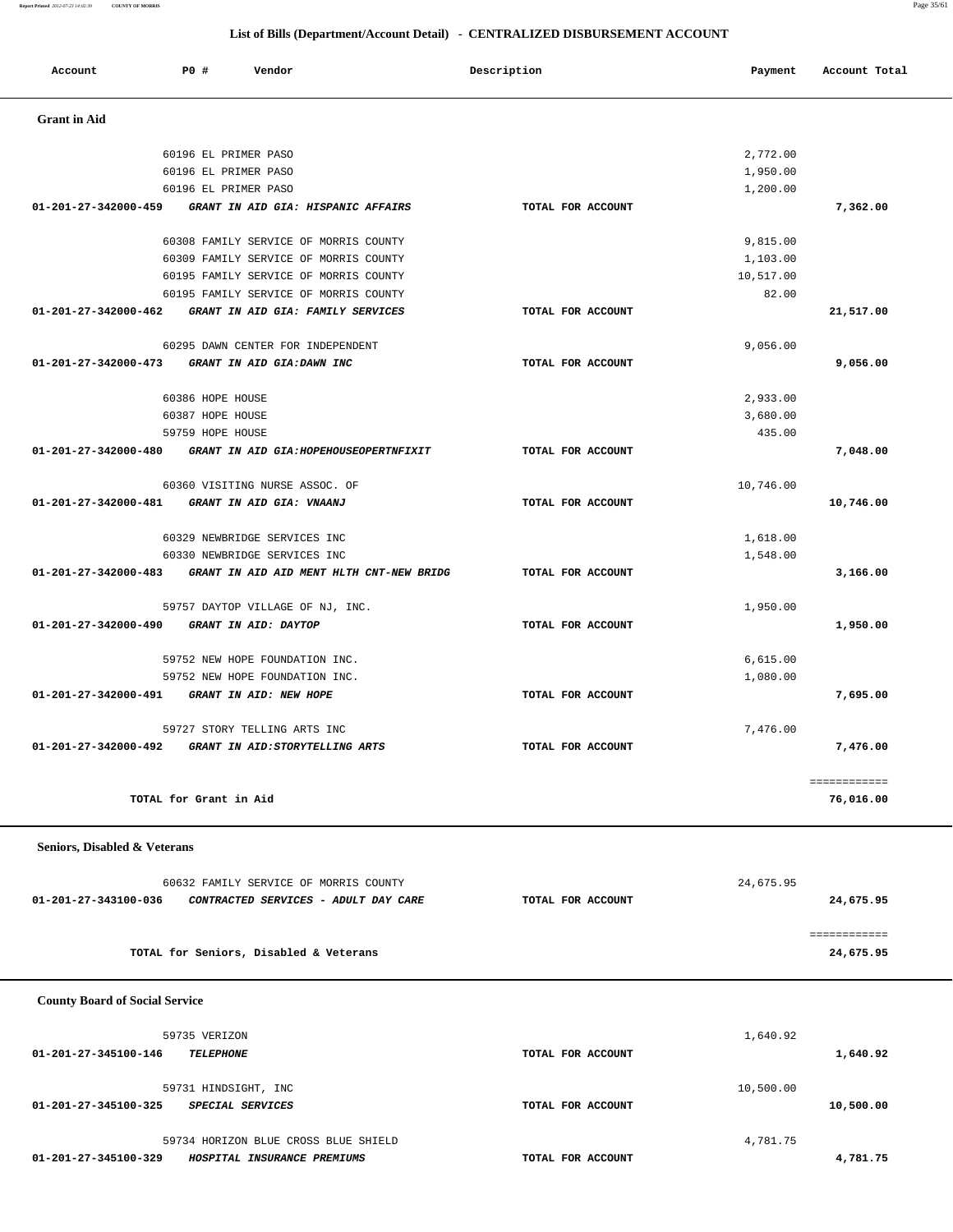**Report Printed** *2012-07-23 14:02:39* **COUNTY OF MORRIS** Page 36/61

#### **List of Bills (Department/Account Detail) - CENTRALIZED DISBURSEMENT ACCOUNT**

| Account                               | PO#                   | Vendor                                       | Description       | Payment | Account Total |
|---------------------------------------|-----------------------|----------------------------------------------|-------------------|---------|---------------|
| <b>County Board of Social Service</b> |                       |                                              |                   |         |               |
|                                       | 59767 JEANNE YOUNG    |                                              |                   | 7.70    |               |
|                                       | 59766 SUZANNE VOGLER  |                                              |                   | 4.90    |               |
|                                       | 59762 AMY ARCHER      |                                              |                   | 155.40  |               |
|                                       |                       | 59736 FRANK JANKOWSKI                        |                   | 12.60   |               |
| 01-201-27-345100-332                  | <i><b>MILEAGE</b></i> |                                              | TOTAL FOR ACCOUNT |         | 180.60        |
|                                       | 59767 JEANNE YOUNG    |                                              |                   | 45.00   |               |
|                                       | 59766 SUZANNE VOGLER  |                                              |                   | 45.00   |               |
|                                       | 59762 AMY ARCHER      |                                              |                   | 36.00   |               |
|                                       | 59762 AMY ARCHER      |                                              |                   | 6.00    |               |
|                                       |                       | 59763 DIENANE ETIENNE                        |                   | 72.00   |               |
|                                       |                       | 59736 FRANK JANKOWSKI                        |                   | 45.00   |               |
|                                       | 59738 LINDA ROSA      |                                              |                   | 36.00   |               |
|                                       | 59737 JULIO PORRAO    |                                              |                   | 36.00   |               |
|                                       |                       | 59720 SYLVIA ACEITUNO                        |                   | 36.00   |               |
|                                       | 59721 DIANA BICZAK    |                                              |                   | 36.00   |               |
|                                       | 59722 DIPALI PATEL    |                                              |                   | 36.00   |               |
|                                       | 59768 SIBGATH KHAN    |                                              |                   | 36.00   |               |
|                                       | 59764 KAREN REMUS     |                                              |                   | 36.00   |               |
|                                       | 59765 ANNA KRAUZE     |                                              |                   | 45.00   |               |
| 01-201-27-345100-333                  |                       | OTHER ALLOWANCES                             | TOTAL FOR ACCOUNT |         | 546.00        |
|                                       |                       | 59739 MOLNAR PHARMACY                        |                   | 39.40   |               |
|                                       |                       | 59739 MOLNAR PHARMACY                        |                   | 21.11   |               |
|                                       |                       | 59739 MOLNAR PHARMACY                        |                   | 79.91   |               |
|                                       |                       | 59739 MOLNAR PHARMACY                        |                   | 18.96   |               |
| 01-201-27-345100-338                  |                       | HEALTH RELATED SERVICES                      | TOTAL FOR ACCOUNT |         | 159.38        |
|                                       |                       | 59740 NJ TAXI & BLACK CAR SERVICES           |                   | 161.36  |               |
| 01-201-27-345100-340                  |                       | TRANSPORTATION SERVICES                      | TOTAL FOR ACCOUNT |         | 161.36        |
|                                       |                       | 59736 FRANK JANKOWSKI                        |                   | 45.00   |               |
|                                       |                       | 01-203-27-345100-333 (2011) OTHER ALLOWANCES | TOTAL FOR ACCOUNT |         | 45.00         |
|                                       |                       |                                              |                   |         | ============  |
|                                       |                       | TOTAL for County Board of Social Service     |                   |         | 18,015.01     |

 **MV:Administration** 

| 60562 BARKEL FLEMMING       | 2,016.00 |
|-----------------------------|----------|
| 60563 CHARLES NADARAJAH     | 1,260.00 |
| 60564 CHRISNADINE FRANCOIS  | 1,904.00 |
| 60566 CLARISSA ALARILLA     | 1,398.25 |
| 60565 DANILO LAPID          | 1,661.45 |
| 60567 EDITHA MARQUEZ        | 835.45   |
| 60568 EVELYN TOLENTINO      | 925.75   |
| 60569 GEORGINA GRAY-HORSLEY | 896.00   |
| 60570 HARRIET VALLECER RN   | 560.00   |
| 60571 ILLIENE CHARLES, RN   | 1,820.00 |
| 60572 JEDDIE A GARCIA       | 1,399.30 |
| 60573 JESSY CHERIAN         | 1,116.50 |
| 60574 JESSY JACOB           | 525.00   |
| 60575 JOYCE REED            | 2,194.92 |
| 60577 LOUISE R. MACCHIA     | 2,392.60 |
| 60576 LOREEN RAFISURA       | 838.25   |
| 60457 TELESEARCH INC        | 3,299.66 |
| 60506 TELESEARCH INC        | 4,001.92 |
| 60578 MA. LIZA IMPERIAL     | 3,216.50 |
| 60579 MADUKWE IMO IBOKO, RN | 2,233.00 |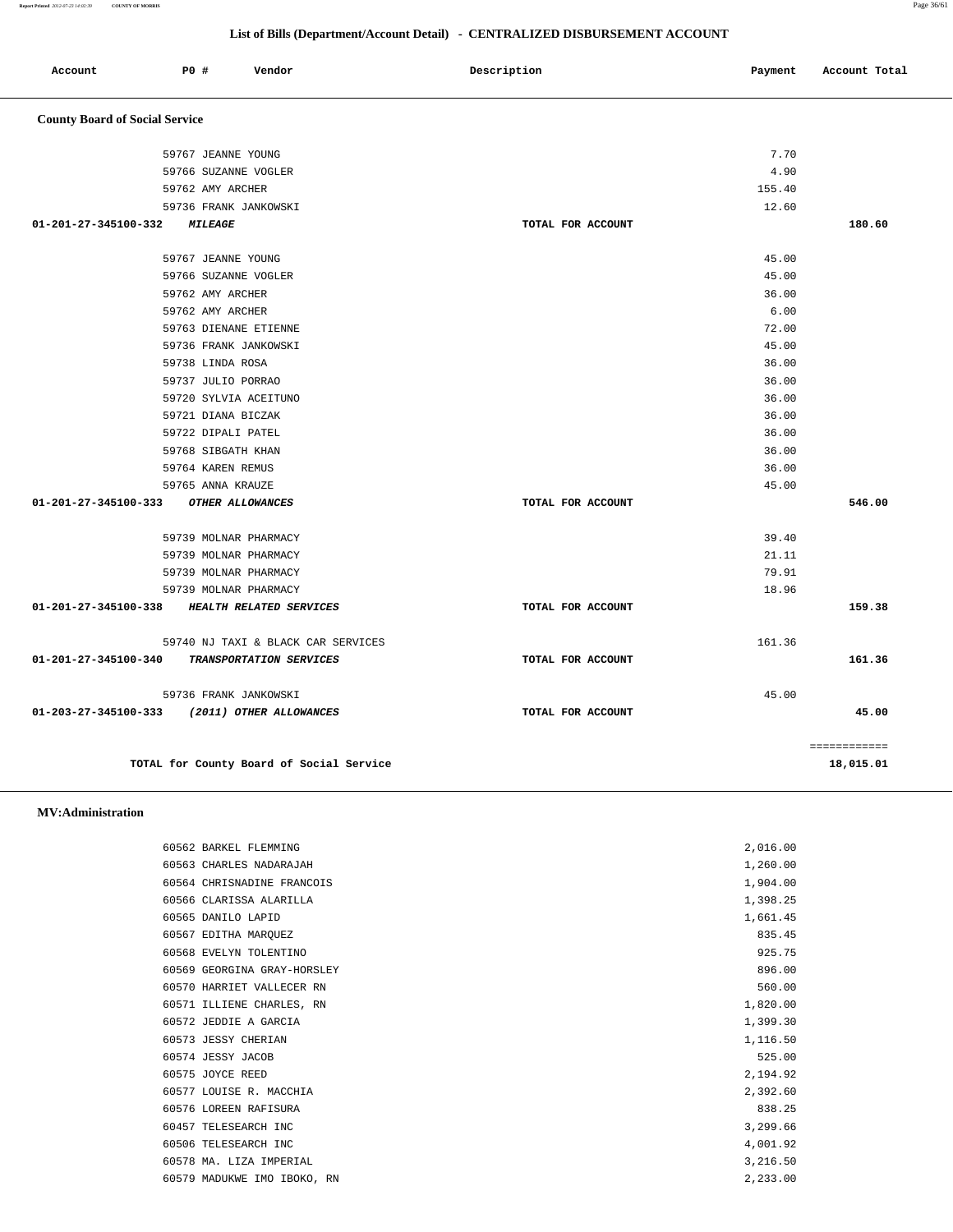| TOTAL for MV:Administration                                                                                  |                                                     |                                                | ============<br>120,820.96 |
|--------------------------------------------------------------------------------------------------------------|-----------------------------------------------------|------------------------------------------------|----------------------------|
|                                                                                                              |                                                     |                                                |                            |
| 60476 SCHINDLER ELEVATOR CORPORATION<br>EQUIPMENT SERVICE AGREEMENTS                                         | TOTAL FOR ACCOUNT                                   | 2,244.76                                       | 2,244.76                   |
| 60460 JERSEY CENTRAL POWER & LIGHT                                                                           |                                                     | 49,941.05                                      |                            |
| <b>ELECTRICITY</b>                                                                                           | TOTAL FOR ACCOUNT                                   |                                                | 49,941.05                  |
| 60465 PSE&G CO<br>60466 PSE&G CO<br>60468 WOODRUFF ENERGY                                                    |                                                     | 711.53<br>2,853.85<br>10,897.39                |                            |
| NATURAL GAS                                                                                                  | TOTAL FOR ACCOUNT                                   |                                                | 16,753.12                  |
| 60461 WASTE MANAGEMENT OF NEW JERSEY<br>RUBBISH & TRASH REMOVAL                                              | TOTAL FOR ACCOUNT                                   | 8,670.33                                       | 8,670.33                   |
| 60452 SOUTHEAST MORRIS COUNTY<br>60451 SOUTHEAST MORRIS COUNTY<br>60450 SOUTHEAST MORRIS COUNTY              |                                                     | 352.00<br>210.00<br>328.00                     |                            |
| WATER                                                                                                        | TOTAL FOR ACCOUNT                                   |                                                | 890.00                     |
| 59833 GRAINGER<br>59833 GRAINGER<br>59833 GRAINGER<br>59833 GRAINGER<br>59830 R.D. SALES DOOR & HARDWARE LLC |                                                     | 292.60<br>103.18<br>102.84<br>308.52<br>570.00 |                            |
|                                                                                                              | 60468 WOODRUFF ENERGY<br>59825 TURTLE & HUGHES, INC |                                                | 2,290.35<br>31.76          |

|                                   | 60582 MARY JANE M. ARCINAS           |                   | 834.75    |                |
|-----------------------------------|--------------------------------------|-------------------|-----------|----------------|
|                                   | 60583 MELOJANE CELESTINO             |                   | 1,537.55  |                |
|                                   | 60584 ROSE DUMAPIT                   |                   | 2,520.00  |                |
|                                   | 60585 ROSEMARY BATANE COBCOBO        |                   | 1,960.00  |                |
|                                   | 60586 VIVIAN BLANDURA                |                   | 1,913.45  |                |
| $01 - 201 - 27 - 350100 - 016$    | <b>OUTSIDE SALARIES &amp; WAGES</b>  | TOTAL FOR ACCOUNT |           | 44,222.28      |
|                                   | 60449 PREMIER HEALTHCARE             |                   | 66,498.85 |                |
| 01-201-27-350100-035              | <i>CONSULTATION FEE</i>              | TOTAL FOR ACCOUNT |           | 66,498.85      |
|                                   | 57683 POSITIVE PROMOTIONS, INC.      |                   | 2,481.00  |                |
| 01-201-27-350100-046              | <b>GENERAL STORES</b>                | TOTAL FOR ACCOUNT |           | 2,481.00       |
|                                   | 60739 COUNTY OF MORRIS               |                   | 127.30    |                |
| 01-201-27-350100-068              | POSTAGE & METERED MAIL               | TOTAL FOR ACCOUNT |           | 127.30         |
|                                   | 60958 ALLIED OIL                     |                   | 297.65    |                |
| 01-201-27-350100-140              | <i><b>GAS PURCHASES</b></i>          | TOTAL FOR ACCOUNT |           | 297.65         |
|                                   | 60469 VERIZON                        |                   | 26.88     |                |
| 01-201-27-350100-146              | <b>TELEPHONE</b>                     | TOTAL FOR ACCOUNT |           | 26.88          |
|                                   | 60454 KURT'S LOCKSMITH SERVICE, LLC  |                   | 2,283.00  |                |
|                                   | 60455 U.S. SECURITY ASSOCIATES, INC. |                   | 4,884.00  |                |
| 01-201-27-350100-266 SAFETY ITEMS |                                      | TOTAL FOR ACCOUNT |           | 7,167.00       |
|                                   |                                      |                   |           | ============   |
|                                   | ______ _ ___ _ _ _ _ _ _             |                   |           | $\overline{a}$ |

Account **PO #** Vendor **Payment Payment Payment** Payment Payment Payment Account Total

 60580 MARIA CAMPOS 280.00 60581 MARTHA YAGHI 681.98

## **List of Bills (Department/Account Detail) - CENTRALIZED DISBURSEMENT ACCOUNT**

 **MV:Administration**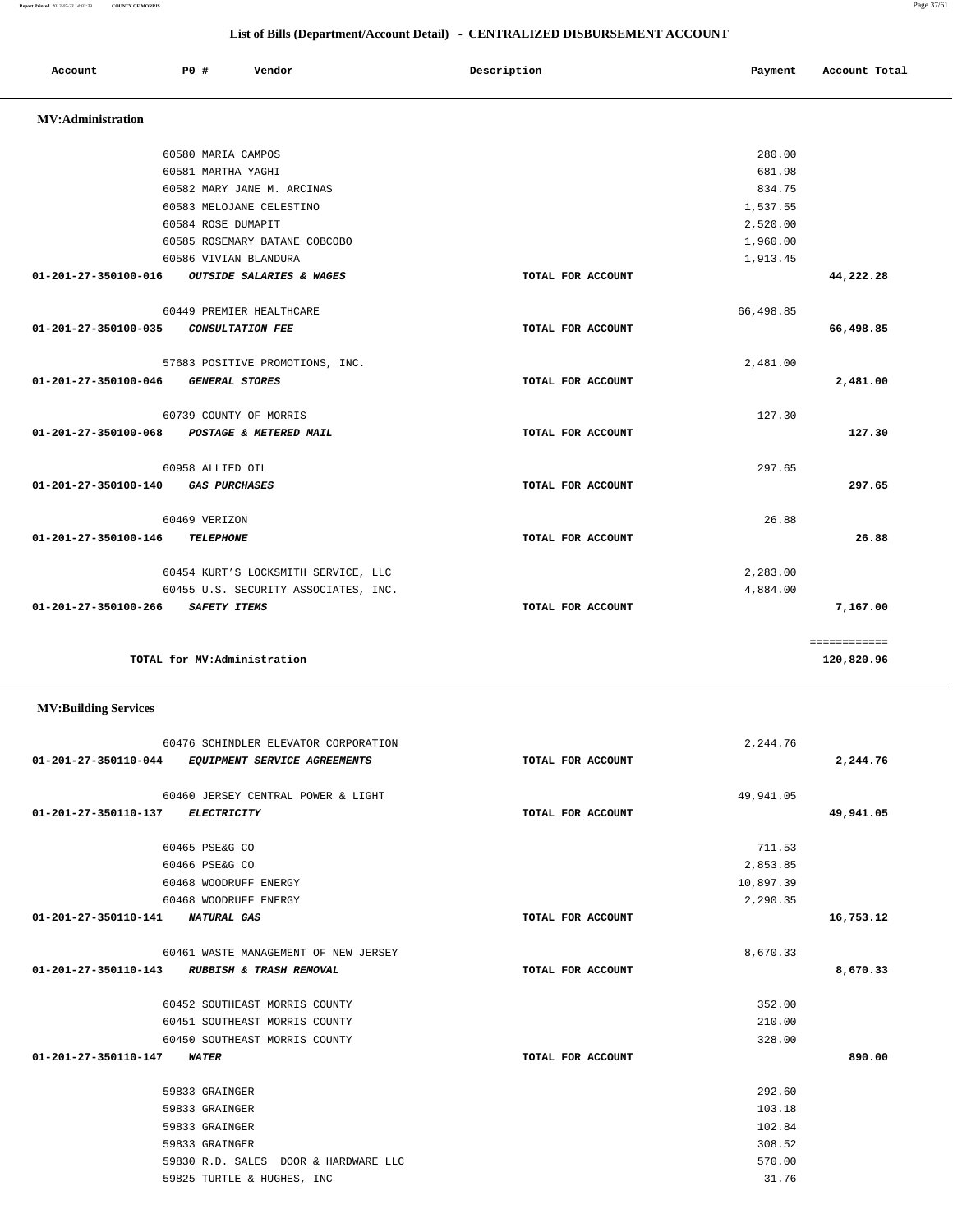### **List of Bills (Department/Account Detail) - CENTRALIZED DISBURSEMENT ACCOUNT**

| Account                                        | P0 #                  |                    | Vendor                                                                     | Description |                   | Payment          | Account Total |
|------------------------------------------------|-----------------------|--------------------|----------------------------------------------------------------------------|-------------|-------------------|------------------|---------------|
|                                                |                       |                    |                                                                            |             |                   |                  |               |
| <b>MV:Building Services</b>                    |                       |                    |                                                                            |             |                   |                  |               |
|                                                |                       |                    |                                                                            |             |                   |                  |               |
|                                                |                       |                    | 59825 TURTLE & HUGHES, INC                                                 |             |                   | 1,888.25         |               |
|                                                |                       |                    | 59825 TURTLE & HUGHES, INC                                                 |             |                   | 233.88           |               |
|                                                |                       |                    | 59825 TURTLE & HUGHES, INC                                                 |             |                   | 169.71           |               |
|                                                |                       |                    | 59825 TURTLE & HUGHES, INC<br>59825 TURTLE & HUGHES, INC                   |             |                   | 574.20<br>11.10  |               |
|                                                |                       |                    | 59825 TURTLE & HUGHES, INC                                                 |             |                   | 1,276.99         |               |
|                                                |                       |                    | 59825 TURTLE & HUGHES, INC                                                 |             |                   | 59.14            |               |
|                                                |                       |                    | 59825 TURTLE & HUGHES, INC                                                 |             |                   | 127.80           |               |
|                                                |                       |                    | 59825 TURTLE & HUGHES, INC                                                 |             |                   | 219.20           |               |
|                                                |                       |                    | 60463 DIRECT SUPPLY INC                                                    |             |                   | 490.51           |               |
|                                                |                       |                    | 60463 DIRECT SUPPLY INC                                                    |             |                   | 400.43           |               |
| 01-201-27-350110-204                           |                       |                    | PLANT OPERATION                                                            |             | TOTAL FOR ACCOUNT |                  | 6,860.11      |
|                                                |                       |                    |                                                                            |             |                   |                  |               |
|                                                |                       |                    | 59391 CENTRAL POLY CORP                                                    |             |                   | 540.00           |               |
| 01-201-27-350110-252                           |                       |                    | <b>JANITORIAL SUPPLIES</b>                                                 |             | TOTAL FOR ACCOUNT |                  | 540.00        |
|                                                |                       |                    |                                                                            |             |                   |                  |               |
|                                                |                       |                    | 60459 DIRECT SUPPLY INC                                                    |             |                   | 950.25           |               |
|                                                |                       |                    | 60459 DIRECT SUPPLY INC                                                    |             |                   | $-645.02$        |               |
| 01-201-27-350110-258                           |                       | <b>EQUIPMENT</b>   |                                                                            |             | TOTAL FOR ACCOUNT |                  | 305.23        |
|                                                |                       |                    |                                                                            |             |                   |                  |               |
|                                                |                       |                    | 58421 FASTENAL COMPANY                                                     |             |                   | 162.00           |               |
|                                                |                       |                    | 59845 JOHNSTONE SUPPLY                                                     |             |                   | 885.66<br>110.43 |               |
|                                                |                       |                    | 59840 UNIVERSAL SUPPLY GROUP, INC.<br>60476 SCHINDLER ELEVATOR CORPORATION |             |                   | 695.49           |               |
|                                                |                       | 60471 J.A. SEXAUER |                                                                            |             |                   | 558.78           |               |
|                                                |                       | 60471 J.A. SEXAUER |                                                                            |             |                   | 1,017.14         |               |
| 01-201-27-350110-262                           |                       |                    | MACHINERY REPAIRS & PARTS                                                  |             | TOTAL FOR ACCOUNT |                  | 3,429.50      |
|                                                |                       |                    |                                                                            |             |                   |                  |               |
|                                                |                       |                    |                                                                            |             |                   |                  | ============  |
|                                                |                       |                    | TOTAL for MV: Building Services                                            |             |                   |                  | 89,634.10     |
| <b>MV:Dietary</b>                              |                       |                    |                                                                            |             |                   |                  |               |
|                                                |                       |                    |                                                                            |             |                   |                  |               |
|                                                |                       |                    | 60508 ACME AMERICAN REPAIRS INC.                                           |             |                   | 2,393.00         |               |
| 01-201-27-350115-262 MACHINERY REPAIRS & PARTS |                       |                    |                                                                            |             | TOTAL FOR ACCOUNT |                  | 2,393.00      |
|                                                |                       |                    |                                                                            |             |                   |                  |               |
|                                                |                       |                    |                                                                            |             |                   |                  | ============  |
|                                                | TOTAL for MV: Dietary |                    |                                                                            |             |                   |                  | 2,393.00      |
| <b>MV:Nursing</b>                              |                       |                    |                                                                            |             |                   |                  |               |
|                                                |                       |                    |                                                                            |             |                   |                  |               |
|                                                |                       |                    | 60449 PREMIER HEALTHCARE                                                   |             |                   | 9,916.66         |               |
|                                                |                       | 60504 JAMES H WOLF |                                                                            |             |                   | 1,727.50         |               |
| 01-201-27-350130-036                           |                       |                    | CONTRACTED SERVICES                                                        |             | TOTAL FOR ACCOUNT |                  | 11,644.16     |
|                                                |                       |                    | 51873 CARSTENS HEALTH INDUSTRIES INC                                       |             |                   | 58.20            |               |
|                                                |                       |                    | 51873 CARSTENS HEALTH INDUSTRIES INC                                       |             |                   | 7.40             |               |
|                                                |                       |                    | 60470 AGL WELDING SUPPLY CO INC                                            |             |                   | 14.87            |               |
|                                                |                       | 60500 MARY RAYMOND |                                                                            |             |                   | 9.99             |               |
|                                                |                       |                    | 59011 ASSOCIATED SALES AND BAG CO.                                         |             |                   | 456.69           |               |
|                                                |                       |                    | 60464 EMERALD PROFESSIONAL                                                 |             |                   | 300.00           |               |
|                                                |                       |                    | 60472 JML MEDICAL INC.                                                     |             |                   | 1,400.00         |               |
|                                                |                       |                    | 60473 JML MEDICAL INC.                                                     |             |                   | 5,947.45         |               |
|                                                |                       |                    | 60473 JML MEDICAL INC.                                                     |             |                   | $-226.09$        |               |

 **01-201-27-350130-046 GENERAL STORES TOTAL FOR ACCOUNT 12,525.61**

 60509 PENN-JERSEY PAPER CO. 1,638.10 60474 READY SUPPLY 669.00 60497 TOTAL HEARING CARE 2,250.00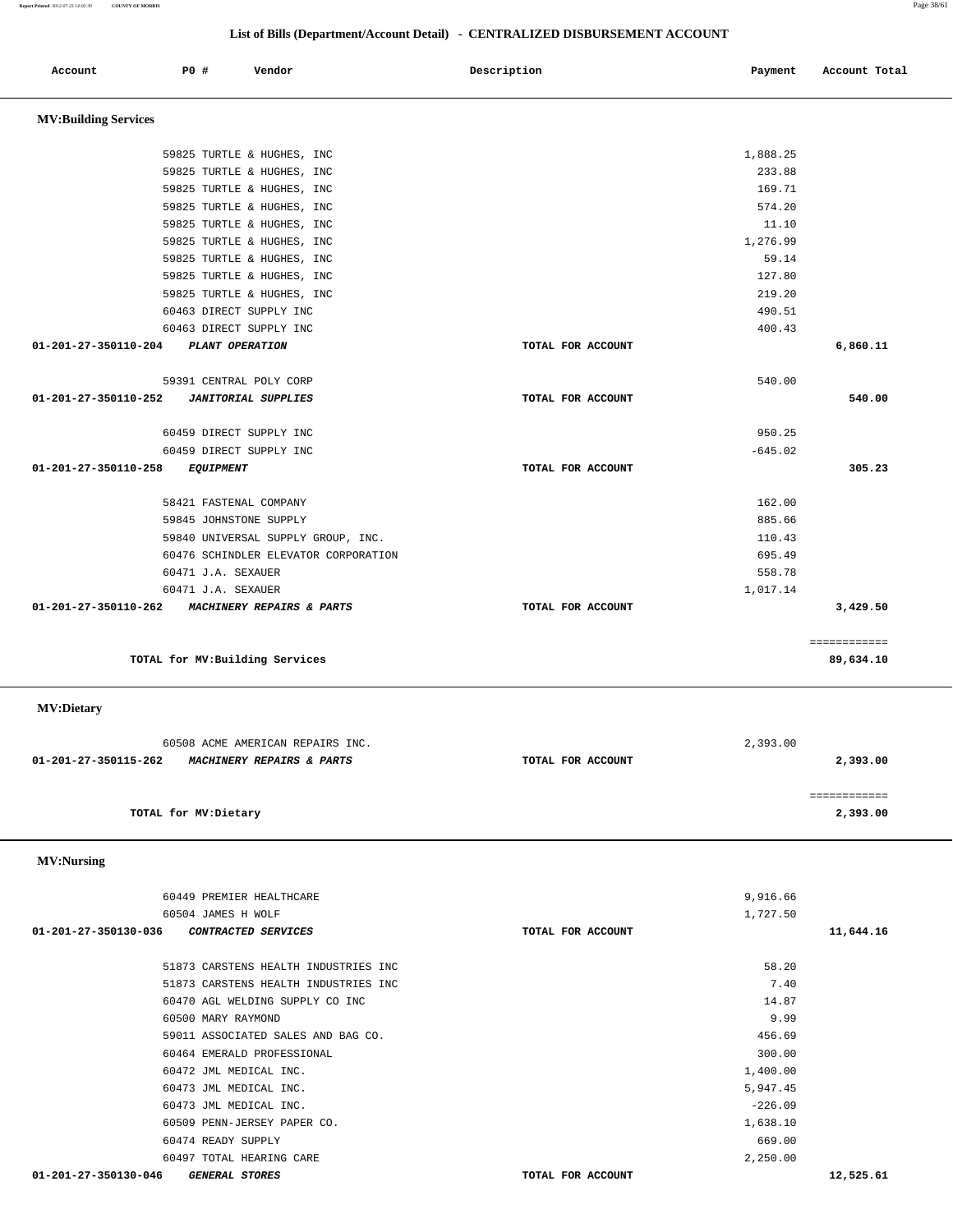| TOTAL for MV: Recreation/Volunteer Svc                                          |                   | -----------<br>6,524.73  |
|---------------------------------------------------------------------------------|-------------------|--------------------------|
| <b>MV:Rehabilitation</b>                                                        |                   |                          |
| 60507 SELECT REHABILITATION INC.<br>01-201-27-350140-036<br>CONTRACTED SERVICES | TOTAL FOR ACCOUNT | 38, 146. 44<br>38,146.44 |
| 60507 SELECT REHABILITATION INC.<br>01-201-27-350140-194<br>PATIENT ACTIVITIES  | TOTAL FOR ACCOUNT | 38,174.87<br>38,174.87   |

### 60467 CLASSIC HAIR CARE 5,499.14  **01-201-27-350135-036 CONTRACTED SERVICES TOTAL FOR ACCOUNT 5,499.14** 59844 SENTIMENTAL PRODUCTIONS 110.00  **01-201-27-350135-070 PUBLICATION & SUBSCRIPTIONS TOTAL FOR ACCOUNT 110.00** 59827 MORRIS COUNTY FARMS INC 141.90 60453 BRUSHSTROKES 135.00 60498 CAROL CHRISTIE 152.45 60446 KAREN HOGAN 36.24 60448 SONGS FOR YOU 150.00 60456 SPECIAL K HEALTH & FITNESS 300.00  **01-201-27-350135-194 PATIENT ACTIVITIES TOTAL FOR ACCOUNT 915.59** ============

**TOTAL for MV:Nursing 29,656.70**

| 59463 ATLANTIC HEALTH SYSTEM             |                   | 178.20   |              |
|------------------------------------------|-------------------|----------|--------------|
| 01-201-27-350130-189<br><b>MEDICAL</b>   | TOTAL FOR ACCOUNT |          | 178.20       |
|                                          |                   | 30.00    |              |
| 60445 ELIZABETH M CUMBERBATCH            |                   |          |              |
| 60447 ANNE M VICTORIN                    |                   | 30.00    |              |
| 01-201-27-350130-191<br><b>NURSING</b>   | TOTAL FOR ACCOUNT |          | 60.00        |
| 60462 GTS WELCO                          |                   | 142.58   |              |
|                                          |                   |          |              |
| 60462 GTS WELCO                          |                   | 103.22   |              |
| 60462 GTS WELCO                          |                   | 172.10   |              |
| 60462 GTS WELCO                          |                   | 142.58   |              |
| 60462 GTS WELCO                          |                   | 93.38    |              |
| 60462 GTS WELCO                          |                   | 697.24   |              |
| 60462 GTS WELCO                          |                   | 126.50   |              |
| 60462 GTS WELCO                          |                   | 187.70   |              |
| 01-201-27-350130-193<br><b>OXYGEN</b>    | TOTAL FOR ACCOUNT |          | 1,665.30     |
| 60459 DIRECT SUPPLY INC                  |                   | 251.94   |              |
|                                          |                   |          |              |
| 60459 DIRECT SUPPLY INC                  |                   | 1,393.08 |              |
| 01-201-27-350130-258<br><b>EQUIPMENT</b> | TOTAL FOR ACCOUNT |          | 1,645.02     |
| 59824 ATLANTIC HEALTH SYSTEM             |                   | 351.00   |              |
| 01-203-27-350130-189<br>(2011) MEDICAL   | TOTAL FOR ACCOUNT |          | 351.00       |
|                                          |                   |          |              |
|                                          |                   |          | ============ |

#### **MV:Nursing**

 **MV:Recreation/Volunteer Svc**

# Account **PO #** Vendor **Description Payment Account Total**

**Report Printed** *2012-07-23 14:02:39* **COUNTY OF MORRIS** Page 39/61

### **List of Bills (Department/Account Detail) - CENTRALIZED DISBURSEMENT ACCOUNT**

 59392 BIO- REFERENCE LABORATORIES 1,587.41  **01-201-27-350130-049 LABORATORY SERVICES TOTAL FOR ACCOUNT 1,587.41**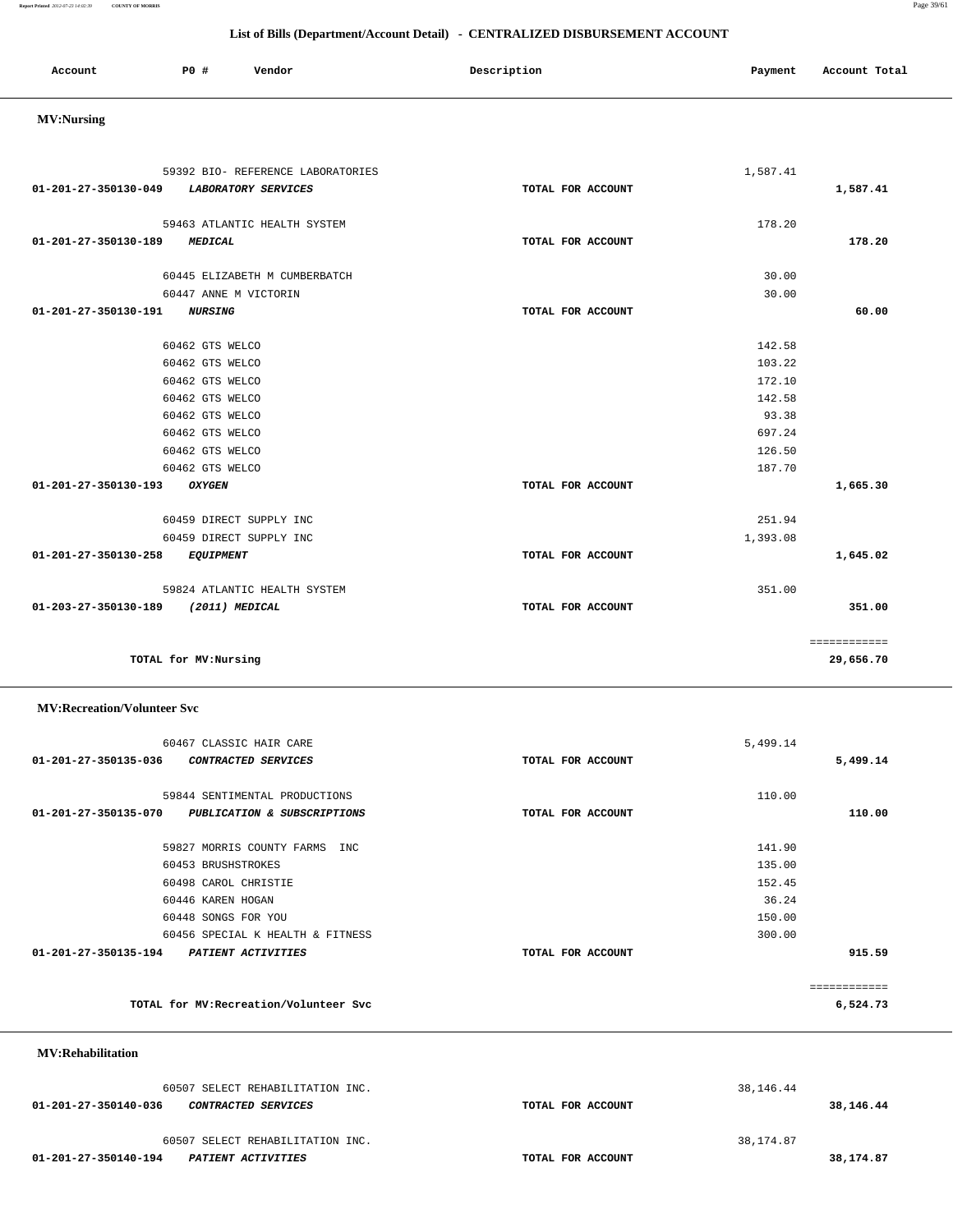**Report Printed** *2012-07-23 14:02:39* **COUNTY OF MORRIS** Page 40/61

### **List of Bills (Department/Account Detail) - CENTRALIZED DISBURSEMENT ACCOUNT**

| Account                  | P0 #                      | Vendor                                           | Description       | Payment   | Account Total             |
|--------------------------|---------------------------|--------------------------------------------------|-------------------|-----------|---------------------------|
| <b>MV:Rehabilitation</b> |                           |                                                  |                   |           |                           |
| 01-201-27-350140-199     | <b>REHAB THERAPY</b>      | 60507 SELECT REHABILITATION INC.                 | TOTAL FOR ACCOUNT | 18,794.30 | 18,794.30                 |
|                          |                           | TOTAL for MV: Rehabilitation                     |                   |           | ============<br>95,115.61 |
| <b>County Adjuster</b>   |                           |                                                  |                   |           |                           |
| 01-201-27-357100-068     |                           | 60739 COUNTY OF MORRIS<br>POSTAGE & METERED MAIL | TOTAL FOR ACCOUNT | 87.57     | 87.57                     |
|                          |                           |                                                  |                   |           | ============              |
|                          | TOTAL for County Adjuster |                                                  |                   |           | 87.57                     |

 **County Library** 

| 58385 GALE                    | 168.74   |
|-------------------------------|----------|
| 58385 GALE                    | 224.69   |
| 58385 GALE                    | 166.34   |
| 58385 GALE                    | 26.39    |
| 58385 GALE                    | 50.38    |
| 58385 GALE                    | 223.92   |
| 55180 GALE                    | 25.59    |
| 55180 GALE                    | 173.32   |
| 55180 GALE                    | 111.60   |
| 55180 GALE                    | 56.78    |
| 55180 GALE                    | 85.57    |
| 55180 GALE                    | 26.39    |
| 59168 GALE                    | 178.20   |
| 59168 GALE                    | 111.60   |
| 59168 GALE                    | 111.60   |
| 59168 GALE                    | 111.60   |
| 59168 GALE                    | 23.36    |
| 58886 INFORMATION TODAY INC   | 356.55   |
| 59169 SHEET MUSIC PLUS        | 112.74   |
| 58392 WEST PAYMENT CENTER     | 782.80   |
| 58392 WEST PAYMENT CENTER     | 782.80   |
| 57952 GALE                    | 111.60   |
| 57952 GALE                    | 111.60   |
| 57951 GANN LAW BOOKS          | 105.00   |
| 60434 INGRAM LIBRARY SERVICES | 11.90    |
| 60434 INGRAM LIBRARY SERVICES | 38.98    |
| 60434 INGRAM LIBRARY SERVICES | 84.99    |
| 60434 INGRAM LIBRARY SERVICES | 19.77    |
| 60434 INGRAM LIBRARY SERVICES | 42.00    |
| 60434 INGRAM LIBRARY SERVICES | 19.78    |
| 60434 INGRAM LIBRARY SERVICES | 23.36    |
| 60434 INGRAM LIBRARY SERVICES | 68.71    |
| 60434 INGRAM LIBRARY SERVICES | 382.86   |
| 60435 INGRAM LIBRARY SERVICES | 176.48   |
| 60435 INGRAM LIBRARY SERVICES | $-12.34$ |
| 60435 INGRAM LIBRARY SERVICES | 180.99   |
| 60435 INGRAM LIBRARY SERVICES | 62.50    |
| 60435 INGRAM LIBRARY SERVICES | $-32.80$ |
| 60435 INGRAM LIBRARY SERVICES | 84.86    |
| 60435 INGRAM LIBRARY SERVICES | 20.94    |
| 60435 INGRAM LIBRARY SERVICES | 237.30   |
| 60435 INGRAM LIBRARY SERVICES | 766.57   |
|                               |          |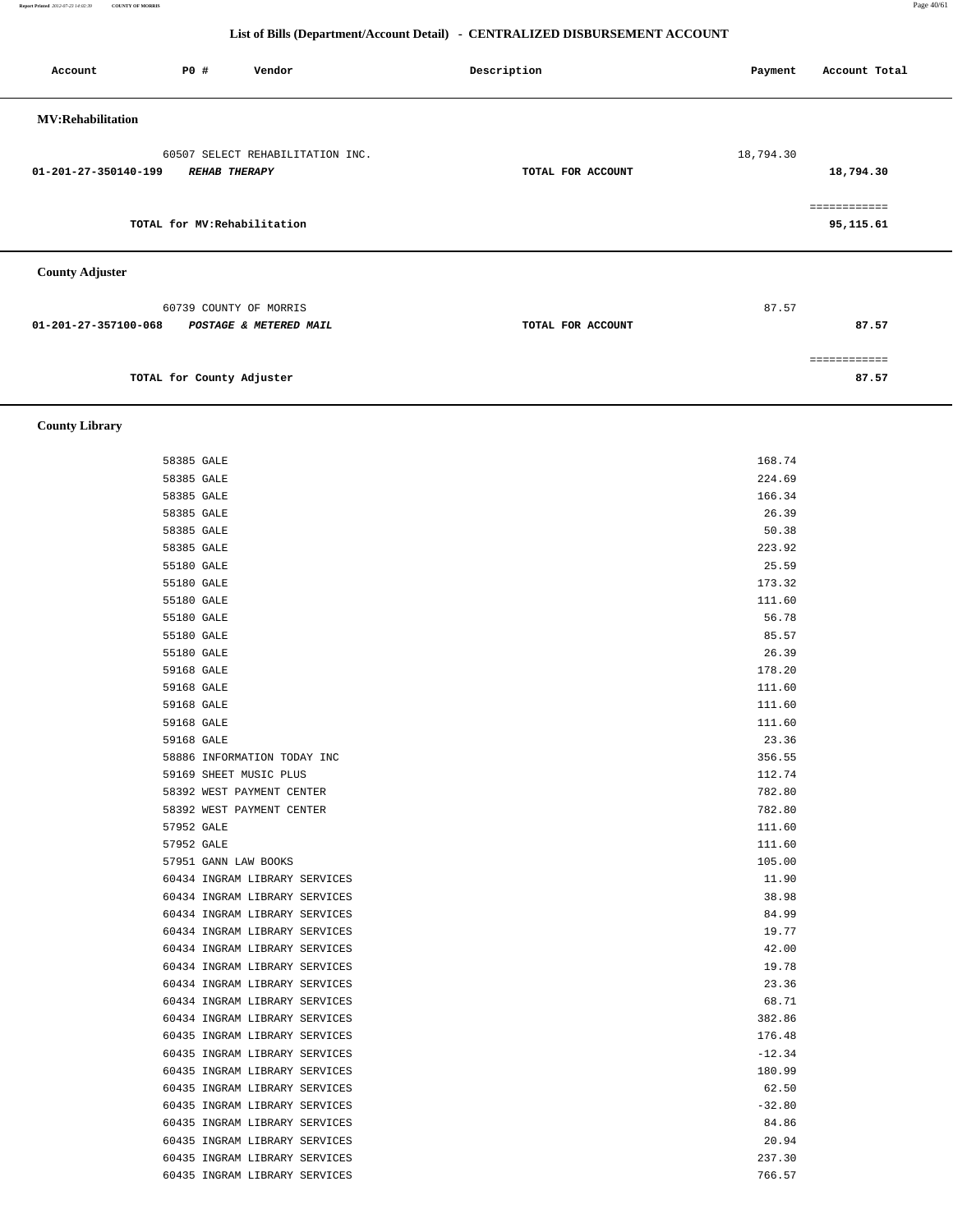|                                       | 60434 INGRAM LIBRARY SERVICES            |                   | 350.45   |              |
|---------------------------------------|------------------------------------------|-------------------|----------|--------------|
|                                       | 60435 INGRAM LIBRARY SERVICES            |                   | 388.00   |              |
|                                       | 60435 INGRAM LIBRARY SERVICES            |                   | 27.99    |              |
| 01-201-29-390100-083                  | VIDEO & FILM MATERIALS                   | TOTAL FOR ACCOUNT |          | 1,203.89     |
|                                       | 58873 OCLC ONLINE COMPUTER               |                   | 2,070.27 |              |
|                                       | 58873 OCLC ONLINE COMPUTER               |                   | 1,558.02 |              |
|                                       | 57275 OCLC ONLINE COMPUTER               |                   | 2,080.70 |              |
|                                       | 57275 OCLC ONLINE COMPUTER               |                   | 1,558.02 |              |
| 01-201-29-390100-084                  | OTHER OUTSIDE SERVICES                   | TOTAL FOR ACCOUNT |          | 7,267.01     |
|                                       | 55178 DEMCO                              |                   | 261.00   |              |
|                                       | 52529 SCHOOL SPECIALTY INC.              |                   | 43.78    |              |
|                                       | 57278 SCHOOL SPECIALTY INC.              |                   | 50.43    |              |
| 01-201-29-390100-095                  | OTHER ADMINISTRATIVE SUPPLIES            | TOTAL FOR ACCOUNT |          | 355.21       |
|                                       | 56105 APPLIED COMPUTER RESEARCH INC      |                   | 260.00   |              |
|                                       | 47644 BLR                                |                   | 372.16   |              |
|                                       | 48514 CHAIN STORE GUIDE INFORMATION      |                   | 385.00   |              |
| 01-203-29-390100-028                  | (2011) BOOKS & PERIODICALS               | TOTAL FOR ACCOUNT |          | 1,017.16     |
|                                       |                                          |                   |          |              |
|                                       |                                          |                   |          | ============ |
|                                       | TOTAL for County Library                 |                   |          | 18,281.79    |
| <b>County Superintendent of Schoo</b> |                                          |                   |          |              |
|                                       | 60560 KATHLEEN SERAFINO                  |                   | 151.27   |              |
| 01-201-29-392100-031                  | CELLULAR PHONES/PAGERS                   | TOTAL FOR ACCOUNT |          | 151.27       |
|                                       | 60739 COUNTY OF MORRIS                   |                   | 63.10    |              |
| 01-201-29-392100-068                  | POSTAGE & METERED MAIL                   | TOTAL FOR ACCOUNT |          | 63.10        |
|                                       | 60561 KATHLEEN SERAFINO                  |                   | 95.67    |              |
| 01-201-29-392100-082                  | TRAVEL EXPENSE                           | TOTAL FOR ACCOUNT |          | 95.67        |
|                                       |                                          |                   |          | ============ |
|                                       | TOTAL for County Superintendent of Schoo |                   |          | 310.04       |
|                                       |                                          |                   |          |              |

| 58872 MERGENT INC                                                   | 807.00            |          |
|---------------------------------------------------------------------|-------------------|----------|
| 57205 NJ STATE LEAGUE OF                                            | 25.00             |          |
| 01-201-29-390100-028<br><b>BOOKS &amp; PERIODICALS</b>              | TOTAL FOR ACCOUNT | 7,434.01 |
| 57986 HIGHSMITH                                                     | 33.60             |          |
| 01-201-29-390100-058 OFFICE SUPPLIES & STATIONERY                   | TOTAL FOR ACCOUNT | 33.60    |
| 58864 UNITED PARCEL SERVICE                                         | 5.43              |          |
| 58864 UNITED PARCEL SERVICE                                         | 40.50             |          |
| 58864 UNITED PARCEL SERVICE                                         | 20.25             |          |
| 58864 UNITED PARCEL SERVICE                                         | 14.12             |          |
| 60739 COUNTY OF MORRIS                                              | 771.56            |          |
| $01 - 201 - 29 - 390100 - 068$<br><b>POSTAGE &amp; METERED MAIL</b> | TOTAL FOR ACCOUNT | 851.86   |
| 60431 KATHERINE STRINGER                                            | 81.90             |          |
| 60431 KATHERINE STRINGER                                            | 7.50              |          |
| 60431 KATHERINE STRINGER                                            | 29.65             |          |
| $01 - 201 - 29 - 390100 - 082$<br>TRAVEL EXPENSE                    | TOTAL FOR ACCOUNT | 119.05   |
| 58390 RECORDED BOOKS LLC                                            | 20.85             |          |
| 58390 RECORDED BOOKS LLC                                            | 416.60            |          |

| Account               | P0 #              | Vendor                         | Description       | Payment | Account Total |
|-----------------------|-------------------|--------------------------------|-------------------|---------|---------------|
| <b>County Library</b> |                   |                                |                   |         |               |
|                       |                   | 53392 MARTINALE -HUBBELL       |                   | 186.00  |               |
|                       | 58872 MERGENT INC |                                |                   | 807.00  |               |
|                       |                   | 57205 NJ STATE LEAGUE OF       |                   | 25.00   |               |
| 01-201-29-390100-028  |                   | <b>BOOKS &amp; PERIODICALS</b> | TOTAL FOR ACCOUNT |         | 7,434.01      |
|                       | 57986 HIGHSMITH   |                                |                   | 33.60   |               |
| 01-201-29-390100-058  |                   | OFFICE SUPPLIES & STATIONERY   | TOTAL FOR ACCOUNT |         | 33.60         |
|                       |                   | 58864 UNITED PARCEL SERVICE    |                   | 5.43    |               |
|                       |                   | 58864 UNITED PARCEL SERVICE    |                   | 40.50   |               |
|                       |                   | 58864 UNITED PARCEL SERVICE    |                   | 20.25   |               |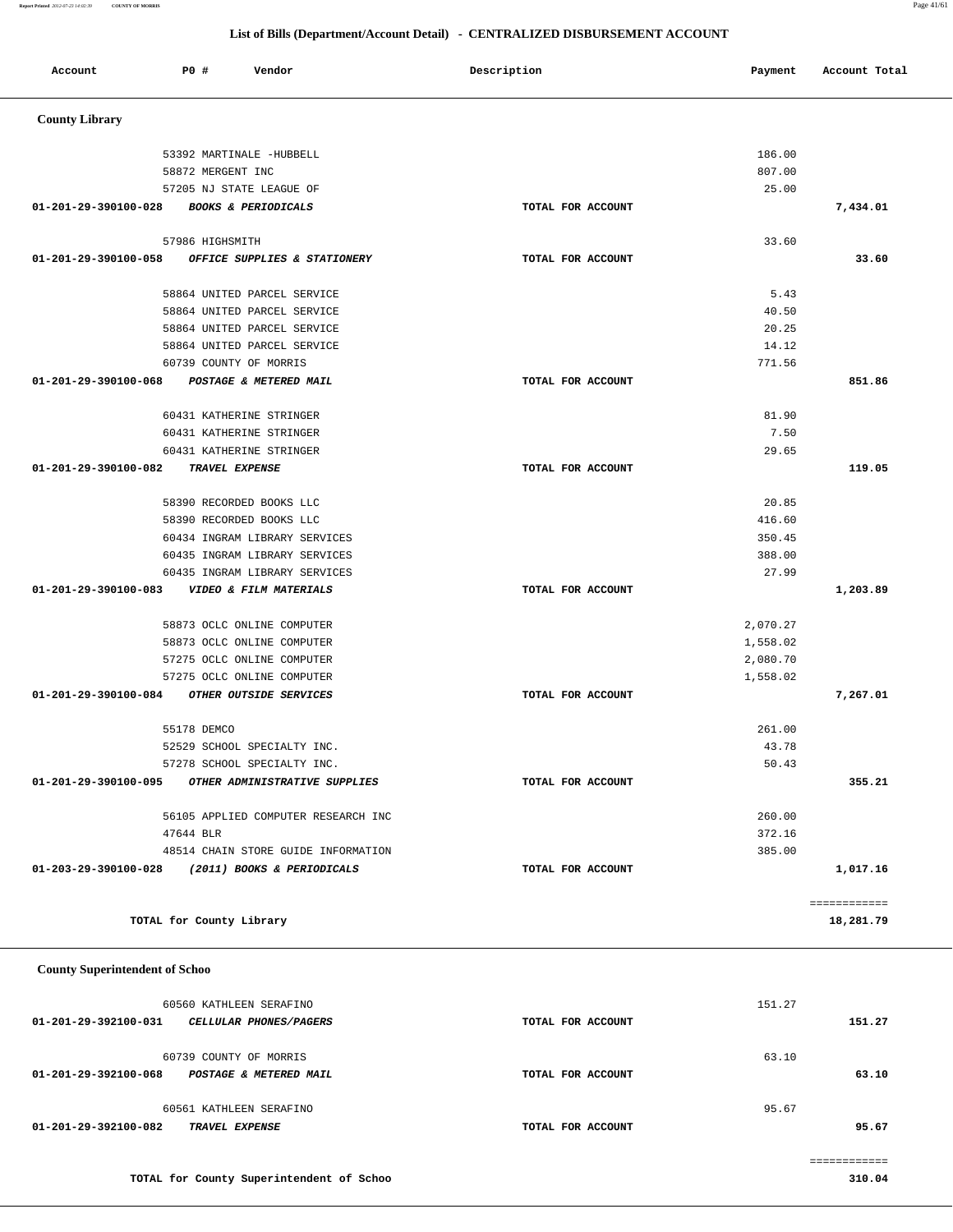**Report Printed** *2012-07-23 14:02:39* **COUNTY OF MORRIS** Page 42/61

#### **List of Bills (Department/Account Detail) - CENTRALIZED DISBURSEMENT ACCOUNT**

| Account                               | PO#<br>Vendor                                         | Description       | Payment    | Account Total              |
|---------------------------------------|-------------------------------------------------------|-------------------|------------|----------------------------|
| <b>Contribution to County College</b> |                                                       |                   |            |                            |
| 01-201-29-395100-090                  | 60541 COUNTY COLLEGE OF MORRIS<br><b>EXPENDITURES</b> | TOTAL FOR ACCOUNT | 398,409.91 | 398,409.91                 |
|                                       | TOTAL for Contribution to County College              |                   |            | ============<br>398,409.91 |
| <b>Rutgers Extension Service</b>      |                                                       |                   |            |                            |
|                                       | 59713 STAPLES BUSINESS ADVANTAGE                      |                   | 42.17      |                            |
| 01-201-29-396100-058                  | OFFICE SUPPLIES & STATIONERY                          | TOTAL FOR ACCOUNT |            | 42.17                      |
|                                       | 60739 COUNTY OF MORRIS                                |                   | 308.30     |                            |
| 01-201-29-396100-068                  | POSTAGE & METERED MAIL                                | TOTAL FOR ACCOUNT |            | 308.30                     |
|                                       | 59714 STAPLES BUSINESS ADVANTAGE                      |                   | 25.24      |                            |
| 01-201-29-396100-095                  | OTHER ADMINISTRATIVE SUPPLIES                         | TOTAL FOR ACCOUNT |            | 25.24                      |
|                                       | 60157 RICOH AMERICAS CORPORATION                      |                   | 678.94     |                            |

|                                     | ------------<br>____________ |
|-------------------------------------|------------------------------|
| TOTAL for Rutgers Extension Service | ⊥,054.65                     |

 **01-201-29-396100-163 OFFICE MACHINES TOTAL FOR ACCOUNT 678.94**

 **Fire and Police Academy** 

|                                       | 59428 WEST PAYMENT CENTER            |                   | 644.00 |              |
|---------------------------------------|--------------------------------------|-------------------|--------|--------------|
| 01-201-29-407100-028                  | <b>BOOKS &amp; PERIODICALS</b>       | TOTAL FOR ACCOUNT |        | 644.00       |
|                                       | 60203 CONROY'S                       |                   | 85.99  |              |
|                                       |                                      |                   |        |              |
| 01-201-29-407100-059                  | OTHER GENERAL EXPENSES               | TOTAL FOR ACCOUNT |        | 85.99        |
|                                       | 60739 COUNTY OF MORRIS               |                   | 77.10  |              |
| 01-201-29-407100-068                  | POSTAGE & METERED MAIL               | TOTAL FOR ACCOUNT |        | 77.10        |
|                                       | 59435 TRI-DIM FILTER CORPORATION     |                   | 207.36 |              |
|                                       | 59435 TRI-DIM FILTER CORPORATION     |                   | 78.48  |              |
|                                       |                                      |                   |        |              |
| 01-201-29-407100-223 BUILDING REPAIRS |                                      | TOTAL FOR ACCOUNT |        | 285.84       |
|                                       |                                      |                   |        |              |
|                                       | 60312 MORRISTOWN LUMBER &            |                   | 7.58   |              |
|                                       | 60312 MORRISTOWN LUMBER &            |                   | 22.99  |              |
|                                       | 60312 MORRISTOWN LUMBER &            |                   | 20.98  |              |
|                                       | 60312 MORRISTOWN LUMBER &            |                   | 17.88  |              |
|                                       | 60312 MORRISTOWN LUMBER &            |                   | 11.88  |              |
| 01-201-29-407100-239                  | SMALL TOOLS                          | TOTAL FOR ACCOUNT |        | 81.31        |
|                                       | 60421 FIRE FIGHTERS EQUIPMENT CO INC |                   | 51.84  |              |
| 01-201-29-407100-291                  | <b>VEHICLE REPAIRS</b>               | TOTAL FOR ACCOUNT |        | 51.84        |
|                                       |                                      |                   |        |              |
|                                       |                                      |                   |        | ============ |
|                                       | TOTAL for Fire and Police Academy    |                   |        | 1,226.08     |
|                                       |                                      |                   |        |              |

 **Utilities** 

| 01-201-31-430100-136 | <i>DIESEL FUEL</i>           | TOTAL FOR ACCOUNT | 37,129.78 |
|----------------------|------------------------------|-------------------|-----------|
|                      | 59647 NATIONAL FUEL OIL INC. |                   | 12,649.50 |
|                      | 59812 NATIONAL FUEL OIL INC. |                   | 12,122.88 |
|                      | 59812 NATIONAL FUEL OIL INC. |                   | 12,357.40 |
|                      |                              |                   |           |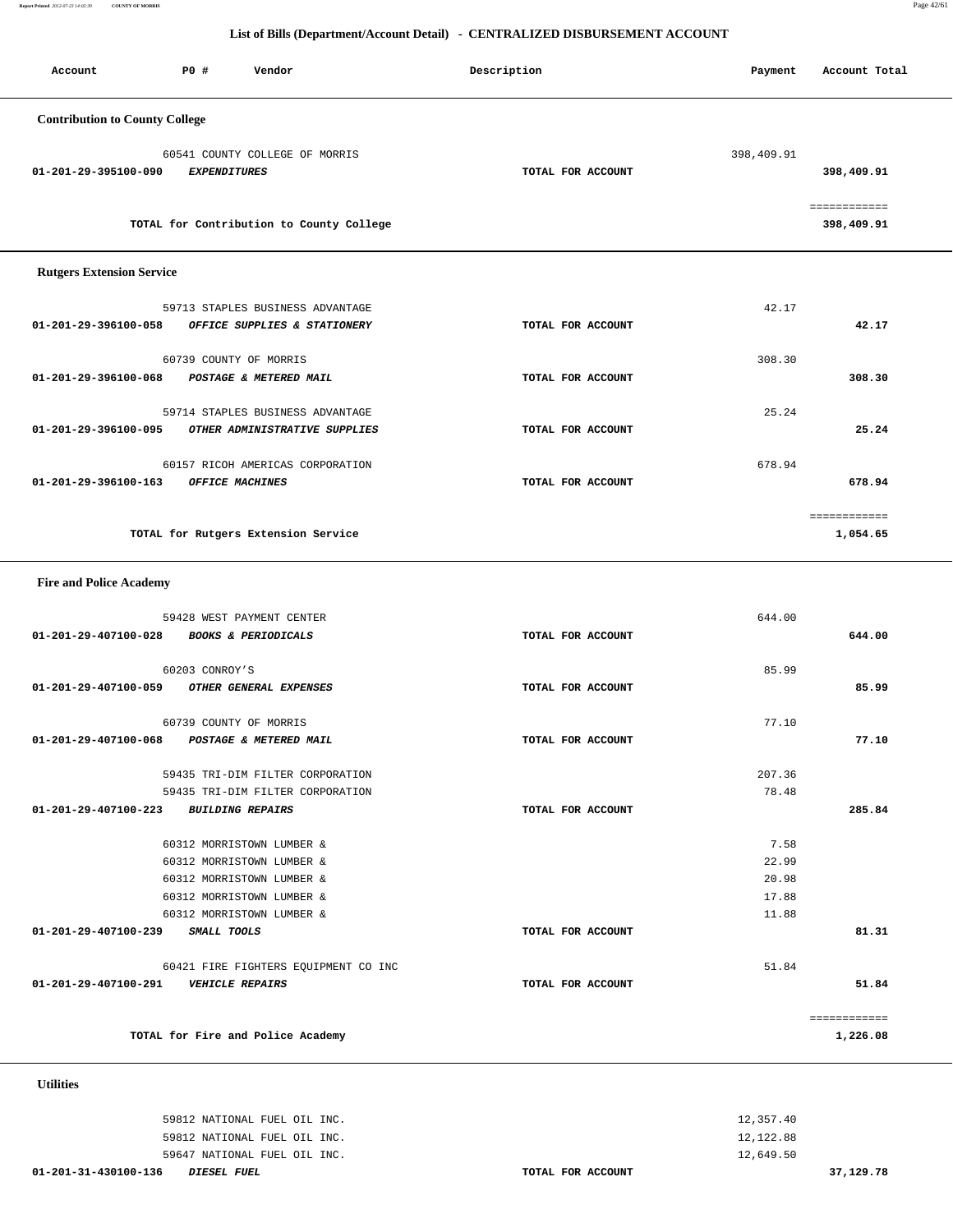| 60645 JERSEY CENTRAL POWER & LIGHT                  |                   | 127, 104.37  |            |
|-----------------------------------------------------|-------------------|--------------|------------|
| 60645 JERSEY CENTRAL POWER & LIGHT                  |                   | $-4,914.96$  |            |
| 60646 JERSEY CENTRAL POWER & LIGHT                  |                   | 66,392.98    |            |
| 60646 JERSEY CENTRAL POWER & LIGHT                  |                   | 29,852.82    |            |
| 60646 JERSEY CENTRAL POWER & LIGHT                  |                   | $-211.07$    |            |
| 60646 JERSEY CENTRAL POWER & LIGHT                  |                   | $-3,946.23$  |            |
| 60646 JERSEY CENTRAL POWER & LIGHT                  |                   | $-25,166.00$ |            |
| 60650 JERSEY CENTRAL POWER & LIGHT                  |                   | 2,329.48     |            |
| 60219 DOWEL SYLVAN LLC                              |                   | 300.00       |            |
| 60219 DOWEL SYLVAN LLC                              |                   | 300.00       |            |
| 60246 JERSEY CENTRAL POWER & LIGHT                  |                   | 374.67       |            |
| 60248 JERSEY CENTRAL POWER & LIGHT                  |                   | 4,050.66     |            |
| 60244 MORRISTOWN PARKING AUTHORITY                  |                   | 1,697.67     |            |
| 60244 MORRISTOWN PARKING AUTHORITY                  |                   | 1,470.20     |            |
| 01-201-31-430100-137<br><b>ELECTRICITY</b>          | TOTAL FOR ACCOUNT |              | 199,634.59 |
|                                                     |                   |              |            |
| 60286 FLEET SERVICES                                |                   | 366.08       |            |
| 60958 ALLIED OIL                                    |                   | 34,661.03    |            |
| 01-201-31-430100-140<br><i><b>GAS PURCHASES</b></i> | TOTAL FOR ACCOUNT |              | 35,027.11  |
|                                                     |                   |              |            |
| 60661 ELIZABETHTOWN GAS                             |                   | 60.84        |            |
| 60660 ELIZABETHTOWN GAS                             |                   | 72.16        |            |
| 60659 HESS CORPORATION                              |                   | 5,394.51     |            |
| 60662 HESS CORPORATION                              |                   | 22.23        |            |
| 60662 HESS CORPORATION                              |                   | 2.10         |            |
| 60656 N.J. NATURAL GAS COMPANY                      |                   | 190.94       |            |
| 60653 N.J. NATURAL GAS COMPANY                      |                   | 65.70        |            |
| 60658 N.J. NATURAL GAS COMPANY                      |                   | 43.02        |            |
| 60641 N.J. NATURAL GAS COMPANY                      |                   | 54.13        |            |
| 60652 N.J. NATURAL GAS COMPANY                      |                   | 178.83       |            |
| 60654 N.J. NATURAL GAS COMPANY                      |                   | 215.32       |            |
|                                                     | TOTAL FOR ACCOUNT |              | 6,299.78   |
| 01-201-31-430100-141 NATURAL GAS                    |                   |              |            |
|                                                     |                   |              |            |
| 60208 BOROUGH OF WHARTON                            |                   | 186.90       |            |
| 60236 NJ DEPARTMENT OF TREASURY<br><b>SEWER</b>     | TOTAL FOR ACCOUNT | 24.50        | 211.40     |
| 01-201-31-430100-144                                |                   |              |            |
| 58807 COPPER CONFERENCING                           |                   | 23.35        |            |
| 60400 VERIZON WIRELESS                              |                   | 708.76       |            |
| 60394 VERIZON                                       |                   | 76.51        |            |
| 60390 VERIZON                                       |                   | 33.46        |            |
| 60199 CABLEVISION                                   |                   | 239.90       |            |
| 60198 CABLEVISION                                   |                   | 239.90       |            |
| 60170 CENTURYLINK                                   |                   | 416.52       |            |
| 01-201-31-430100-146<br>TELEPHONE                   | TOTAL FOR ACCOUNT |              | 1,738.40   |
|                                                     |                   |              |            |
| 60239 SOUTHEAST MORRIS COUNTY                       |                   | 1,257.84     |            |
| 60239 SOUTHEAST MORRIS COUNTY                       |                   | 902.34       |            |
| 60239 SOUTHEAST MORRIS COUNTY                       |                   | 6,773.72     |            |
| 60239 SOUTHEAST MORRIS COUNTY                       |                   | 617.39       |            |
| 60239 SOUTHEAST MORRIS COUNTY                       |                   | 4,187.78     |            |
| 60237 SOUTHEAST MORRIS COUNTY                       |                   | 363.48       |            |
| 60237 SOUTHEAST MORRIS COUNTY                       |                   | 727.80       |            |
| 60237 SOUTHEAST MORRIS COUNTY                       |                   | 351.97       |            |
| 60237 SOUTHEAST MORRIS COUNTY                       |                   | 597.28       |            |
| 60237 SOUTHEAST MORRIS COUNTY                       |                   | 896.54       |            |
| 60237 SOUTHEAST MORRIS COUNTY                       |                   | 624.26       |            |
| 60241 SOUTHEAST MORRIS COUNTY                       |                   | 210.00       |            |

 **Utilities** 

Account P0 **#** Vendor **Description** Description Payment Account Total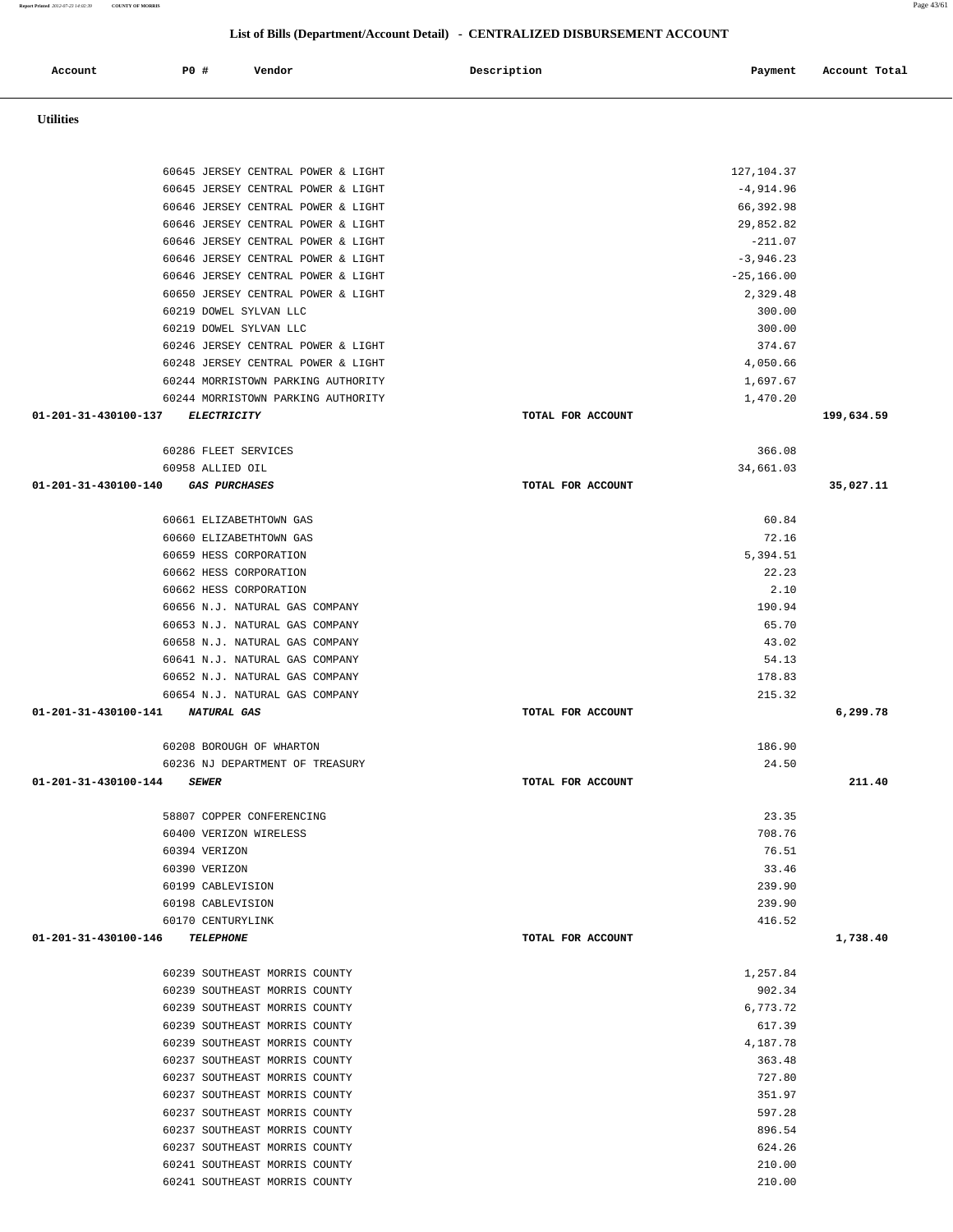| 60112 VMC |                                       | 5,904.00  |
|-----------|---------------------------------------|-----------|
| 60113 VMC |                                       | 4,413.00  |
|           | 60297 FAMILY SERVICE OF MORRIS COUNTY | 6,695.00  |
|           | 60300 FAMILY SERVICE OF MORRIS COUNTY | 3,589.00  |
|           | 60304 FAMILY SERVICE OF MORRIS COUNTY | 10,780.00 |

#### **Area Plan Grant**

|                      | 60075 STAPLES BUSINESS ADVANTAGE |                   | 551.57   |          |
|----------------------|----------------------------------|-------------------|----------|----------|
|                      | 60075 STAPLES BUSINESS ADVANTAGE |                   | 77.13    |          |
| 01-201-41-716100-058 | OFFICE SUPPLIES & STATIONERY     | TOTAL FOR ACCOUNT |          | 628.70   |
|                      | 60076 SPRUCE INDUSTRIES, INC.    |                   | 840.00   |          |
|                      | 60076 SPRUCE INDUSTRIES, INC.    |                   | 90.15    |          |
| 01-201-41-716100-098 | OTHER OPERATING&REPAIR SUPPLY    | TOTAL FOR ACCOUNT |          | 930.15   |
|                      | 60958 ALLIED OIL                 |                   | 2,782.01 |          |
| 01-201-41-716100-140 | <i><b>GAS PURCHASES</b></i>      | TOTAL FOR ACCOUNT |          | 2,782.01 |
|                      |                                  |                   |          |          |
|                      | TOTAL for Nutrition              |                   |          | 4,340.86 |

 **Nutrition** 

| 60241 SOUTHEAST MORRIS COUNTY               |                   | 352.00       |  |
|---------------------------------------------|-------------------|--------------|--|
| 60241 SOUTHEAST MORRIS COUNTY               |                   | 352.00       |  |
| 60241 SOUTHEAST MORRIS COUNTY               |                   | 127.00       |  |
| 60241 SOUTHEAST MORRIS COUNTY               |                   | 210.00       |  |
| 60241 SOUTHEAST MORRIS COUNTY               |                   | 82.00        |  |
| 60241 SOUTHEAST MORRIS COUNTY               |                   | 352.00       |  |
| 60241 SOUTHEAST MORRIS COUNTY               |                   | 82.00        |  |
| 60241 SOUTHEAST MORRIS COUNTY               |                   | 352.00       |  |
| 60241 SOUTHEAST MORRIS COUNTY               |                   | 210.00       |  |
| 60241 SOUTHEAST MORRIS COUNTY               |                   | 82.00        |  |
| 60241 SOUTHEAST MORRIS COUNTY               |                   | 127.00       |  |
| 60241 SOUTHEAST MORRIS COUNTY               |                   | 127.00       |  |
| 60241 SOUTHEAST MORRIS COUNTY               |                   | 352.00       |  |
| 60241 SOUTHEAST MORRIS COUNTY               |                   | 127.00       |  |
| 60241 SOUTHEAST MORRIS COUNTY               |                   | 328.00       |  |
| 60241 SOUTHEAST MORRIS COUNTY               |                   | 164.00       |  |
| 60241 SOUTHEAST MORRIS COUNTY               |                   | 352.00       |  |
| 60241 SOUTHEAST MORRIS COUNTY               |                   | 82.00        |  |
| 60241 SOUTHEAST MORRIS COUNTY               |                   | 82.00        |  |
| 60241 SOUTHEAST MORRIS COUNTY               |                   | 210.00       |  |
| 60241 SOUTHEAST MORRIS COUNTY               |                   | 352.00       |  |
| 60241 SOUTHEAST MORRIS COUNTY               |                   | 820.00       |  |
| 60238 SOUTHEAST MORRIS COUNTY               |                   | 50.52        |  |
| 60238 SOUTHEAST MORRIS COUNTY               |                   | 685.62       |  |
| 60238 SOUTHEAST MORRIS COUNTY               |                   | 29.15        |  |
| 01-201-31-430100-147<br><i><b>WATER</b></i> | TOTAL FOR ACCOUNT | 23,809.69    |  |
| 60648 SOUTHEAST MORRIS COUNTY               |                   | 36.70        |  |
| 60648 SOUTHEAST MORRIS COUNTY               |                   | 55.87        |  |
| 60648 SOUTHEAST MORRIS COUNTY               |                   | 133.38       |  |
| 01-203-31-430100-147 (2011) WATER           | TOTAL FOR ACCOUNT | 225.95       |  |
|                                             |                   |              |  |
|                                             |                   | ============ |  |
| TOTAL for Utilities                         |                   | 304,076.70   |  |
|                                             |                   |              |  |

 **Utilities** 

 **Account P0 # Vendor Description Payment Account Total**